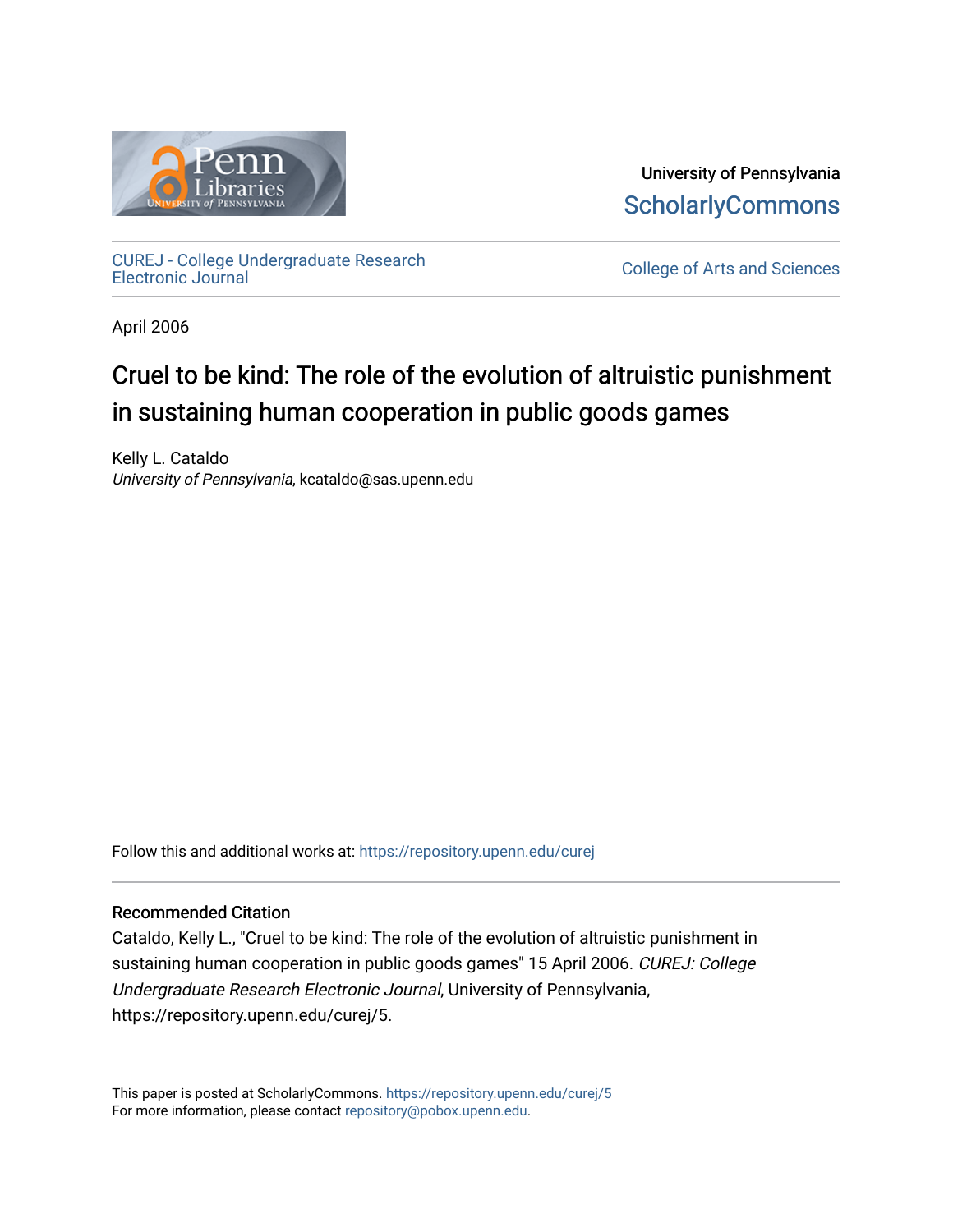# Cruel to be kind: The role of the evolution of altruistic punishment in sustaining human cooperation in public goods games

# Abstract

People cooperate in public goods games even when an individual's utility maximizing strategy is to defect. A form of non-institutionalized punishment called altruistic punishment—or strong reciprocity—may explain this cooperative behavior. I consider laboratory experiments of public goods games that provide evidence of altruistic punishment and proximate explanations for that behavior. I also present theories of the evolution of altruistic punishment via group-selection, multi-level selection, and gene and culture co-evolution. Furthermore, I consider criticisms of both laboratory results and evolutionary theories that suggest weaknesses in the current research on altruistic punishment. In sum, we will likely never have a definitive explanation of the origins and evolution of human cooperation. I conclude, however, that altruistic punishment may form an integral part of that trajectory.

## Keywords

altruistic punishment, strong reciprocity, evolutionary game theory, human cooperation, Philosophy, Philos Politics & Econ, Brian Skyrms, Brian, Skyrms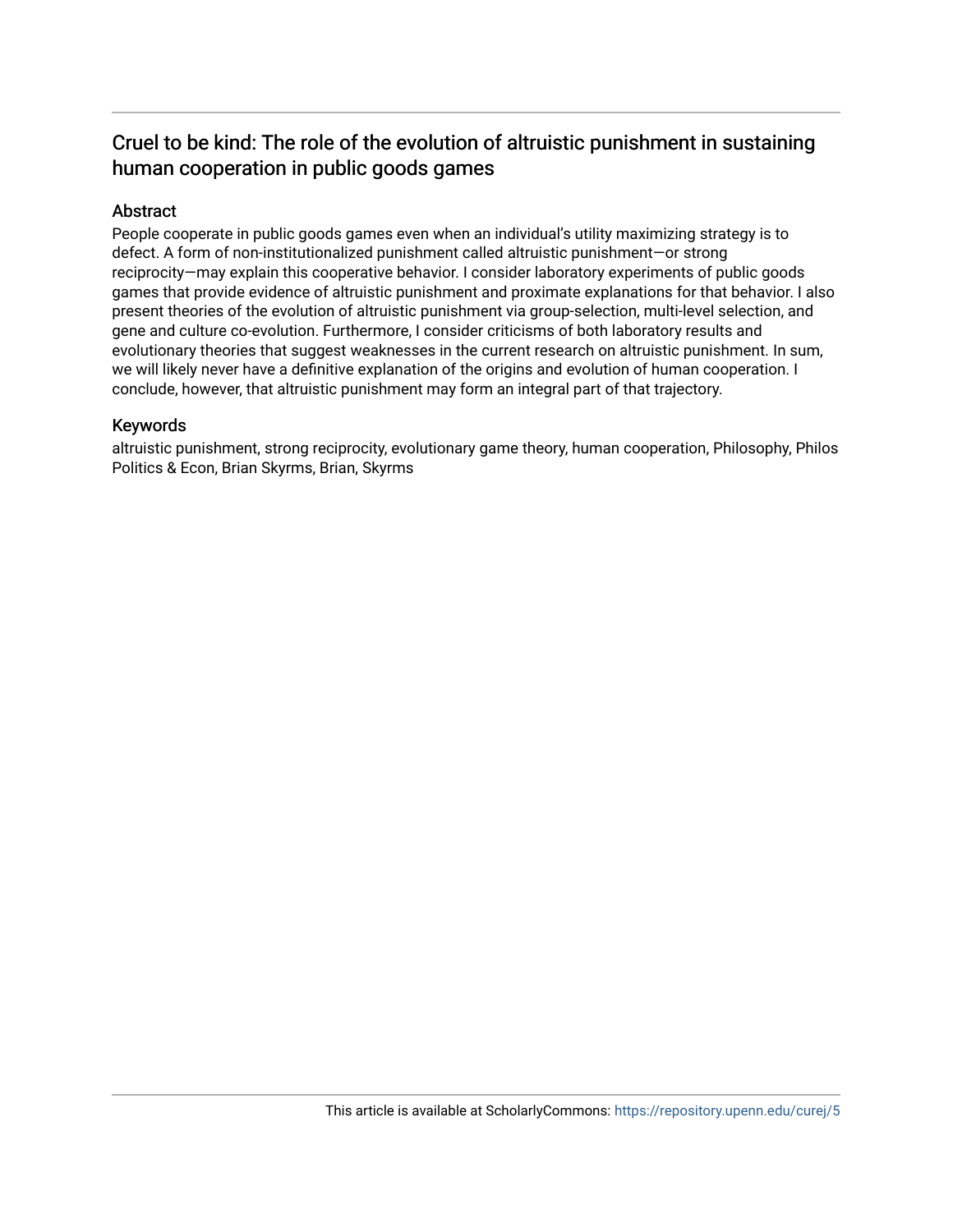Cruel to be kind: The role of the evolution of altruistic punishment in sustaining human cooperation in public goods games

Kelly L. Cataldo

PPE 475, Brian Skyrms

Submitted April 15, 2006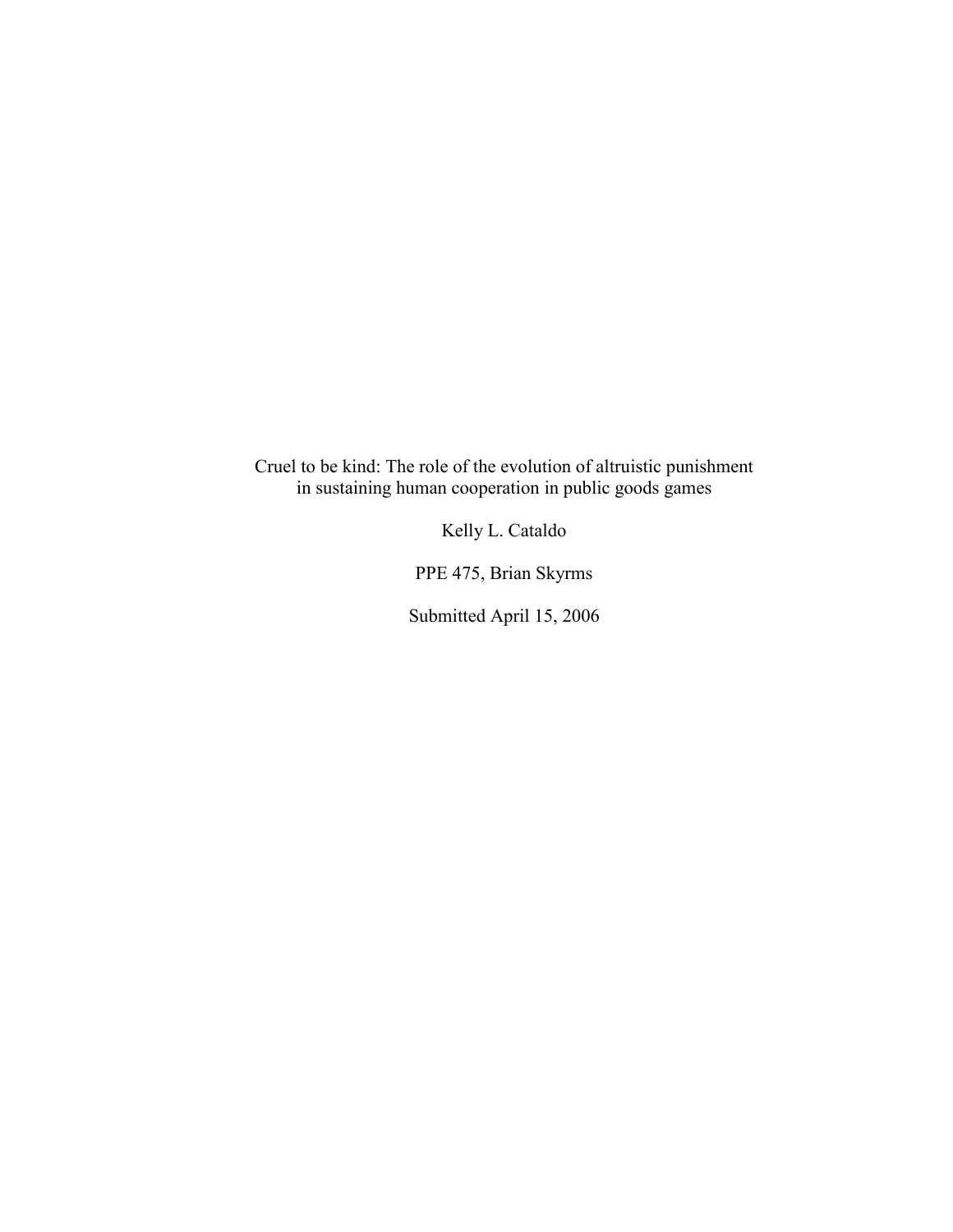# **Table of Contents**

Page

| Laboratory Experiments: Evidence of Strongly Reciprocal Behavior5                                                                                   |
|-----------------------------------------------------------------------------------------------------------------------------------------------------|
| Proximate Explanations for Strongly Reciprocal Behavior11                                                                                           |
| Contested Explanations for the Evolution of Altruistic Punishment and                                                                               |
| The Evolution of Altruistic Punishment in Humans: Recent Theories of Group<br>Selection, Multi-level Selection, and Gene and Culture Co-Evolution17 |
|                                                                                                                                                     |
|                                                                                                                                                     |
|                                                                                                                                                     |
|                                                                                                                                                     |
|                                                                                                                                                     |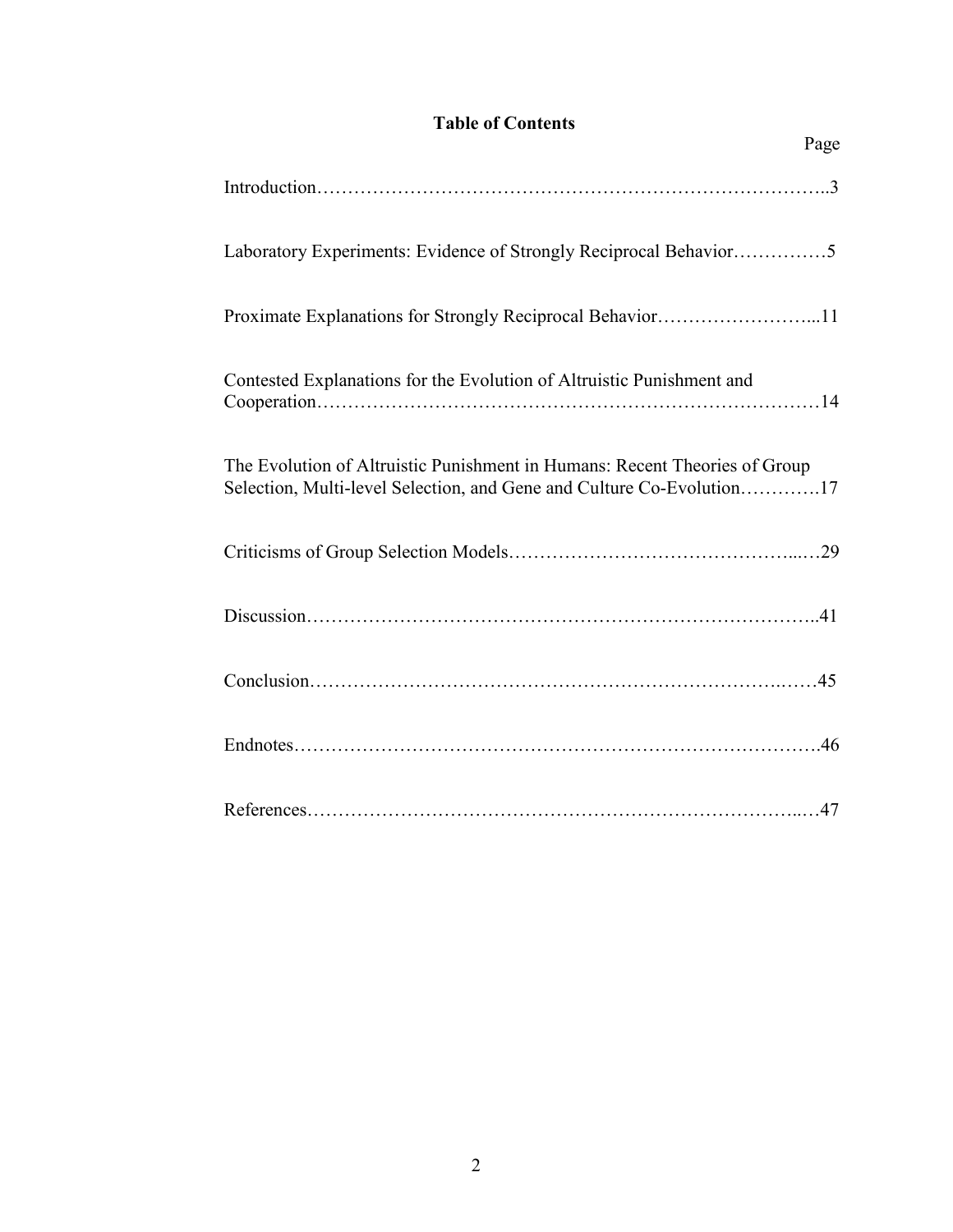#### **Introduction**

In modern human societies, people contribute to a variety of public goods, for example by paying taxes, even though the likelihood of being caught for non-participation is quite low. Yet the possibility for institutional punishment does exist. The contribution of so many individuals indicates that they believe that the threat of punishment is credible, albeit unlikely. Individuals also cooperate in daily interactions with unrelated others who they will probably never meet again. In the absence of an explicit punishment for non-cooperation, it is difficult to make sense of why people behave pro-socially. Some people will not. Certain individuals freeride on the contributions of others, enjoying the benefits that cooperation provides without participating in the cooperative endeavor. Moreover, it makes sense for a utility-maximizing individual not to cooperate when cooperation is personally costly.

As in a public goods game, everyone is better off in any given society when people cooperate. When non-cooperation is the dominant strategy, there must be a mechanism that explains why we cooperate. The mechanism that I will explore is a form of non-institutionalized punishment called altruistic punishment. Altruistic punishment occurs when a cooperator punishes a defector. This punishment is altruistic because an individual punisher incurs a cost for sanctioning a non-cooperator. However, the reduction in payoffs that a defector sustains may deter her from defecting in similar situations in the future. Society is better off when individuals do not defect. Thus, this strategy may explain how cooperation can be sustained in the absence of institutionalized punishment.

I will begin with a discussion of laboratory experiments in which subjects altruistically punished others in public goods<sup>i</sup> games. I will focus exclusively on public goods games for two reasons. The public goods game is uniquely conducive to observing cooperative and punishing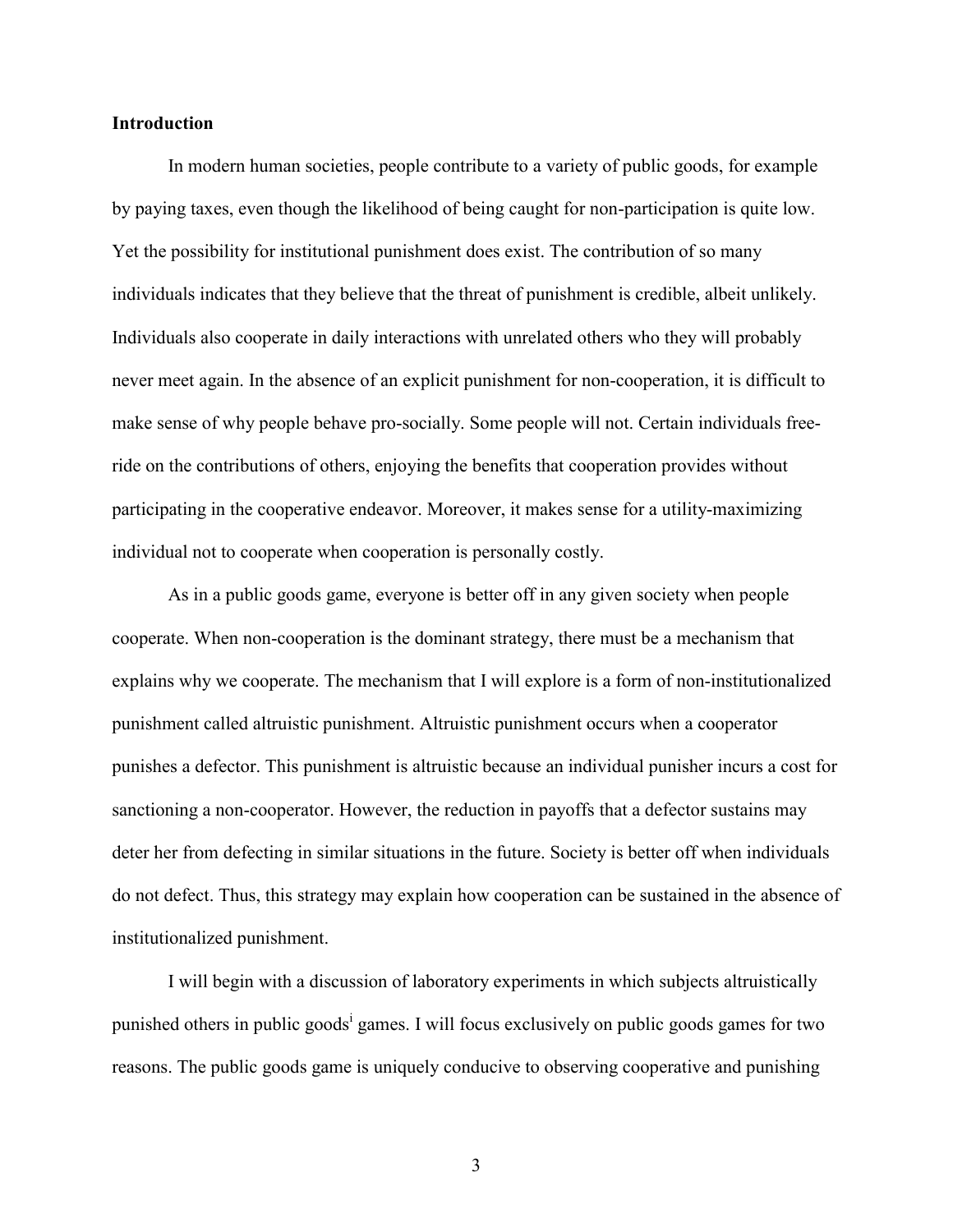behaviors in a social context. Because the public goods game "is designed to illuminate such behaviors as contributing to team and community goals, as well as punishing non-contributors," is an ideal framework for studying the altruistic punishment behavior (Gintis, 2000 171). The experimental observation of a particular behavior is important because it empirically confirms that humans actually behave that way. However, there must also be an explanation for what motivates this behavior in rational individuals. I will discuss three prevailing theories of proximate motivations for altruistic punishment.

Moreover, the behavior, and the motivation for the behavior must also have an origin. Here I will explore arguments in the scientific literature for how altruistic punishment could have evolved in human societies. The discussion of the evolution of altruistic punishment is the second reason why I focus on public goods games. Bowles and Gintis argue that "many human interactions in the relevant evolutionary context took the form of *n-*person public goods games food sharing and other co-insurance, as well as common defense—rather than dyadic interactions" (Bowles and Gintis 26). Public goods games accurately model the type of cooperative endeavor that early human communities faced. I will begin with rejected evolutionary explanations and then turn to a discussion of group-selection research, whose models make sense of human strong reciprocity. After explaining several group-selection theories of the evolution of punishment and cooperation, I will also discuss criticisms and proposed alternatives. I will end with a discussion that explains why I find some models and data convincing and others in need of future research and analysis.

I believe that altruistic punishment provides a practical explanation for cooperation in modern human societies. However, modeling the course of the evolution of human behavior is speculative and dependent on variable dynamics. Sustaining cooperation in vast social groups is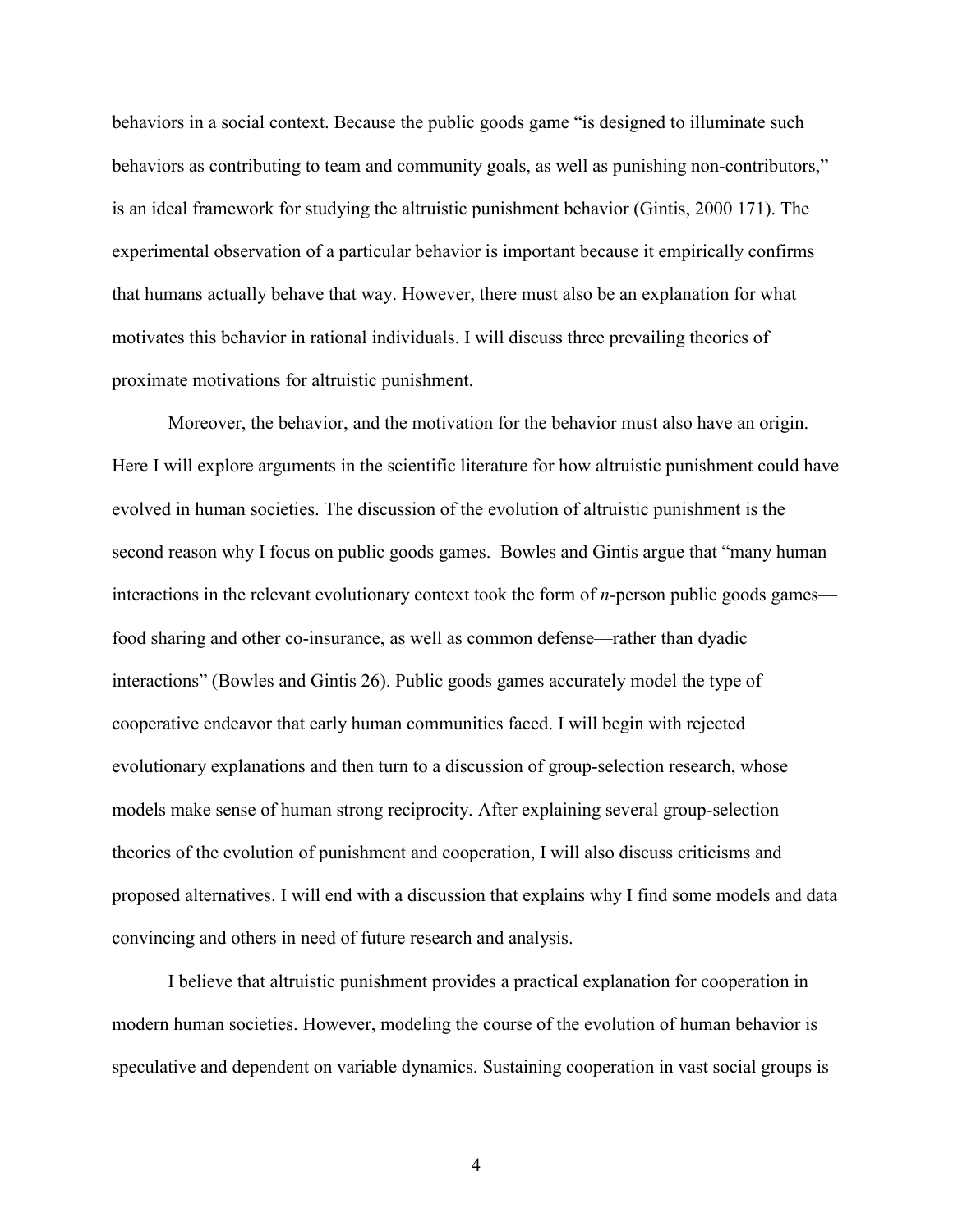as complex as the number of individual participants who decide whether to behave pro-socially. We will likely never have a definitive explanation of the origins and evolution of human cooperation. Yet altruistic punishment may form an integral part of that trajectory.

#### **Laboratory Experiments: Evidence of Strongly Reciprocal Behavior**

 Game Theorists predict players will not contribute to a public good *"if it is common knowledge that all subjects are rational and selfish money-maximizersii*" (Fehr, Fischbacher and Gächter 13). Non-contribution is the dominant strategy because a public good "can be consumed by every group member regardless of the member's contribution to the good. Therefore, each member has an incentive to free-ride on the contributions of others" (Fehr and Fischbacher, 2003 786). Moreover, a player has no incentive to cooperate because "any form of cooperation causes a reduction in the material payoff to the cooperating subject" (Fehr, Fischbacher and Gächter 13). Thus, no player should ever contribute to a public good.

Punishment could create a material incentive that would encourage players to contribute. However, backwards induction confirms that a selfish player would not punish others in a oneshot public goods game. If a game ends in 10 rounds, then a player's "best choice at the punishment stage in period ten is not to punish at all because punishment is costly" (Fehr, Fischbacher and Gächter 13). Other players will realize that punishment is a suboptimal strategy, and will neither fear punishment nor elect to contribute. Accordingly, "the presence of the punishment stage does not change the behavioral incentives at the investment stage of period ten. Therefore, in the *punishment condition* also nobody will invest in period ten" (Fehr, Fischbacher and Gächter 13). Using this logic, we can rollback through all stages of the game "until period one so that full defection and no punishment is predicted to occur for all ten periods of the punishment treatment" (Fehr, Fischbacher and Gächter 14). Thus, the dominant strategy for a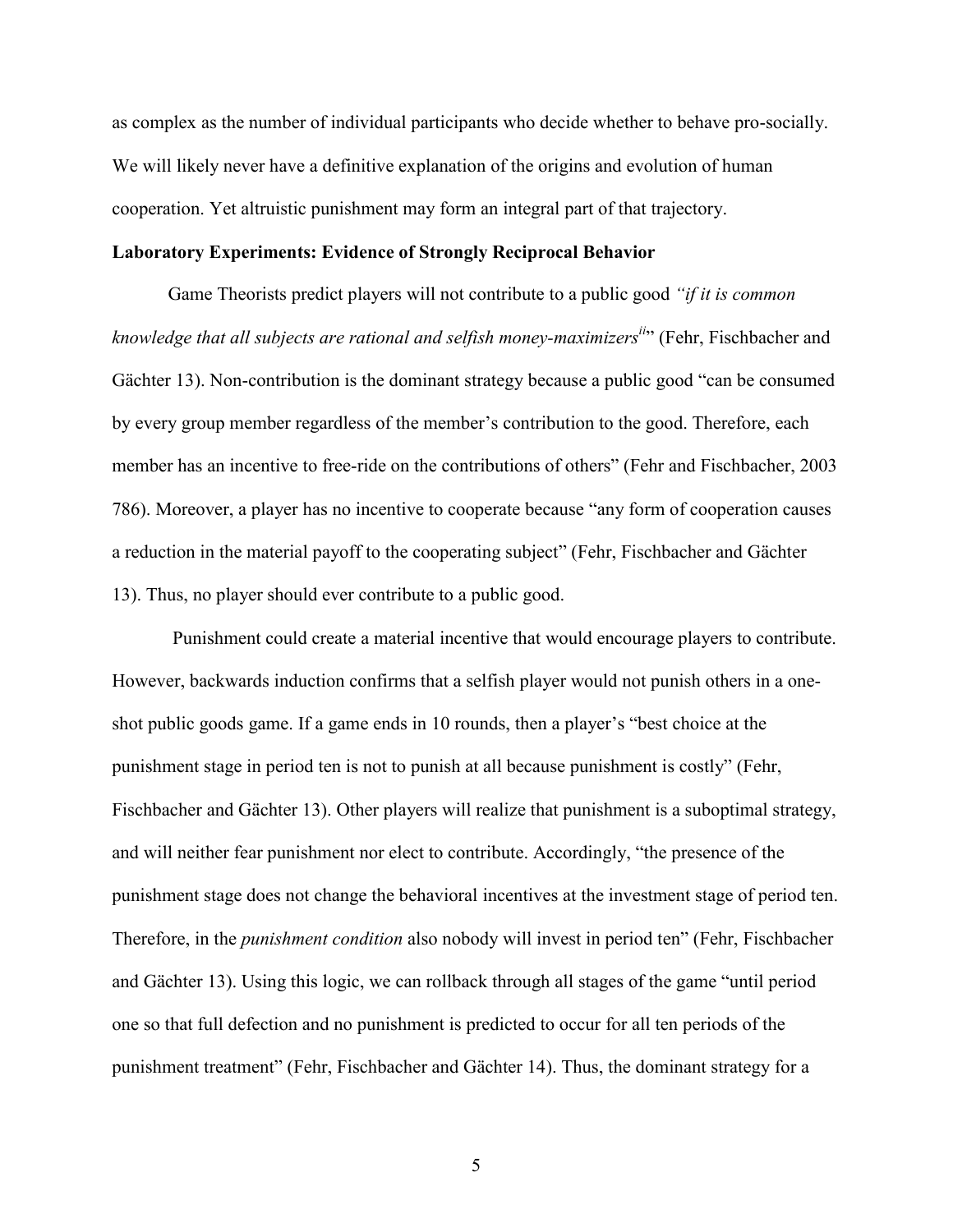utility maximizing player in a public goods game with or without punishment is to free-ride on the contributions of others.

Yet test subjects do not behave this way in laboratory experiments. I will begin with experiments in which there was no explicit punishment opportunity. Fehr and Schmidt (1999) did a comprehensive study of public goods games. In this "meta-study of 12 public goods experiments" they "found that in the early rounds, average and median contribution levels ranged from 40 to 60% of the endowment, but in the final period 73% of all individuals ( $N = 1042$ ) contributed nothing, and many of the remaining players contributed close to zero" (Gintis, 2000 171). Contribution to the public goods game is "rarely stable and deteriorates to rather low levels if the game is played repeatedly (and anonymously) for ten rounds" (Fehr and Fischbacher, 2003 786). This deterioration of cooperation indicates that "*full free-riding emerges as the focal individual action*" in the absence of punishment (Fehr and Gächter, 2000 986).

Game theorists might be perplexed that test subjects contribute in the first period and continue to contribute in later stages of the public goods game; they predict universal defection from stage one. Individuals may contribute in the initial condition because they do not understand the game. Andreoni (1995) surveyed test subjects after participating in a public goods game and found that "Confusion is by far the dominant motive in round 1 of the experiment, accounting for 81 percent of all cooperation" yet by round ten confusion was reduced "to a mere 13.6 percent in round 10" (Andreoni 897). I think a better explanation is that people are not purely selfish; they may be willing to cooperate by contributing to the public good because they expect that other people will also contribute, thus improving the group's collective payoff. This strategy is called reciprocal altruism, and this type of individual "increases his contribution levels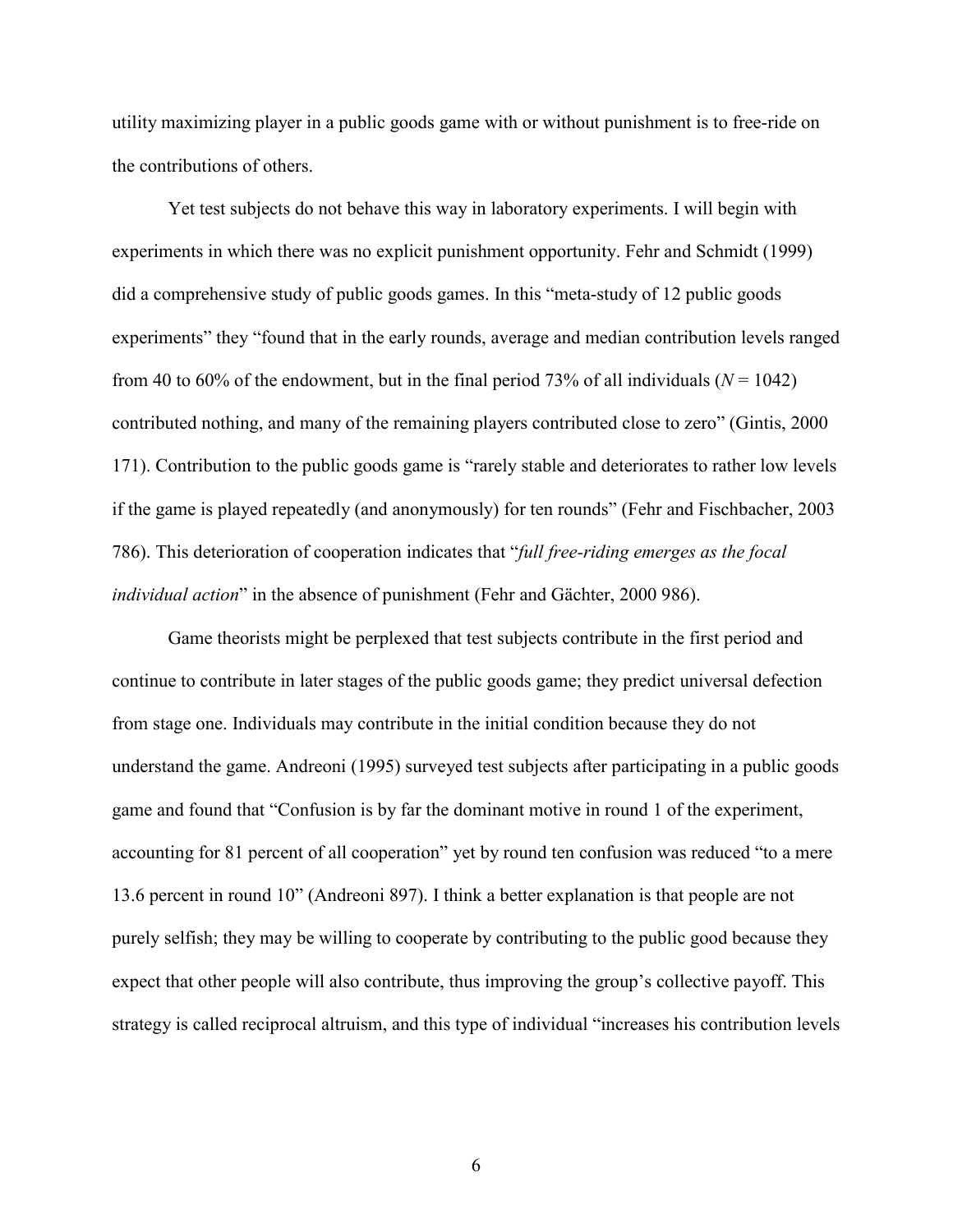in response to expected increases in the average contribution of other group members" (Fehr and Fischbacher 786). Reciprocal altruism explains contributions; selfishness cannot.

Researchers have also tried to explain why subjects who initially cooperated began to defect in later rounds. Some claim that the presence of defectors will cause cooperators to stop cooperating. Initial contributions followed by declining participation "might be predicted by a reciprocal altruism model, since the chance to reciprocate declines as the end of the experiment approaches. (Gintis, 2000 171). Without the opportunity to punish, "the selfish types induce the reciprocal types to behave noncooperativley, too" (Fehr, Fischbacher and Gächter 15). In some interpretations of the public goods game, a "single selfish player is capable of inducing all other players to contribute nothing to the public good, although the others may care a lot about equity" (Fehr and Schmidt 819). These researchers believe that altruistic test subjects forfeit their beliefs when in non-cooperative situations.

I think that there is a better explanation. Andreoni (1995) found that test subjects who had contributed to the public good claimed that they "became angry at others who contributed less than themselves, and retaliated against free-riding low contributors in the only way available to them—by lowering their own contributions" (Gintis, 2000 171). This response indicates that subjects are not reciprocal altruists: they did not reduce their contributions because of diminished opportunities for reciprocity. Instead, "Noncooperation is the only way in which the reciprocal types can at least implicitly punish the defectors in their groups" (Fehr, Fischbacher and Gächter 15-6). The test subjects' natural reaction was a desire to punish others for not participating in the public goods game, a reaction not predicted by theories of reciprocal altruism.

 The finding that test subjects' behavior did not coincide with either purely self-interested or purely-altruistic models was further confirmed when subjects were given the explicit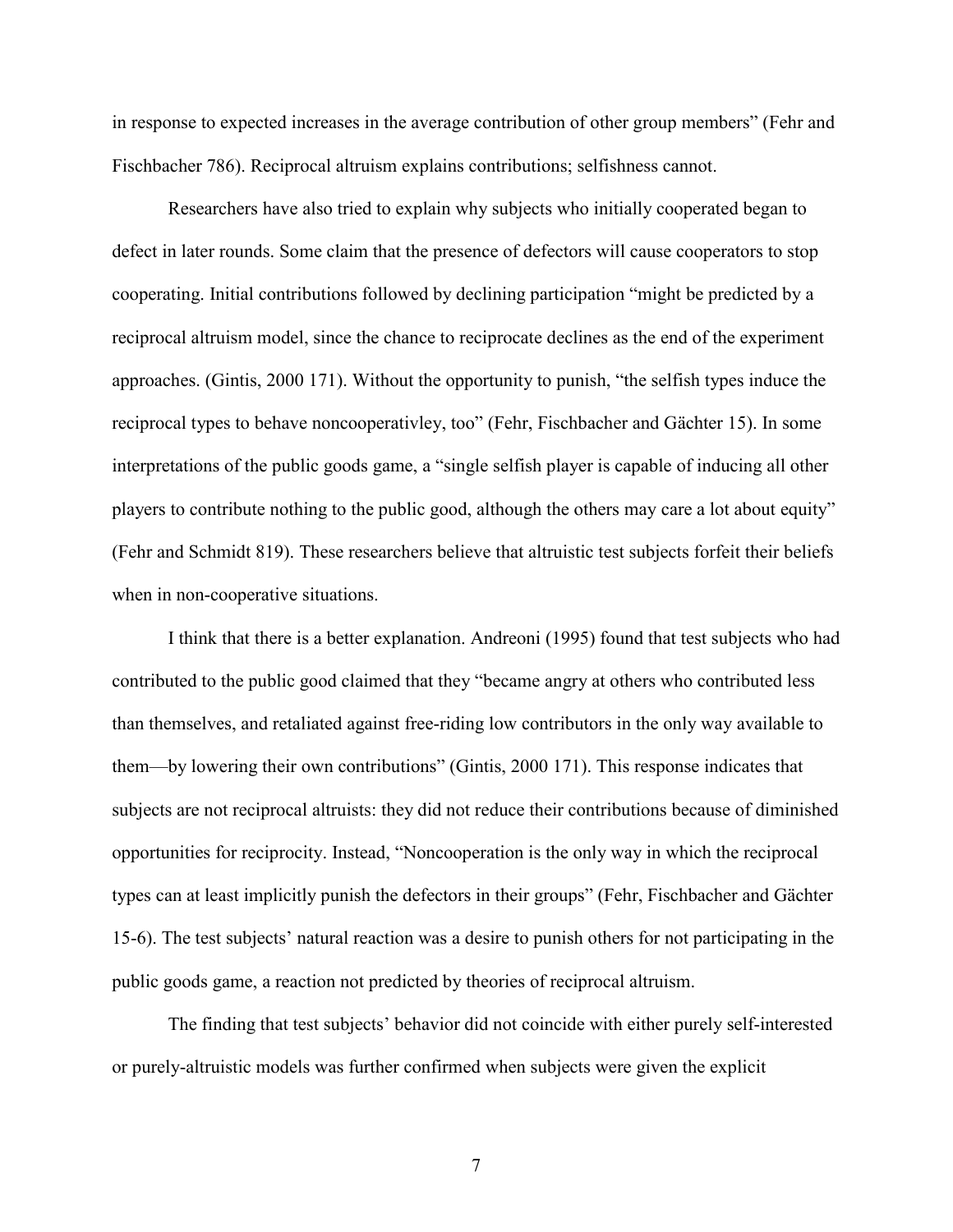opportunity to punish. The experimental results are drastically different from the game-theory prediction of universal defection: "a strikingly large fraction of roughly 80 percent cooperates *fully* in the game with punishment" (Fehr and Schmidt 838). Fehr and Gächter (2000, 2002) examined this phenomenon extensively, allowing players to punish others in both a "Stranger" and "Partner" treatment of a public goods game. In the Partner treatment, group composition remains stable for ten periods of a public goods game whereas in the Stranger treatment, group composition "randomly changes from period to period" (Fehr and Gächter, 2000 981). In the results of both the Stranger and Partner treatment, "*toward the end there is a relative payoff gain in both treatments*" and "*a subject is more heavily punished the more his or her contribution falls below the average contributions of other group members*" (Fehr and Gächter, 2000 993, 990). Moreover, free-riders' payoffs are reduced dramatically from the no-punishment condition: by 24 percent in the Stranger treatment and by 16 percent in the Partner treatment and not less only because contributors "also contribute more in the punishment condition" (Fehr and Gächter, 2000 992). What is most similar about the Partner and Stranger treatments is that "Spontaneous and uncoordinated punishment activities give rise to heavy punishment of free-riders" (Fehr and Gächter, 2000 993). It is surprising that punishment occurs in the Stranger treatment, "although it is costly and provides no future private benefits for the punishers" but remarkable that "the strength of the punishment is almost as high in the Stranger design as in the Partner design" (Fehr and Gächter, 2000 993; Fehr, Fischbacher and Gächter 15). In conclusion, Fehr and Gächter write that punishment opportunities "completely remove the drawing power of the equilibrium with complete free-riding" and sustain a cooperative equilibrium (Fehr and Gächter (2000) 985). While "the presence of punishment opportunities eventually leads to pecuniary efficiency gains," the presence of punishing strategies alone does not ensure cooperation (Fehr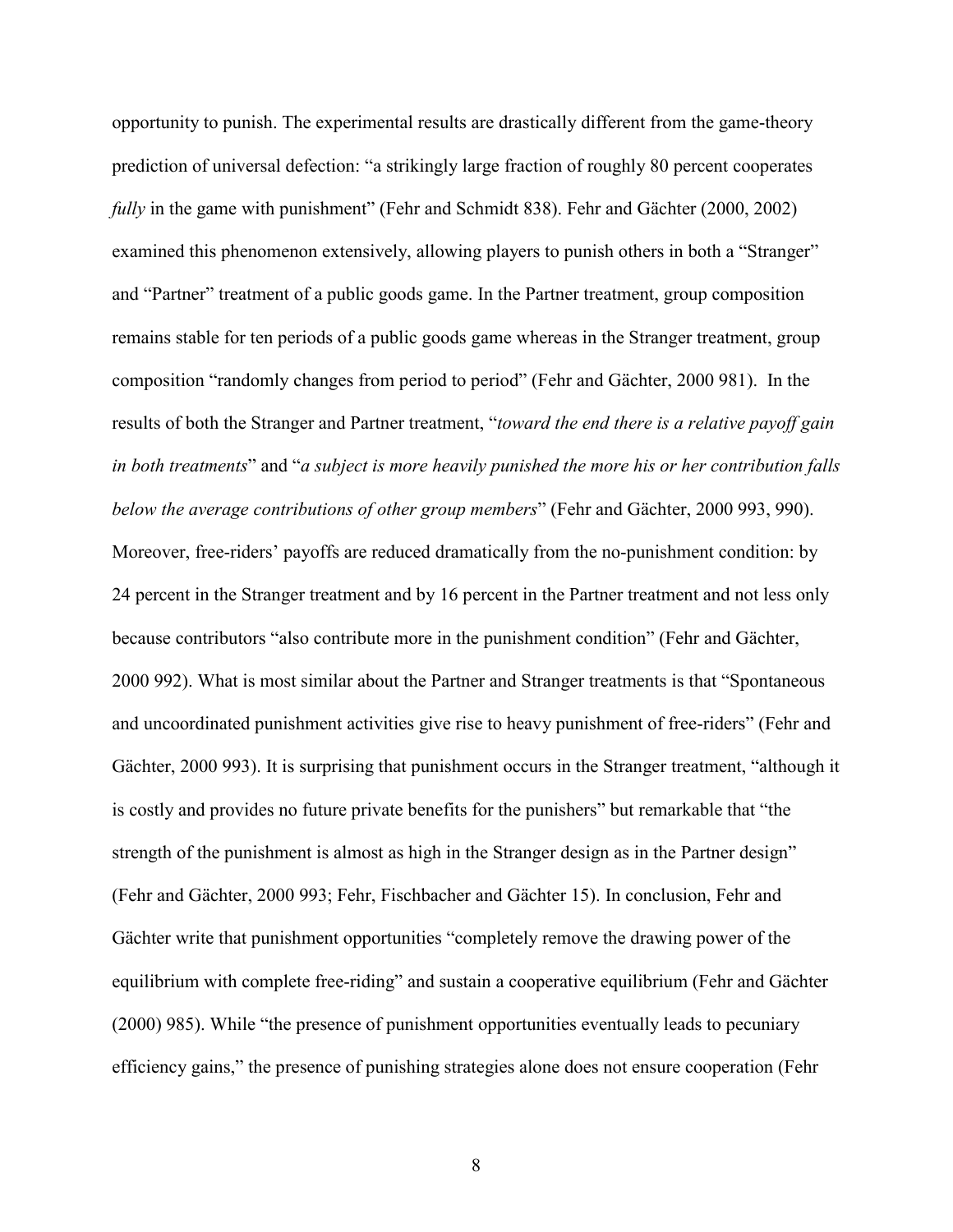and Gächter, 2000 993). Instead, "It is not only the punishment opportunity (that is, the nonexecuted punishment threat but also the actual punishment that raised cooperation levels" (Fehr and Gächter, 2002 138). Punishers cannot simply threaten to punish defectors; they must actually incur the cost of punishment in order to induce defectors to contribute to the public good.

The test subjects' behavior described by numerous experiments with public goods games confirms the same outcome: people contribute to the public good in games with and without punishment, but widespread cooperation can only be sustained in the punishment condition. Punishers were obviously not purely selfish, because they punished others, both directly and indirectly, at a material cost to themselves. Yet they were not purely altruistic either: the use punishment "is clearly inconsistent with models of pure altruism" because "an altruistic person never uses a costly option to reduce other subjects' payoffs" (Fehr and Gächter, 2000 993). Instead, this punishing behavior has been described as a unique behavior: altruistic punishment or strong reciprocity. Strong reciprocity or altruistic punishment occurs when "people tend to behave prosocially and punish antisocial behavior, at a cost to themselves, even when the probability of future interactions is extremely low, or zero" (Gintis, 2000 177). In comparison, reciprocal altruism is weak reciprocity, because the altruistic behavior is contingent on the actions of others. Non-altruistic punishers follow a "hypocritical strategy" where they do not contribute to the public good "while urging others to cooperate through participation in the sanctioning system" (Heckathorn 80). Moreover, reciprocal altruists "reward and punish only if this in their long-term self-interest" (Fehr and Fischbacher, 2003 785). Conversely, "Strong reciprocators bear the cost of rewarding or punishing even if they gain no individual economic benefit whatsoever from their acts" (Fehr and Fischbacher, 2003 785). Strong reciprocity and altruistic punishment are synonyms<sup>iii</sup>: they imply that an individual contributes to the public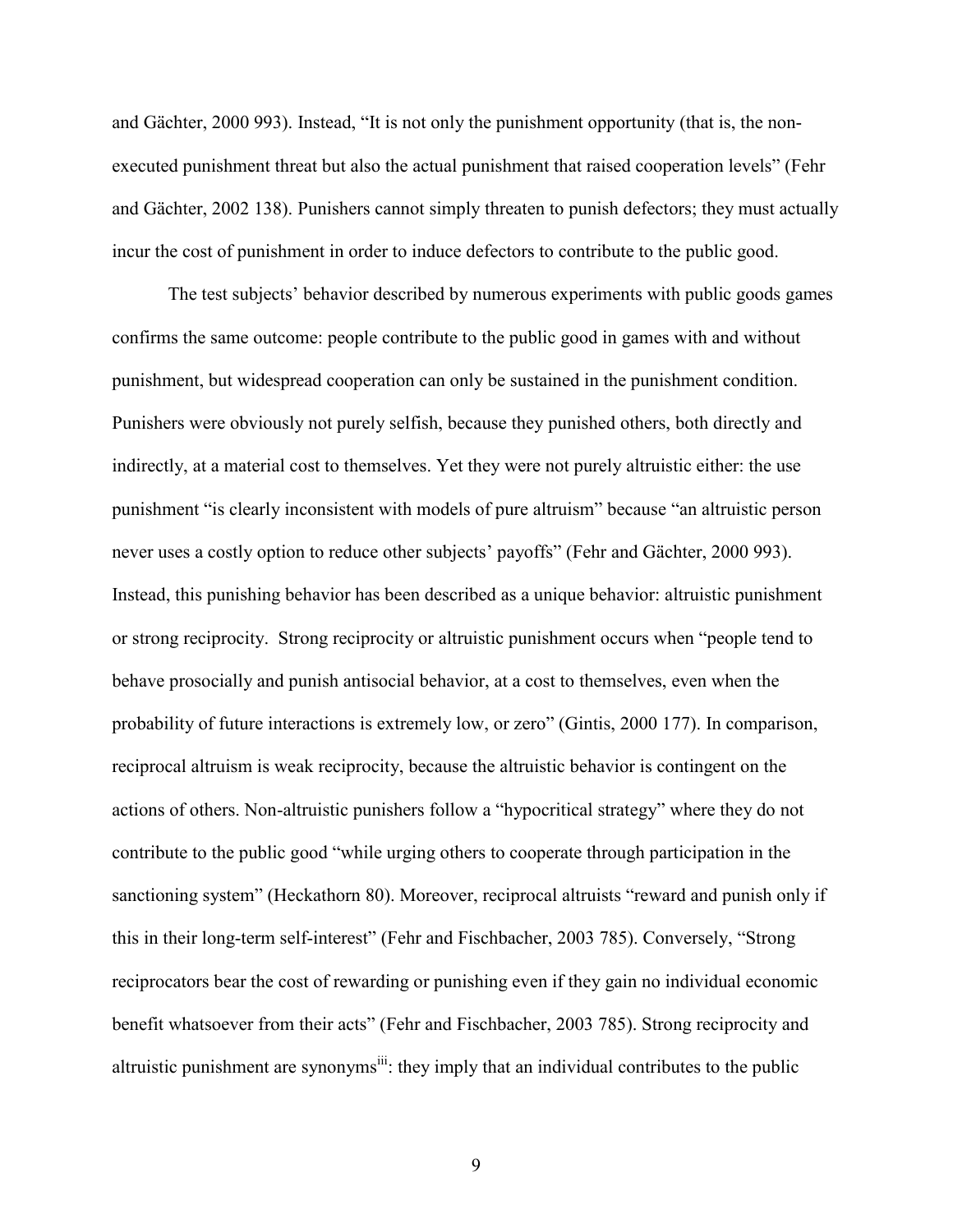good and punishes others at a personal cost in order to sustain a cooperative norm that redounds to the benefit of her social group. I will use both terms, interchangeably, simply depending on what term the researcher used in her own analysis of the behavior.

One potential criticism of these public goods experiments is that the punishment strategy was not actually altruistic. Perhaps the subjects were incentivized to behave in this way for their own self interest or financial gain. Fehr and Gächter (2000, 20002) argue that their experimental design completely prevented the punishment strategy from being anything other than altruistic. If test subjects could develop "an *individual* reputation<sup>iv</sup>" as a cooperator or a defector, then "there were material incentives for cooperation and for punishment," namely to cooperate even if one wanted to defect because punishment could be targeted at one's individual identity (Fehr and Gächter, 2000 981). To remove such a material incentive, "we eliminated all possibilities for individual reputation formation and implemented treatment conditions with an *ex ante known* finite horizon," for example by using computers as an interface between subjects and listing contributions randomly, without any reference to which individual test subject made a particular contribution (Fehr and Gächter, 2000 981). Moreover, in the Stranger treatment, the test subjects changed partners; "group composition changed from period to period such that no subject ever met another subject more than once" (Fehr and Gächter, 2002 137). This ensures altruistic punishment in two ways. While "punishment may well benefit the future group members of a punished subject," the punisher receives no benefit "because the punishing subject never meets the same subjects again" (Fehr and Gächter, 2002 137; 138-9). Second, purely selfish subjects will not contribute: punishment is individually costly and they cannot be identified as defectors when group membership is not static. Thus, "The selfish motives associated with theories of indirect reciprocity or costly signaling cannot explain cooperation and punishment in this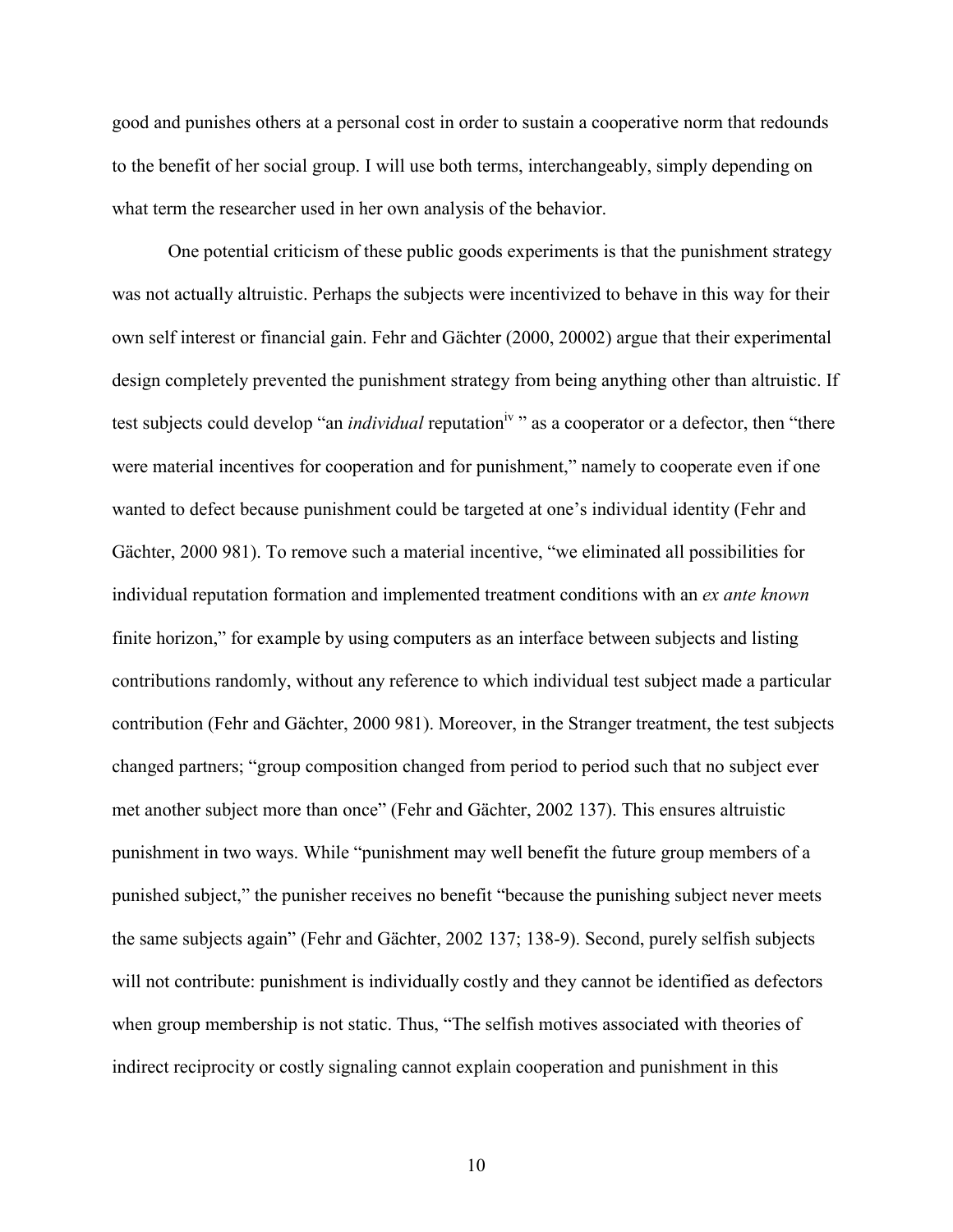environment" (Fehr and Gächter, 2002 137). Accordingly, altruistic punishment was definitively observed in these public goods games. This behavior requires explanation.

#### **Proximate Explanations for Strongly Reciprocal Behavior**

 Altruistic punishment implies that "individuals have proximate motives beyond their economic self-interest—their subjective evaluations of economic payoffs differ from the economic payoffs" (Fehr and Fischbacher, 2003 788). I will consider three proximate explanations for strongly reciprocal behavior. The first explanation for why researchers see strong reciprocity in laboratory experiments is that defection causes negative emotions in contributors. Fehr and Gächter (2002) argue: "Free riding may cause strong negative emotions among the cooperators and these emotions, in turn, may trigger their willingness to punish the free riders" (Fehr and Gächter, 2002 139). Their results indicate that negative emotions trigger altruistic punishment for three reasons. First, "if negative emotions trigger punishment, most punishment acts will be expected to be executed by above-average contributors" (Fehr and Gächter, 2002 139). Their results confirmed that altruistic punishers contributed to the public good and that defection lowers the value of the mean contribution to below what either punishers or contributors contribute. Second, "The intensity of negative emotions towards a free rider varies with the deviation from the others' average contribution;" their results confirmed that "punishment increased with the deviation of the free rider from the average investment of the other members" (Fehr and Gächter, 2002 139). Finally, "if negative emotions cause punishment, the punishment threat is rendered immediately credible because most people are well aware that they trigger strong negative emotions when they free ride" (Fehr and Gächter, 2002 139). When surveyed after the experiments, defecting test subjects "seemed to have had a clear understanding of why they were punished and how they should respond to the punishment," "immediately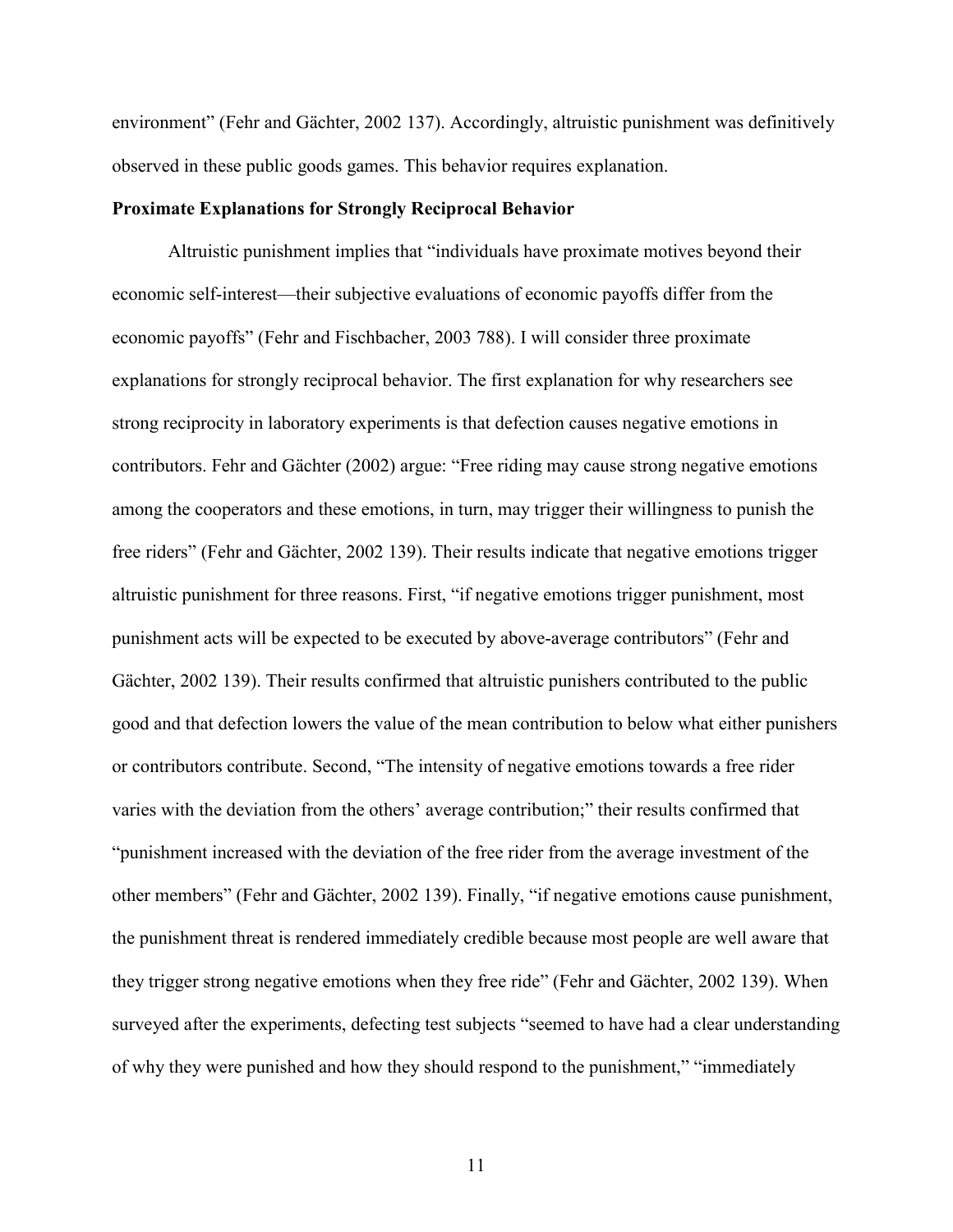changing" from defection to contribution (Fehr and Gächter, 2000 992). Moreover, low contributors "expected a higher intensity of negative emotions," likely because they "experience more sanctions in the punishment condition" (Fehr and Gächter, 2002 139). In sum, altruistic punishers become angry when others fail to contribute and severely punish those who contribute the least. Moreover, selfish test subjects expect to be punished harshly when they make low contributions, and most harshly when they defect. Hence, "These observations are consistent with the view that emotions are an important proximate factor behind altruistic punishment" (Fehr and Gächter, 2002 139).

Fehr and Schmidt argue that people do not have strong emotions simply when others defect. Instead, people have negative emotions when others defect because defection creates an unfair outcome. Fairness is defined as "self-centered inequity aversion," which means that individuals want to avoid "inequitable outcomes" and "are willing to give up some material payoff to move in the direction of more equitable outcomes" (Fehr and Schmidt 819). "Selfcentered" means that individuals only care about inequities in "their own material payoff relative to the payoff of others" (Fehr and Schmidt 819). Free-riding "generates a material payoff disadvantage relative to those who cooperate;" hence cooperators, who become "sufficiently upset by the inequality to their disadvantage," "are willing to punish the defectors even though this is costly to themselves" (Fehr and Schmit 840). Moreover, "the more these enforcers care about disadvantageous inequality, the more they are prepared to punish defectors" (Fehr and Schmidt 842). Cooperation is sustained when people care a lot about inequity because individuals who are inclined to defect will cooperate when punishment has credibility (Fehr and Schmidt 840). Fehr and Schmidt conclude that "psychological evidence on social comparison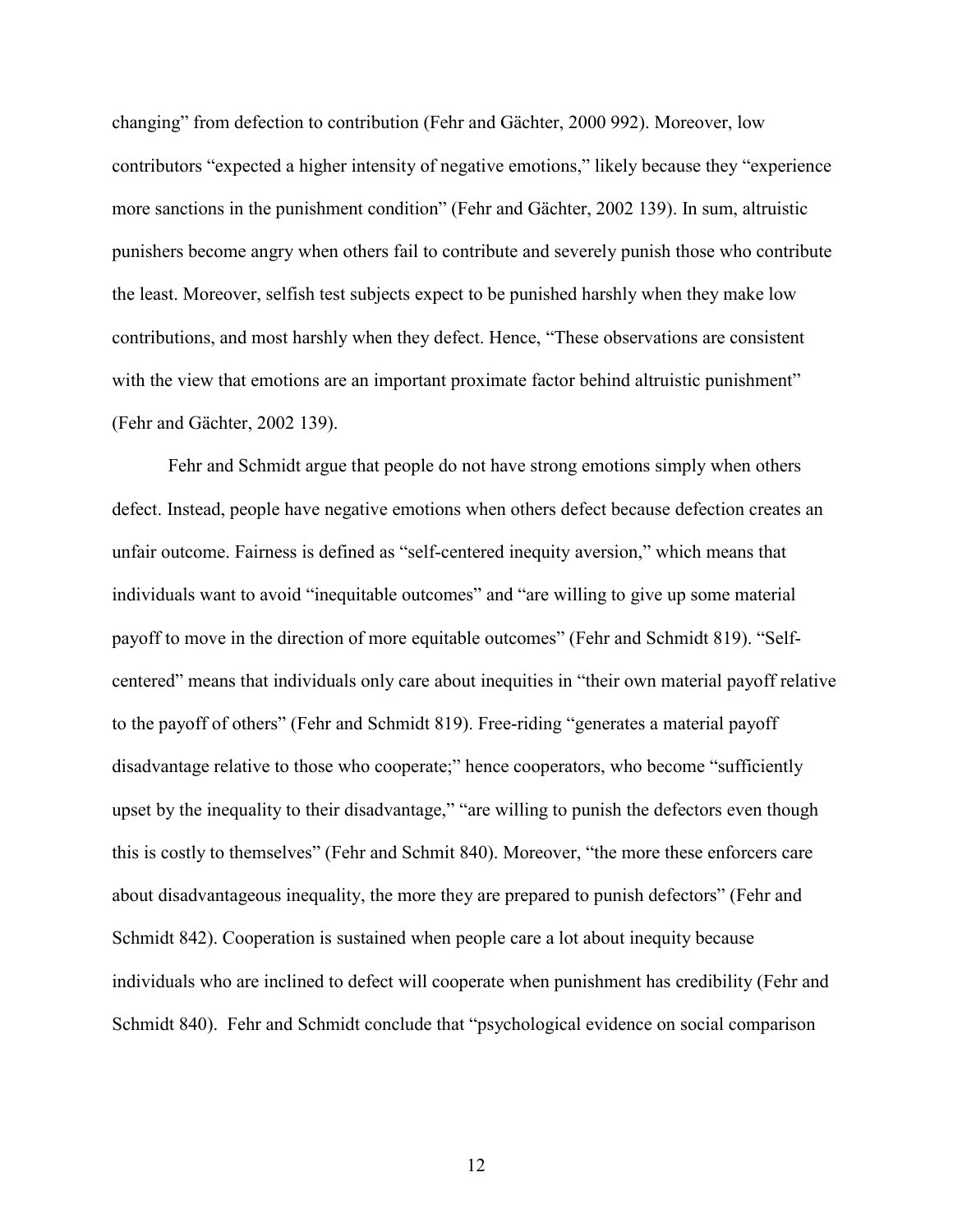and loss aversion" justifies their thesis that altruistic punishment can be explained by a concern for "equitable outcomes" (Fehr and Schmidt 866).

However, these theories of motivation still do not arrive at the root of why people behave this way. Neurology may provide an answer. Because altruistic punishment is "an action based on deliberation and intent, humans have to be motivated to punish. The typical proximate mechanism for inducing motivated action is that people derive satisfaction from the action" (de Quervain et al. 1254). People "seem to feel bad if they observe that norm violations are not punished, and they seem to feel relief and satisfaction if justice is established" (de Quervain et al. 1254). If an individual is satisfied when justice is established, and is willing to punish because she "anticipates deriving satisfaction from punishing, we should observe activation predominantly in those reward-related brain areas that are associated with goal-directed behavior" (de Quervain et al. 1254). Study findings confirm this hypothesis. Experimental results indicate that altruistic punishment caused caudate activation: this is the area of the brain "implicated in making decisions or taking actions that are motivated by anticipated rewards" (de Quervain et al. 1258). Moreover, subjects' neurological response to punishment was observed under two different conditions—costless and costly, or altruistic, punishment. Subjects that exhibit "higher caudate activation at the maximal level of punishment if punishment is costless for them also spend more resources on punishment if punishment becomes costly" (de Quervain et al. 1258). This means that "high caudate activation seems to be responsible for a high willingness to punish" and that "caudate activation reflects the anticipated satisfaction from punishing defectors" (de Quervain et al. 1258). When strong reciprocators care about fairness, such as the inequity aversion suggested by Fehr and Schmidt, they anticipate deriving satisfaction from punishing others and are willing to punish even at a material cost to themselves.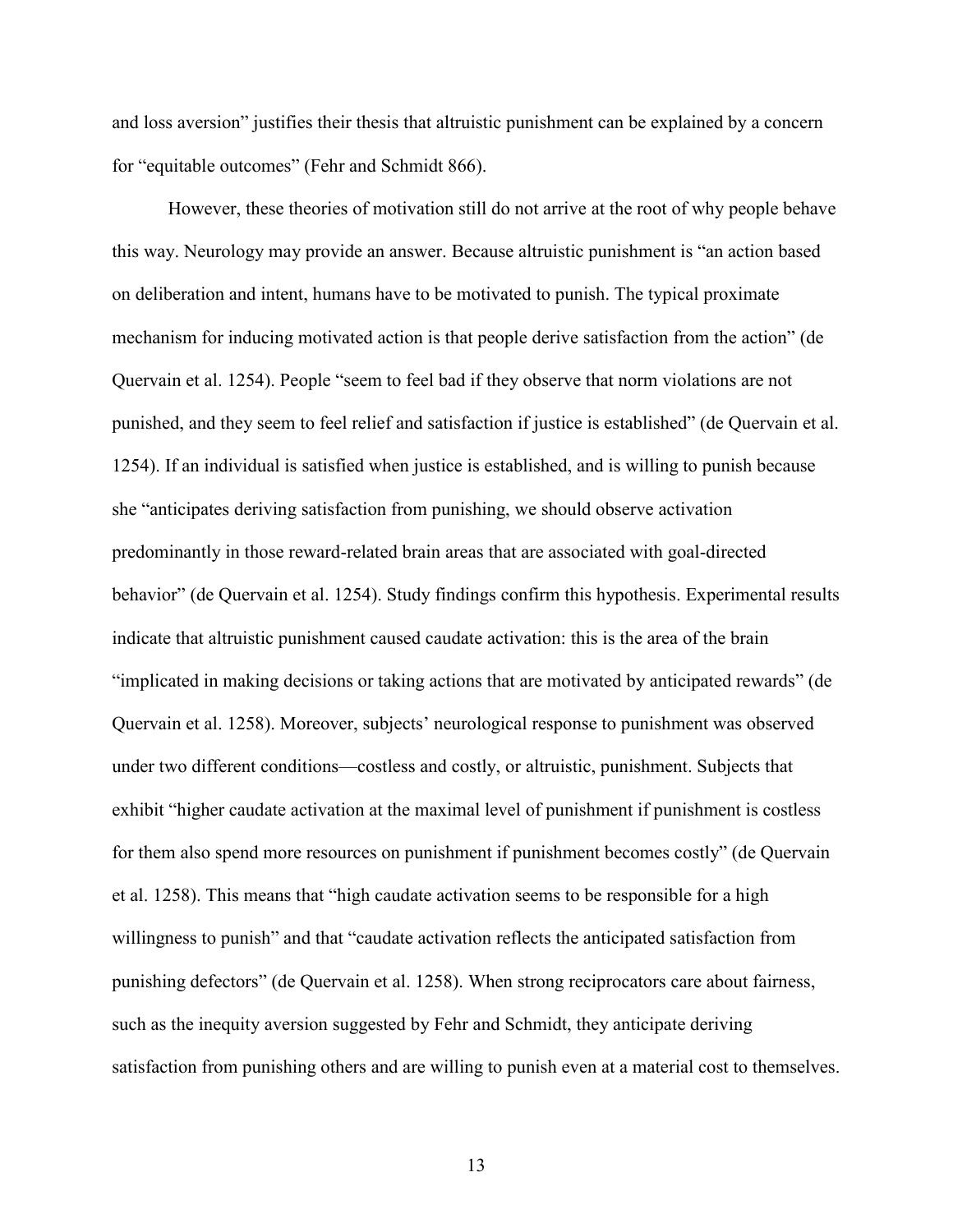Because altruistic punishment activates the areas of the brain that anticipate rewards, "humans may have physically or developmentally evolved this behavior" (Fowler 7047). I will now explore theories of how this behavior could have evolved.

#### **Contested Explanations for the Evolution of Altruistic Punishment and Cooperation**

First, I will clarify the meaning of altruistic behavior. Altruism has distinct meanings depending on the academic background of the researcher. For psychologists, whether an act is altruistic is contingent on the intentions of the actor; this definition "requires that the act be driven by an altruistic motive that is not based on hedonic reward" (de Quervain et al. 1257). Biologists have a different view. An act is altruistic "if it is costly for the actor and confers benefits on other individuals. It is completely irrelevant for this definition whether the act is motivated by the desire to confer benefits on others, because altruism is solely defined in terms of the consequences of behavior" (de Quervain et al. 1257). Because altruistic punishment is costly to the individual and benefits the group by inducing "the punished individual to defect less in future interactions with others," "the punishment of defectors is an altruistic act in the biological sense" (de Quervain et al. 1257). However, "our results suggest that it is not an altruistic act in the psychological sense" (de Quervain et al. 1257). Thus, the biological definition of altruism is germane to discussions of the evolution of altruistic punishment. It is important to understand that the selecting forcing that drove the evolution of altruistic punishment had nothing to do with the motivations of the actors engaged in that evolutionary process.

Researchers argue that the evolution of altruistic punishment can support observations of cooperation amongst humans better than any other explanation for human cooperation. Aside from research on strong reciprocity, "human cooperation has mainly been explained in terms of kin selection, reciprocal altruism, indirect reciprocity and costly signaling," which sustain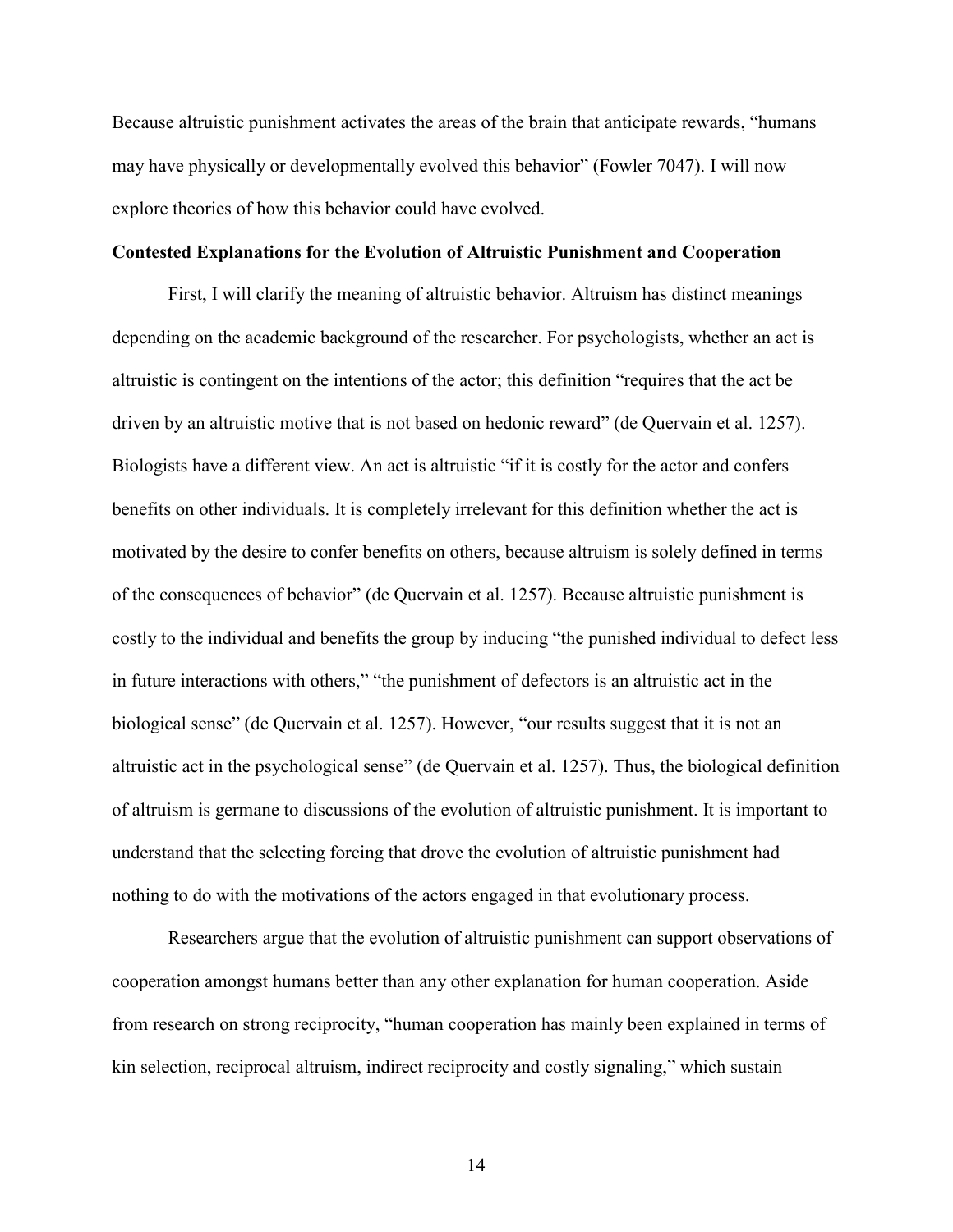cooperation through "mechanisms other than altruistic punishment" (Fehr and Gächter, 2002 139). Researchers maintain that "strong reciprocity cannot be rationalized as an adaptive trait" by these "major prevailing evolutionary theories" (Fehr, Fischbacher and Gächter 20). I will examine the criticisms of each of these theories and then turn to discussions of the evolution of strong reciprocity.

Kin-selection theory cannot account for strongly reciprocal behavior in modern societies. People may cooperate in small groups, such as family units, because they care about the evolutionary fitness of their direct kin. Thus, they cooperate precisely because they are related; this is a likely reason for cooperation in early human evolution when social groups were constrained to genetic relatives. Yet, "As group size rises above 10, to 100 or 1000, cooperation is virtually impossible to evolve or maintain with only reciprocity and kinship" because the likelihood that the individuals are related decreases as group size increases (Henrich and Boyd 79).

Next, researchers think that theories of indirect reciprocity confuse cause with effect. Bowles and Gintis (2004) "doubt that indirect reciprocity can be sustained in a population of self-interested agents" (Bowles and Gintis 26). Instead, "Indirect reciprocity is more likely promoted, as in our model, by strong reciprocators who reward prosocial behavior and punish anti-social behavior even when this behavior reduces within-group fitness" (Bowles and Gintis 26). Therefore, they suggest that strong reciprocity induces both cooperation and indirect reciprocity. Indirect reciprocity alone is insufficient to maintain a cooperative equilibrium.

Likewise, costly signaling theories consider altruistic punishment a costly signal without acknowledging that altruistic punishment is an independently sufficient means to cooperation. In one signaling model, punishment "is the benefit to others that signals high-quality. Our model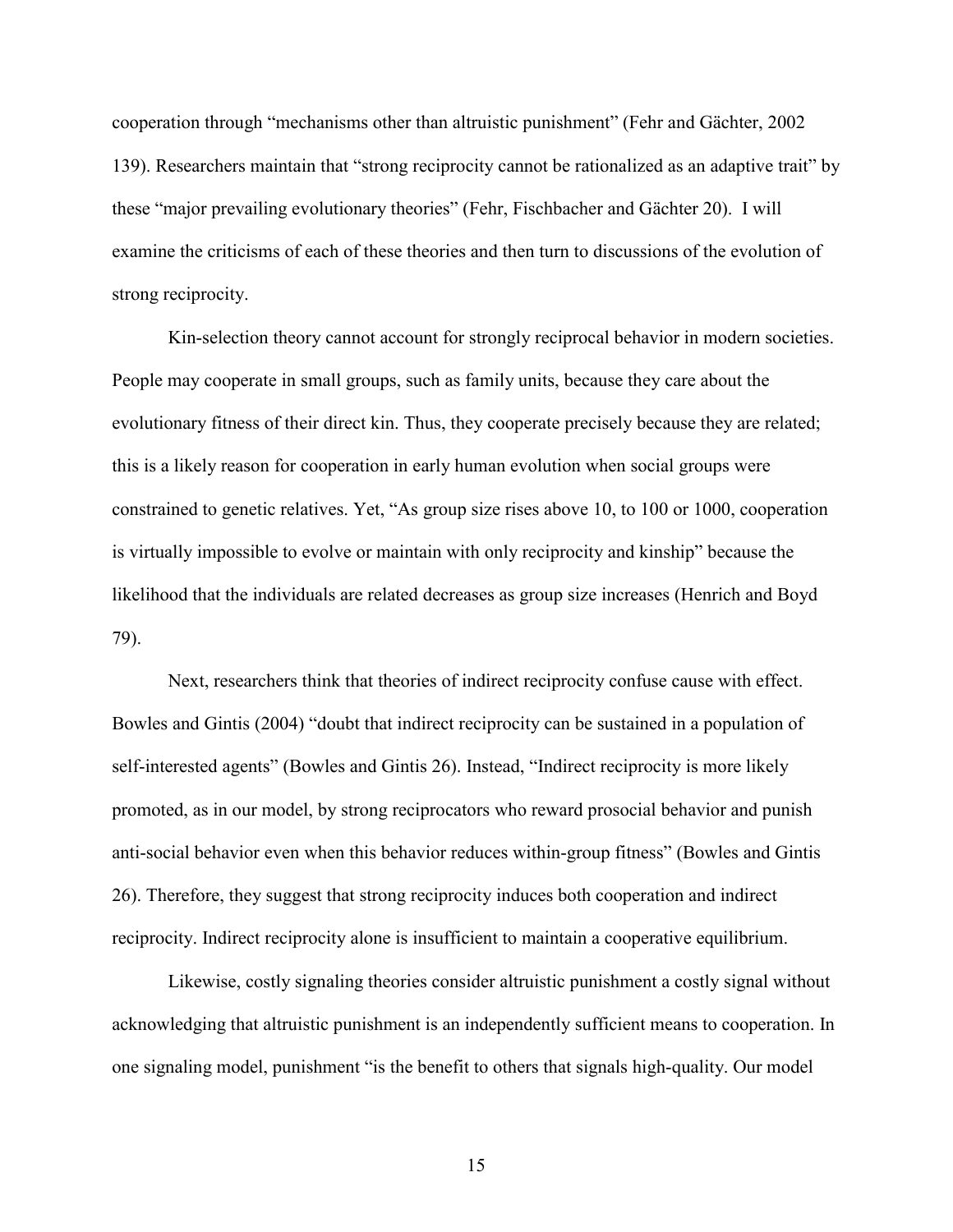easily allows such punishment or enforcement to serve as the costly signal, and hence to be maintained when the conditions for evolutionary stability specified in the model are met" (Gintis et al. 116). It may be true that altruistic punishment can be defined as a costly signal. However, strong reciprocity can also evolve through other dynamics and sustain cooperation without being modeled as a costly signal. Even if costly signaling is to be accepted, "the role that costly signaling might play in enforcement of prosocial behavior is as yet untested, but deserves further investigation" (Gintis et al. 116). Proponents of the evolution of altruistic punishment claim that it is directly responsible for the enforcement of prosocial behavior. The link between costly signaling and punishment deserves further attention before a causal relationship between signaling, punishment and cooperation can be established.

The theory that has achieved the most credit for sustaining cooperation is reciprocal altruism. In fact, "many behavioral scientists believe that reciprocal altruism is sufficient to explain human sociality" (Gintis 177). The reciprocal altruist—or conditional cooperator cooperates in the public goods game but only insofar as other players also cooperate. For a reciprocal altruist, "the only evolutionarily stable strategy in the *n*-person public goods game is to cooperate as long as all others cooperate and to defect otherwise" (Gintis et al. 164). While this equilibrium may be sustained in small groups, "the basin of attraction of this equilibrium becomes very small as group size rises, so the formation of groups with a sufficient number of conditional cooperators is very unlikely" (Gintis et al. 164). Moreover, this equilibrium "can be disrupted by idiosyncratic play, imperfect information about the play of others, or other stochastic events" and is "a 'knife-edge' that collapses if just one member deviates" (Gintis et al. 164). The reciprocal altruism equilibrium, albeit unlikely to arise or to be sustained, does create cooperation. However, it is extremely inefficient: a reciprocal altruist "withdraws cooperation in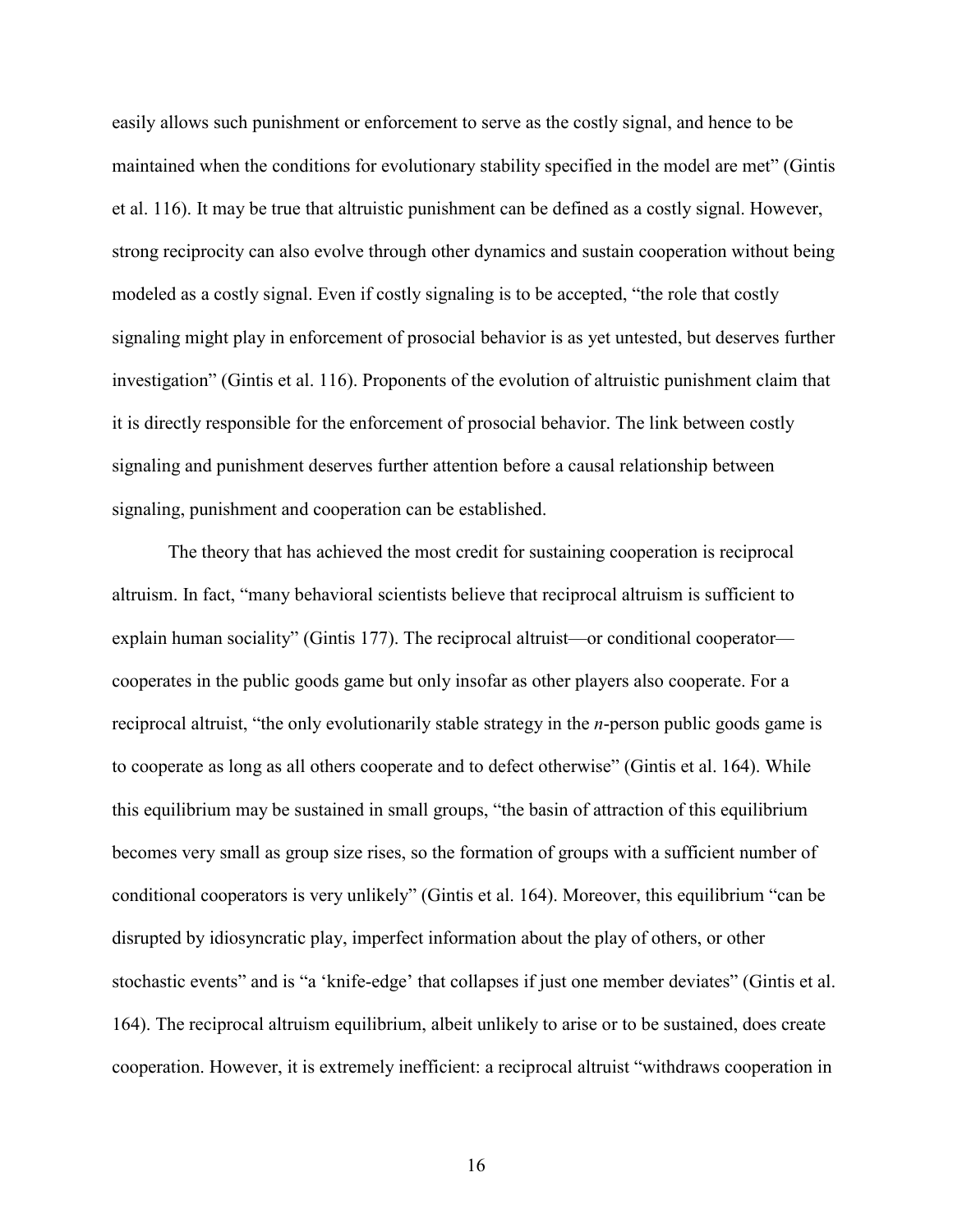retaliation for the defection of a single group member," thus inflicting "punishment on all members, defectors and cooperators alike" (Gintis et al. 164). The strategy of reciprocal altruism punishes those who contribute to the public good; this punishment is ultimately inimical to the end of fostering cooperative behavior.

A second argument against reciprocal altruism arises from a historical evaluation of human evolution. This argument is integral in the Gintis (2000) model discussed below. In essence, reciprocal altruists have no incentive to contribute to a public good when their "social group is threatened with dissolution, since members who sacrifice now on behalf of group members do not have a high probability of being repaid in the future" (Bowles and Gintis 26). Thirdly, researchers assert that uniquely human behavior makes reciprocal altruism an inadequate explanation. Empirically, "the contemporary study of human behavior has a documented a large class of prosocial behaviors inexplicable in terms of reciprocal altruism" (Bowles and Gintis 26). Researchers argue that "the evolutionary success of our species and the moral sentiments that have led people to value freedom, equality, and representative government are predicated upon strong reciprocity and related motivations that go beyond inclusive fitness and reciprocal altruism" (Gintis et al. 144). Evolutionary models that explain strong reciprocity, including group selection, multilevel selection of group and culture, and gene and culture coevolution, may account for the origins of punishing behavior that theories of reciprocal altruism cannot explain.

### **The Evolution of Altruistic Punishment in Humans: Recent Theories of Group Selection, Multi-level Selection, and Gene and Culture Co-Evolution**

The most recent body of research about the origins of cooperation in public goods games postulates the evolution of altruistic punishment or strong reciprocity through group selection. These models have two integral features in common. Boyd, Gintis, Bowles and Richerson (2003)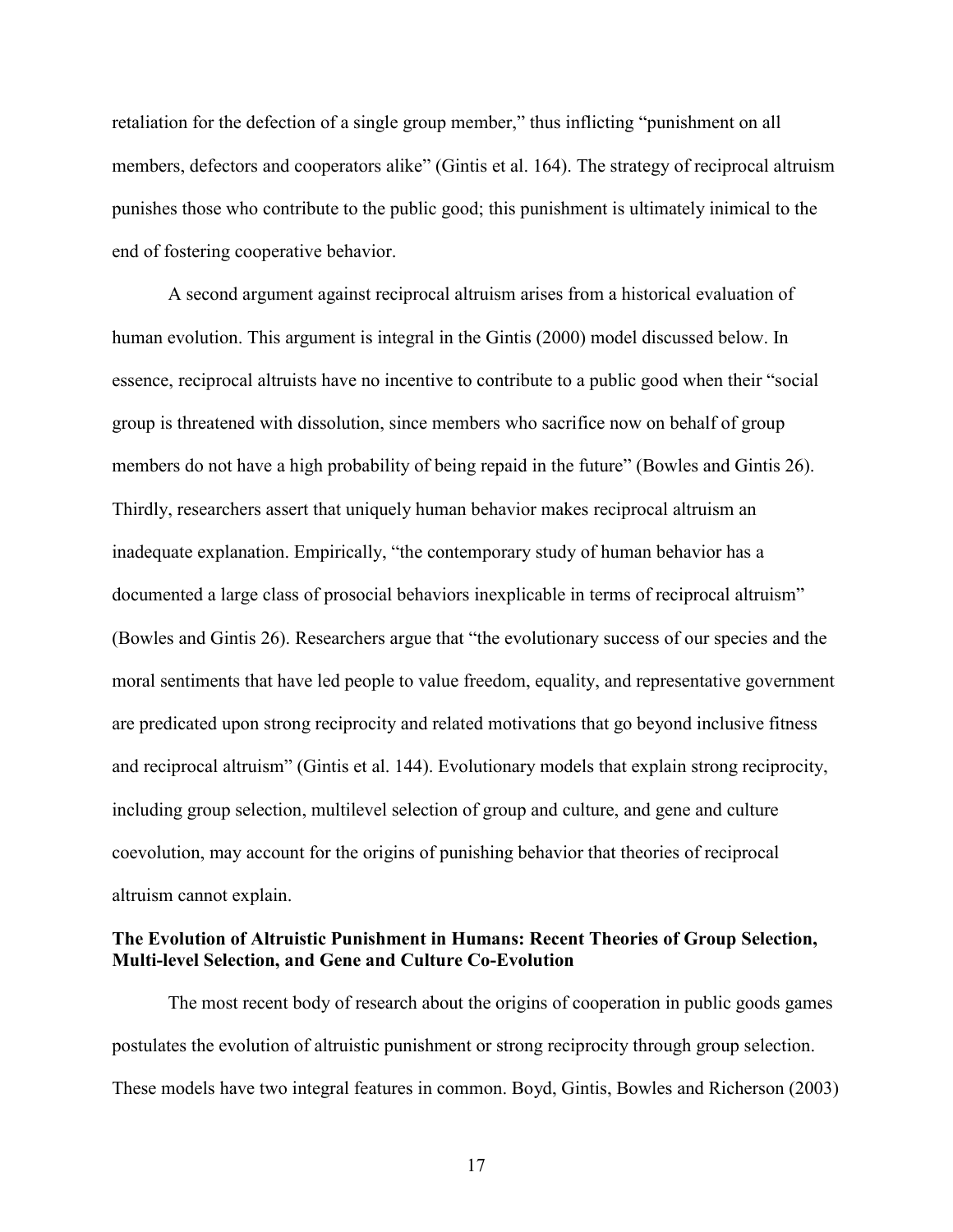concisely illustrate both features. The first feature is that the mode of punishment in these models is altruistic: Punishers incur costs for punishing defectors. Where *k*, *x*, and *y* denote cost of punishment, frequency of contributors and frequency of defectors, respectively, "Punishers suffer a fitness disadvantage of  $k(1-x-y)$  compared with nonpunishing contributors" (Boyd et al. 3531). Thus, a punisher's fitness advantage is reduced by the cost of punishment multiplied by the frequency of defectors in the population.

The second feature is that contributors have a fitness advantage to punishers when they cooperate in the public goods game but do not punish defectors. This behavior is called second order free-riding. The more punishment that altruistic punishers must dole out "increases the payoff advantage of second order free riders compared with altruistic punishers," making the contributors substantively more fit (Boyd et al. 3534). Therefore, second-order free-riding creates a payoff asymmetry between altruistic punishers and non-punishing contributors, even though both groups contribute equally to the public goods game. However, contributors will have a higher payoff than defectors "if punishers are sufficiently common that the cost of being punished exceeds the cost of cooperating (*py>c)*" (Boyd et al. 3531). The presence of punishers makes defecting a suboptimal strategy; players are incentivized to cooperate in the public goods game. Thus, "the payoff disadvantage of punishers relative to contributors approaches zero as defectors become rare because there is no need for punishment" (Boyd et al. 3531). In the absence of this payoff asymmetry, contributors and altruistic punishers are equally fit and the cooperative equilibrium yields the highest payoff to both types.

Group selection models must take this payoff asymmetry into account. Because punishment is individually costly, "within-group selection creates evolutionary pressures against strong reciprocity" (Fehr, Fischbacher and Gächter 5). However, the presence of altruistic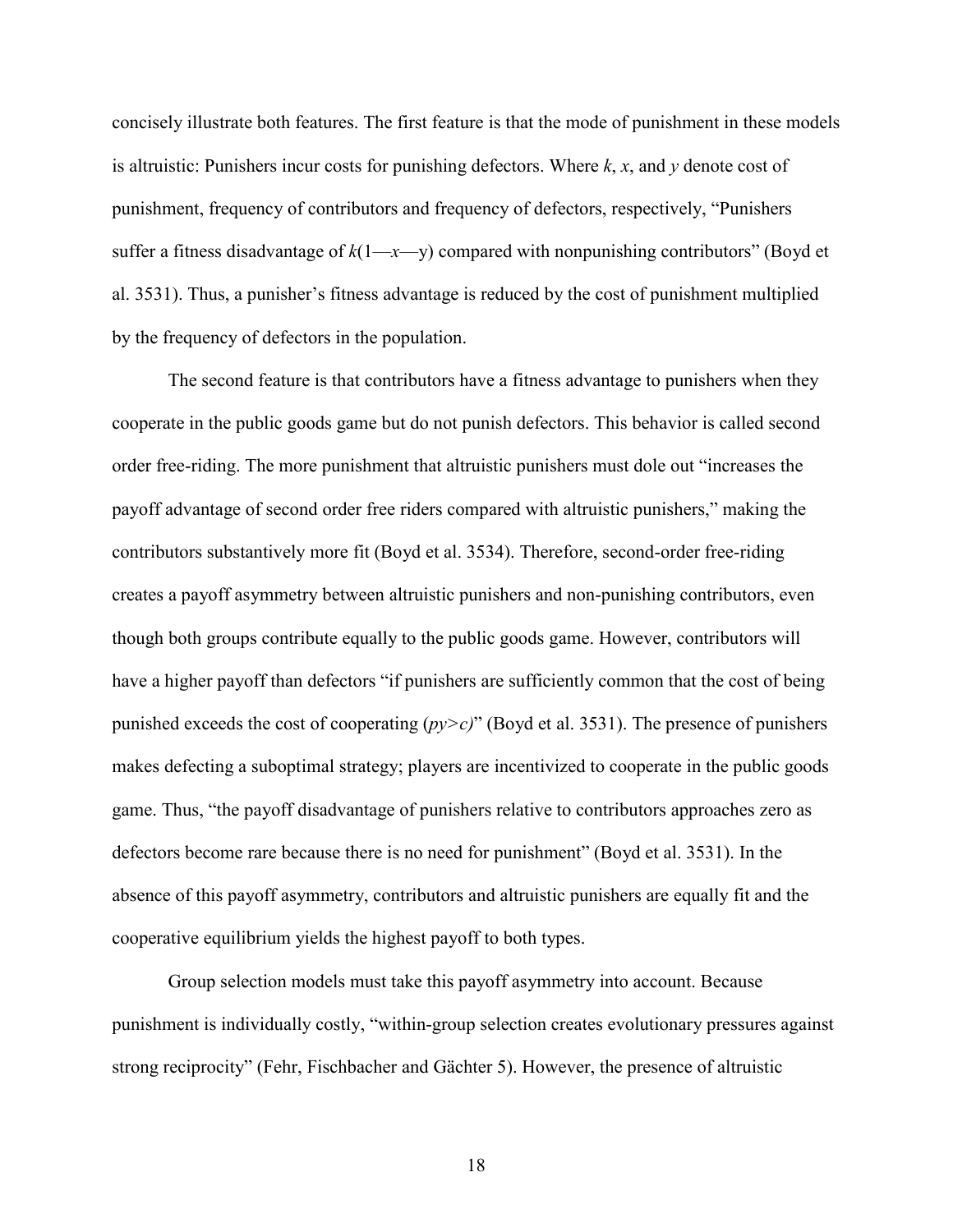punishers or strong reciprocators allows groups to reach the most cooperative equilibrium. When cooperative behaviors make the group more fit, cooperative groups will survive. Therefore, "between-group selection favors strong reciprocity because groups with disproportionately many strong reciprocators are better able to survive" (Fehr, Fischbacher and Gächter 5). Other groups will imitate whatever strategy the successful groups have adopted; because altruistic punishment is the most fitness enhancing strategy, strongly reciprocal behavior will proliferate. However, "the consequence of these two evolutionary forces is that in equilibrium strong reciprocators and purely selfish humans coexist" (Fehr, Fischbacher and Gächter 5). Group selection theory thus explains how strong reciprocity could sustain a cooperative equilibrium but does not claim that all individuals will be altruistic punishers.

Boyd, Gintis, Bowles and Richerson (2003) use a "modest" group selection model to show that altruistic punishment can sustain a cooperative equilibrium in large groups when altruistic cooperation alone cannot. Group selection "acts to favor individually costly, group beneficial behaviors," such as altruistic punishment (Boyd et al. 3534). First, altruistic cooperation has a strict evolutionary disadvantage relative to altruistic punishment. This is due to a payoff asymmetry. For altruistic cooperators, the payoff disadvantage "relative to defectors is independent of the frequency of defectors in the population" (Boyd et al. 3531). However, the payoff disadvantage for altruistic punishers "declines as defectors become rare because acts of punishment become very infrequent. Thus, when altruistic punishers are common, individual level selection operating against them is weak" (Boyd et al. 3531). Altruistic cooperation and punishment therefore sustain very different levels of cooperation. Without punishment, "group selection can support high frequencies of cooperative behavior only if groups are quite small"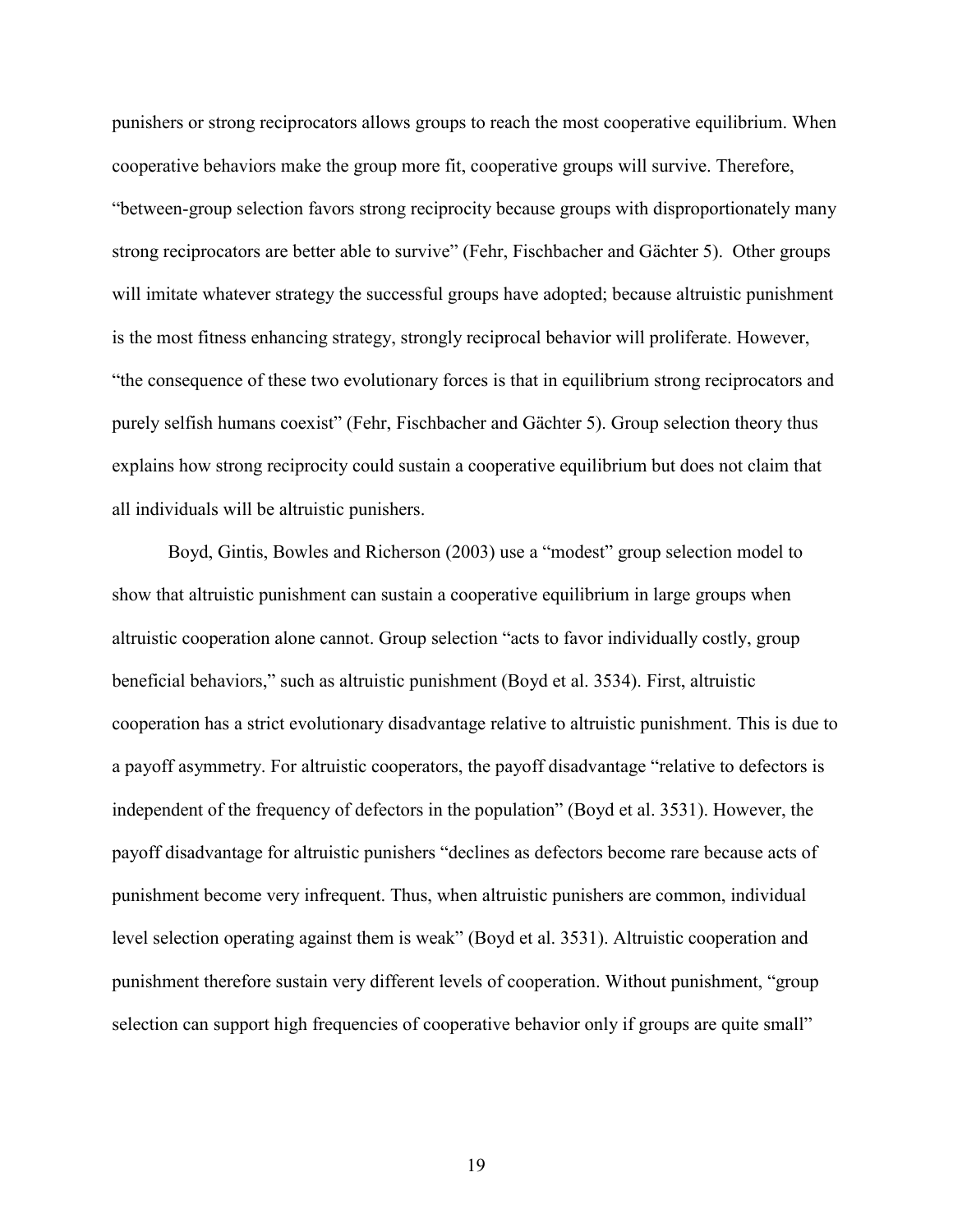(Boyd et al. 3533). Whereas altruistic cooperation cannot survive in large groups because of prohibitive costs, altruistic punishment can be an evolutionarily stable strategy.

Second, their model allows groups to imitate the most successful strategy; this "payoff biased imitation strategy maintains variation among groups in the frequency of cooperation" (Boyd et al. 3534). Groups that contain punishers "will tend to exhibit a greater frequency of cooperative behaviors (by both contributors and punishers)" and thus "the frequency of punishers and cooperative behaviors will be positively correlated across groups" (Boyd et al. 3531). As defection decreases, the punishers' payoff disadvantage relative to contributors also decreases, and "as a result, variation in the frequency of punishers is eroded slowly" (Boyd et al. 3534). Moreover, "in groups in which punishers are common, defectors achieve a low payoff and are unlikely to be imitated" (Boyd et al. 3534). Subsequently, altruistic punishers are more fit than defectors, and the imitation of "punishment will increase as a 'correlated response' to group selection that favors more cooperative groups" (Boyd et al. 3531). To the extent that cooperative groups are more evolutionarily fit, punishing behavior will proliferate because it best sustains cooperation.

Herbert Gintis (2000) focuses on group extinction in early human evolution to demonstrate that strong reciprocity can sustain punishment where other theories of altruism cannot. Previous theories of the emergence of altruism, such as reciprocal altruism, "tended to argue the plausibility of altruism in general, rather than isolating particular human traits that might have emerged from a group selection process" (Gintis, 2000 169). Strong reciprocity is a possible group-selection trait, "an empirically identifiable form of prosocial behavior in humans that probably has a significant genetic component" (Gintis, 2000 169). In his analysis of Fehr and Gächter's public good experiments, he suggests that test subjects are motivated by "the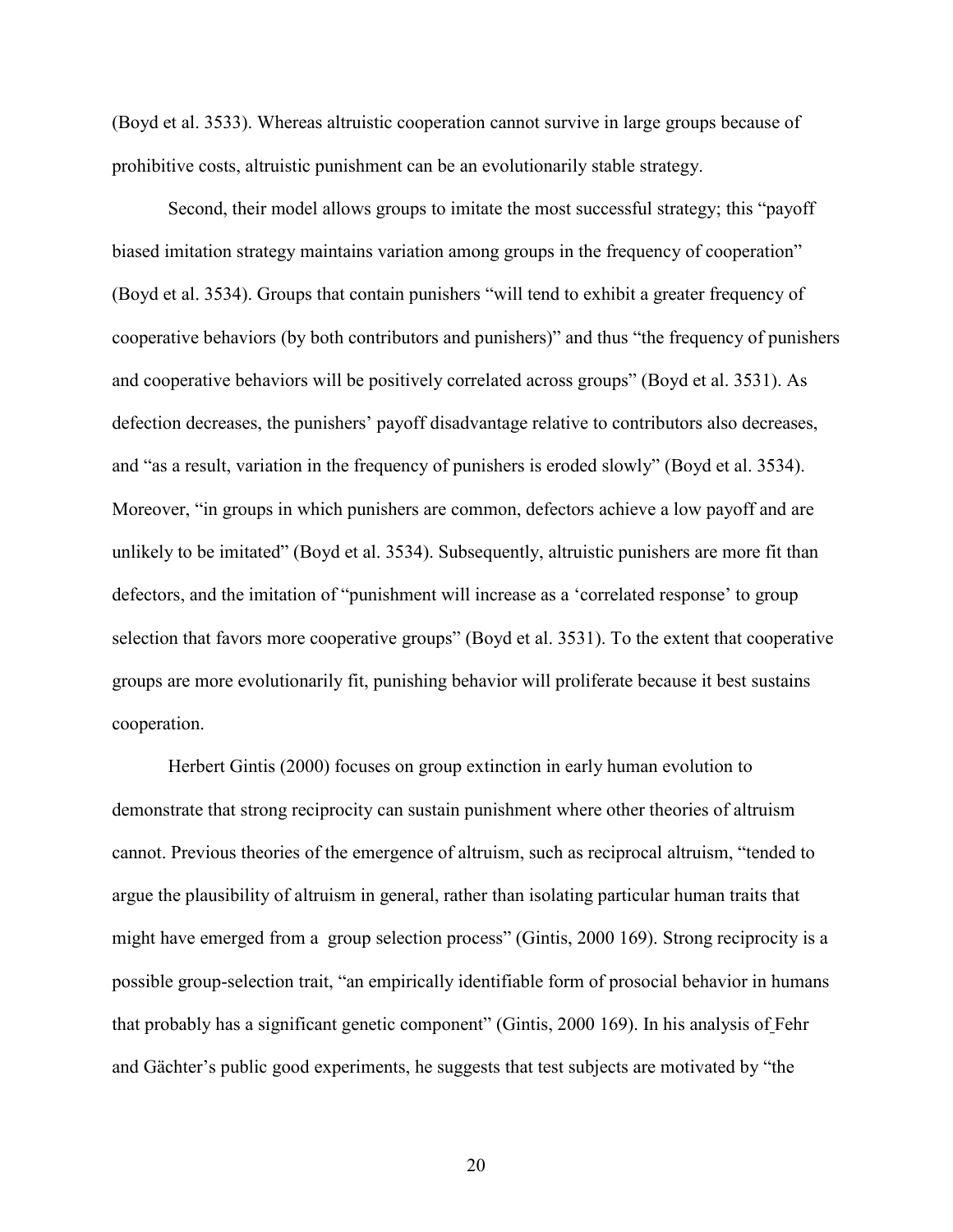personal desire to punish free riders (the stranger treatment), but even more strongly motivated when there is an identifiable group, to which they belong, whose cooperative effort is impaired by free riding (the partner treatment)" (Gintis, 2000 172). Strong reciprocity better sustains cooperation "the more coherent and permanent the group in question;" hence, this behavior been described as "prosocial" (Gintis, 2000 172). The prosociality of strong reciprocity is integral to the evolutionary explanation of cooperation in human society. In terms of evolutionary dynamics, if strong reciprocity is a trait that evolved through group selection, then "it must be a considerable benefit to a group to have strong reciprocators, and the group benefits must outweigh the individuals' costs" (Gintis 173). Gintis proves that in the context of group extinctions, strong reciprocity could have evolved through group selection.

Gintis' unique idea is that remaining a member of a group has a greater utility for any individual than free-riding in the public goods game. If an individual who fails to contribute is punished through ostracization, then cooperation is attainable (Gintis, 2000 170). Without altruistic punishment, "*if groups disband with high probability, then cooperation among selfinterested agents cannot be sustained*" (Gintis, 2000 170). Human groups were likely threatened by a variety of forces, including internal strife or environmental threats, like drought, that could result in the disintegration of the group. Gintis provides empirical evidence, such as "flattened mortality profiles of pre-historic skeletal populations," that suggests "periodic social crises are not implausible" (Gintis, 2000 170) A self-interested individual will not cooperate in the face of these threats: not only does "the threat of ostracism" lose its disutility but also "future gains from cooperation become very uncertain" when "the probability that the group will dissolve becomes high" (Gintis et al. 163). When a human group is threatened with extinction, "reciprocal altruism will fail to motivate self-interested individuals in such periods, thus exacerbating the threat and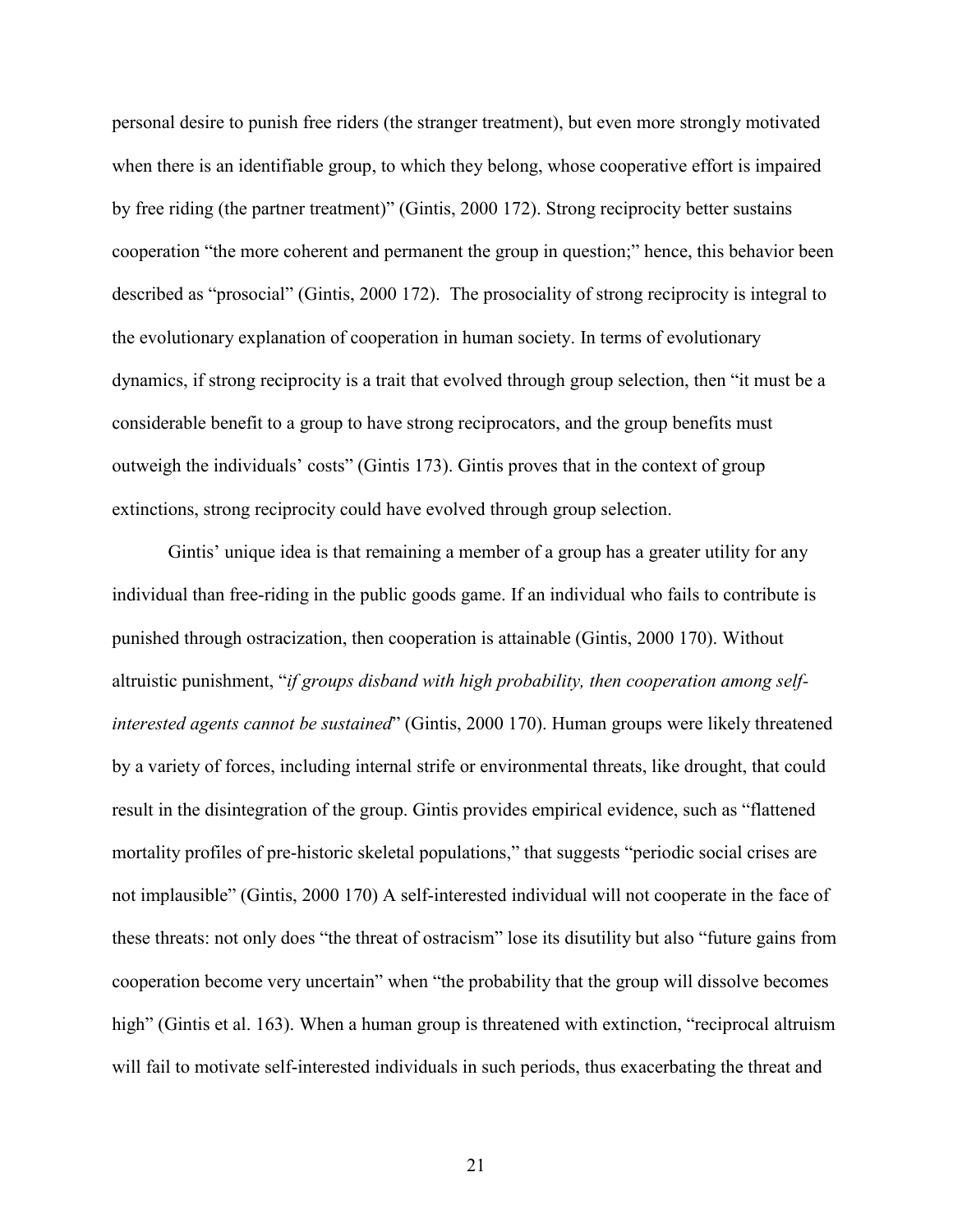increasing the likelihood of group extinction" (Gintis, 2000 177). Reciprocal altruism cannot sustain cooperation under such conditions: "*precisely when a group is most in need of prosocial behavior, cooperation based on reciprocal altruism will collapse*, since the discount factor then falls to a level rendering defection an optimal behavior for self-interested agents" (Gintis 172).

However, strong reciprocity can sustain cooperation even when groups are likely to disband. A strong reciprocator behaves differently than a purely self-interested individual, because she "cooperates and punishes non-cooperators without considering the value of  $\delta$ , i.e. even when the probability of future interactions is low (Gintis, 2000 170). Unlike the selfinterested actor who will stop cooperating when he fears that the group will separate, the strong reciprocator continues to cooperate in the public goods game and punish defectors. Strong reciprocators can also generate cooperation from the non-punishers: "If the fraction of strong reciprocators is sufficiently high, even self-interested agents can be induced to cooperate in such situations, thus lowering the probability of group extinction" (Gintis, 2000 178). Moreover, the fraction of strong reciprocators that is required to sustain cooperation can be quite low, for example if the probability of facing a threat is low and surviving is high (Gintis, 2000 174). When there are a sufficient number of strong reciprocators to enable cooperation in a group, that group "will then outcompete other self interested groups, and the fraction of strong reciprocators will grow. This will continue until an equilibrium fraction of strong reciprocators is attained" (Gintis et al. 163). Therefore, strong reciprocity facilitates group survival by sustaining cooperation and "might even have an evolutionary advantage in situations where groups are frequently threatened" (Gintis, 2000 172-3)

Gintis continued his work on the evolution of strong reciprocity with a multi-level selection theory in collaboration with Samuel Bowles. Bowles and Gintis (2004) de-emphasize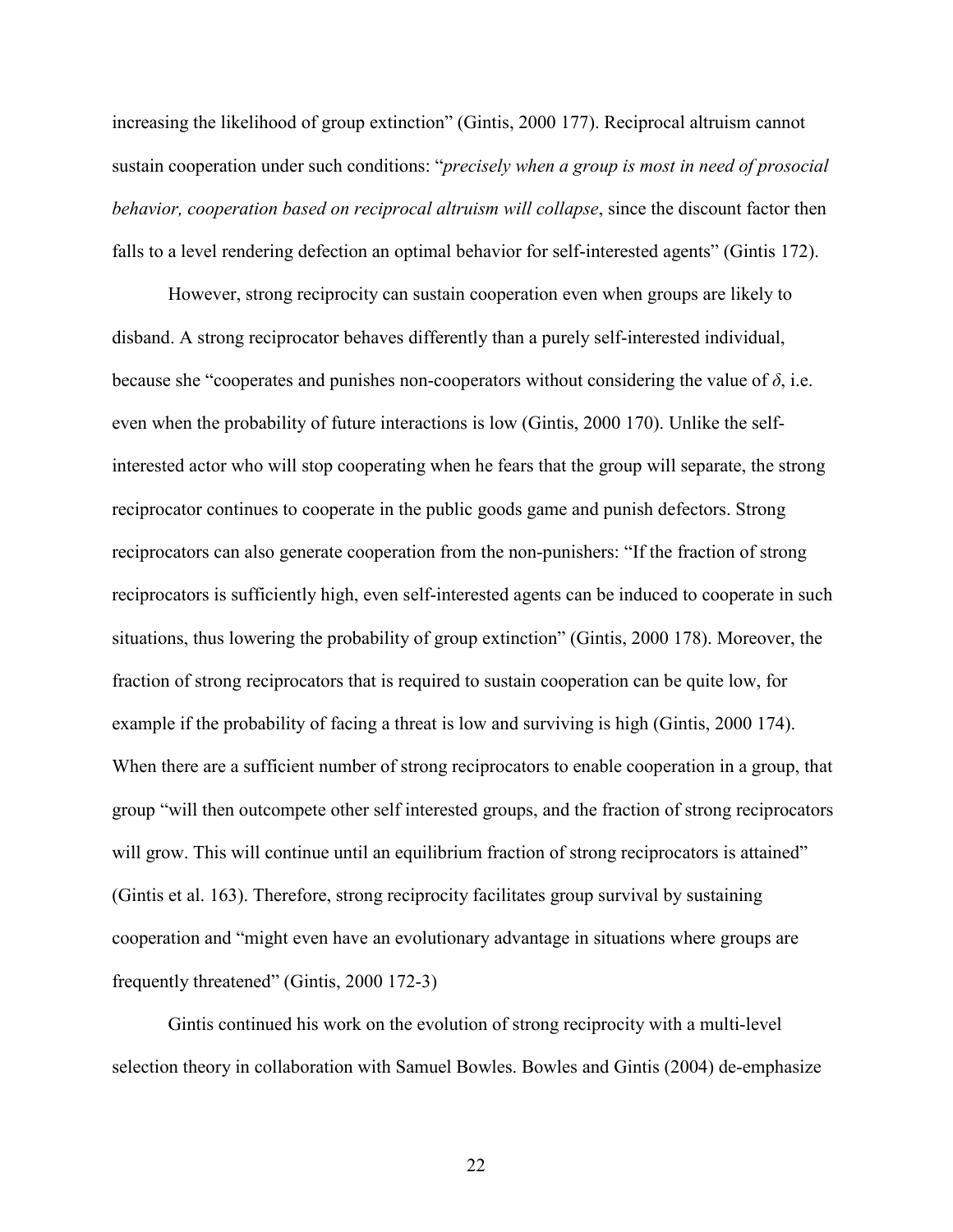extinctions, which played an important role in Gintis' earlier work, instead pursuing other features of early human social history. Their theory is that in early human societies "punishment takes the form of ostracism or shunning, and those punished in this manner suffer fitness costs" (Bowles and Gintis 17-8). This model is based on hypothetical socio-biological human history, "on the structure of interaction among members of the mobile hunter-gatherer bands in the late Pleistocene" (Bowles and Gintis 18). They select this period for a variety of reasons, including sufficiently large group size to allow for free-riding and not allow for kinship explanations (Bowles and Gintis 18). Perhaps most importantly, they explain that ostracism in this stage of human development could serve as a legitimate punishing strategy. Bowles and Gintis explain that the cost of ostracism is entirely contingent on the stage of human sociological evolution: "we treat the cost of being ostracized as endogenously determined by the amount of punishment and the evolving demographic structure of the populations" (Bowles and Gintis 18). Further, ostracism is most appropriate to this model because this punishment "reflects a central aspect of hunter-gatherer life: since individuals can often leave the group to avoid punishment, the cost of being ostracized is among the more serious penalties that can be levied upon an individual group member" (Bowles and Gintis 18). Ostracism as punishment makes sense, then, in the absence of alternatives. Bowles and Gintis explain that at this stage of human development, property was communal and shelter was limited; therefore, property loss and confinement were not potential punishment strategies (Bowles and Gintis 18).

Moreover, Bowles and Gintis contend that "strong reciprocity is exhibited in such collective situations as group food-sharing and defense," the types of cooperative activities of hunter-gatherer groups (Bowles and Gintis 26). Previous models of the evolution of cooperation that focused on interactions between two individuals do not appropriately capture the type of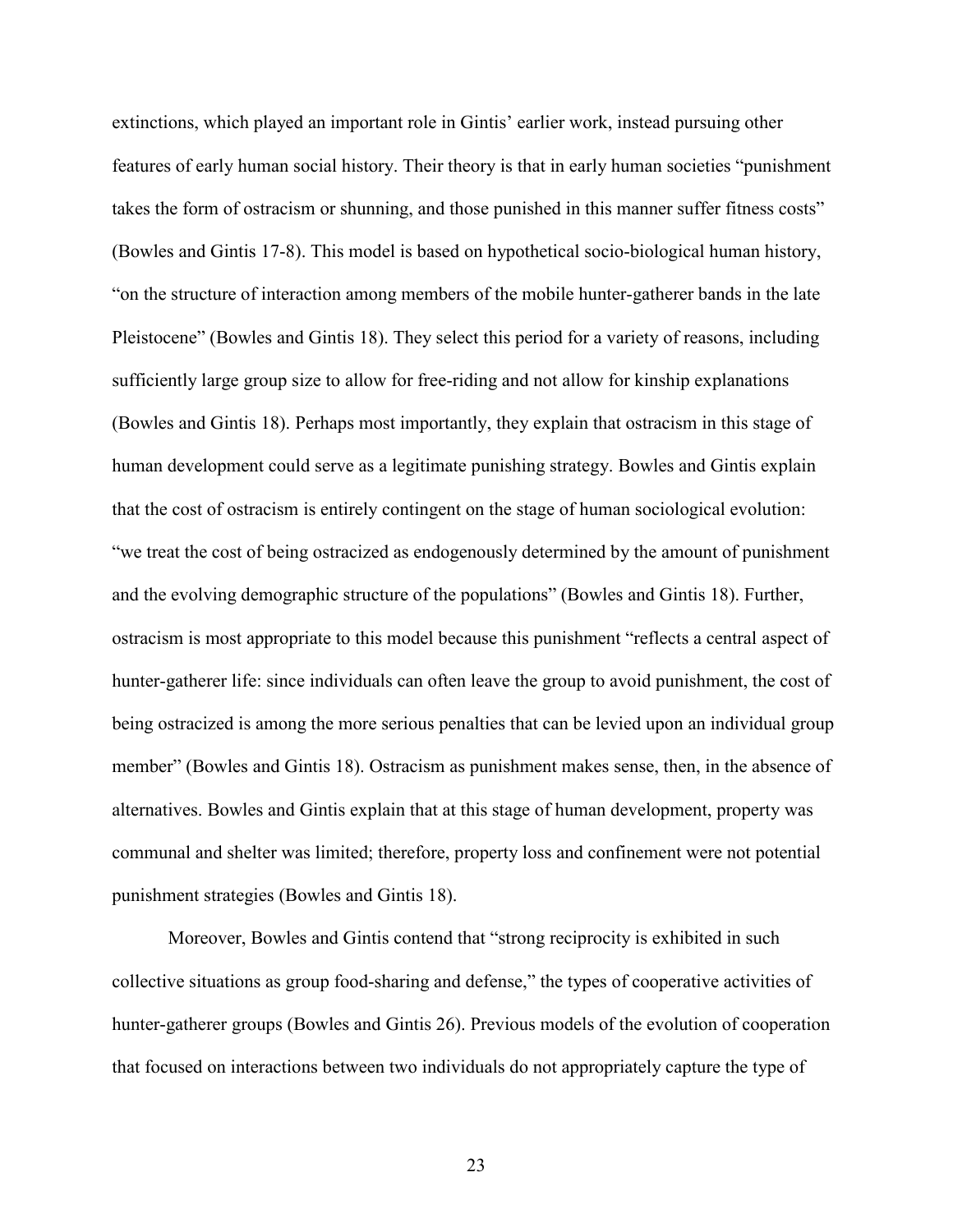cooperation that occurred in our evolutionary history. Instead, they model "*n*-agent groups (where *n* is on the order of ten to 100) in a series of production periods that are effectively oneshot, since the only inter-period influences are those involving the biological and cultural reproduction of new agents" (Bowles and Gintis 26). Thus, they eliminate considerations of confounding factors like reputation by focusing exclusively on group selection and fitness.

An individual's type, as a reciprocator, cooperator or selfish, is a genetic predisposition. An offspring takes on her parents' type "with probability 1- $\varepsilon$ , and with probability  $\varepsilon/2$ , an offspring takes on each of the other two types. We call L the *rate of mutation*" (Bowles and Gintis 19). Where "members of a group benefit from mutual adherence to a norm," a strong reciprocator will "obey the norm and punish its violators, even when this behavior incurs fitness costs" (Bowles and Gintis 18). Thus, when a norm of cooperation has been established, strong reciprocators will contribute and punish to sustain that norm. They find that strong reciprocity could emerge "after as few as 500 periods" because "it does not take that many periods before at least one group will have enough Reciprocators to implement a high level of cooperation" (Bowles and Gintis 25). Strong reciprocity spreads when groups reproduce, "and as a result it seeds other groups by migration and repopulates the sites of disbanded groups" (Bowles and Gintis 25). Thus, strong reciprocity can spread rather rapidly "for the simple reason that in order to proliferate the behavior need only become common in a single group" (Bowles and Gintis 25). In sum, this model can "capture the environments that may have supported high levels of cooperation among our ancestors living in mobile foraging bands during the late Pleistocene" (Bowles and Gintis 27). As a socio-biological history, doubts remain whether strong reciprocity really evolved in this way, "but our simulations suggest that it could have" (Bowles and Gintis 27).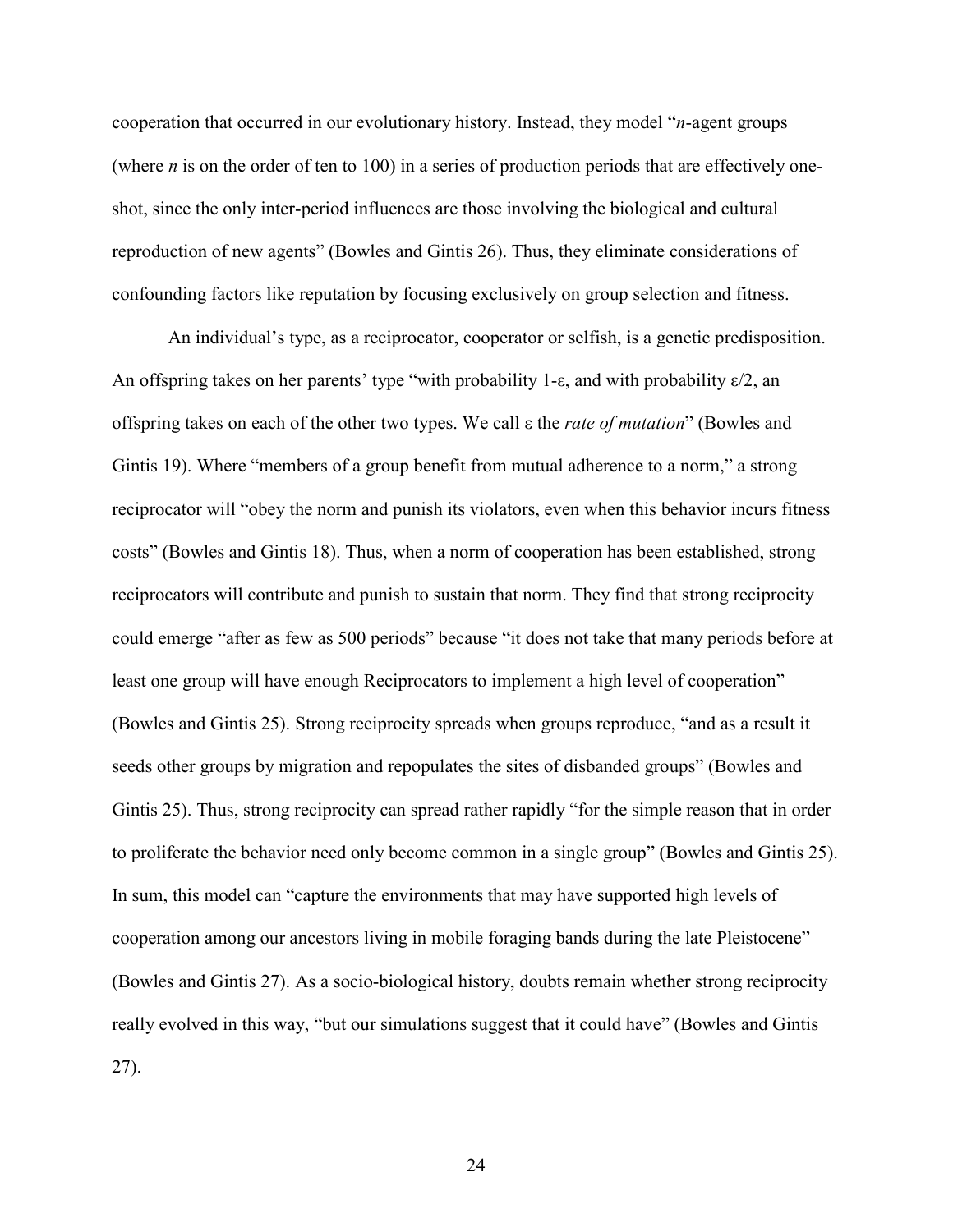Henrich and Boyd (2001) contend that altruistic punishment and cooperation could have evolved through cultural group selection. Their thesis is that "the evolution of cooperation and punishment are plausibly a side effect of a tendency to adopt common behaviors during enculturation" (Henrich and Boyd 80). Humans undergo a process of socialization whereby they learn what behaviors to adopt in order to enhance their fitness. Further, "humans do not simply copy their parents, nor do they copy other individuals" but instead use "social learning rules" to select the best strategy to imitate (Henrich and Boyd 80). These rules or "short-cuts" include "pay-off biased transmission," or imitate-the-successful, and "conformist transmission," or imitate-the-majority (Henrich and Boyd 80). Henrich and Boyd focus on conformist transmission. Because "not-cooperating leads to higher payoffs than cooperating," pay-off biased transmission cannot explain cooperation in the absence of punishment (Henrich and Boyd 81). However, the presence of altruistic punishers makes defection a suboptimal strategy. If altruistic punishment maximizes payoffs, individuals will imitate this strategy. "Individuals preferentially adopt common behaviors" when they follow a conformist transmission shortcut, "which acts to increase the frequency of the most common behavior in the population" (Henrich and Boyd 81). Thus, social learning shortcuts create a self-enforcing equilibrium: pay-off biased transmission causes individuals to imitate altruistic punishment and conformist transmission spreads the behavior once it is common. By allowing individuals to punish in at least two periods, "a relatively weak conformist tendency can stabilize punishment and therefore cooperation" (Henrich and Boyd 86).

Yet in terms of genetic evolution, "the stabilization of punishment is, from the gene's point of view, a maladaptive side-effect of conformist transmission" (Henrich and Boyd 81). If "there were genetic variability in the strength of conformist transmission" and "cooperative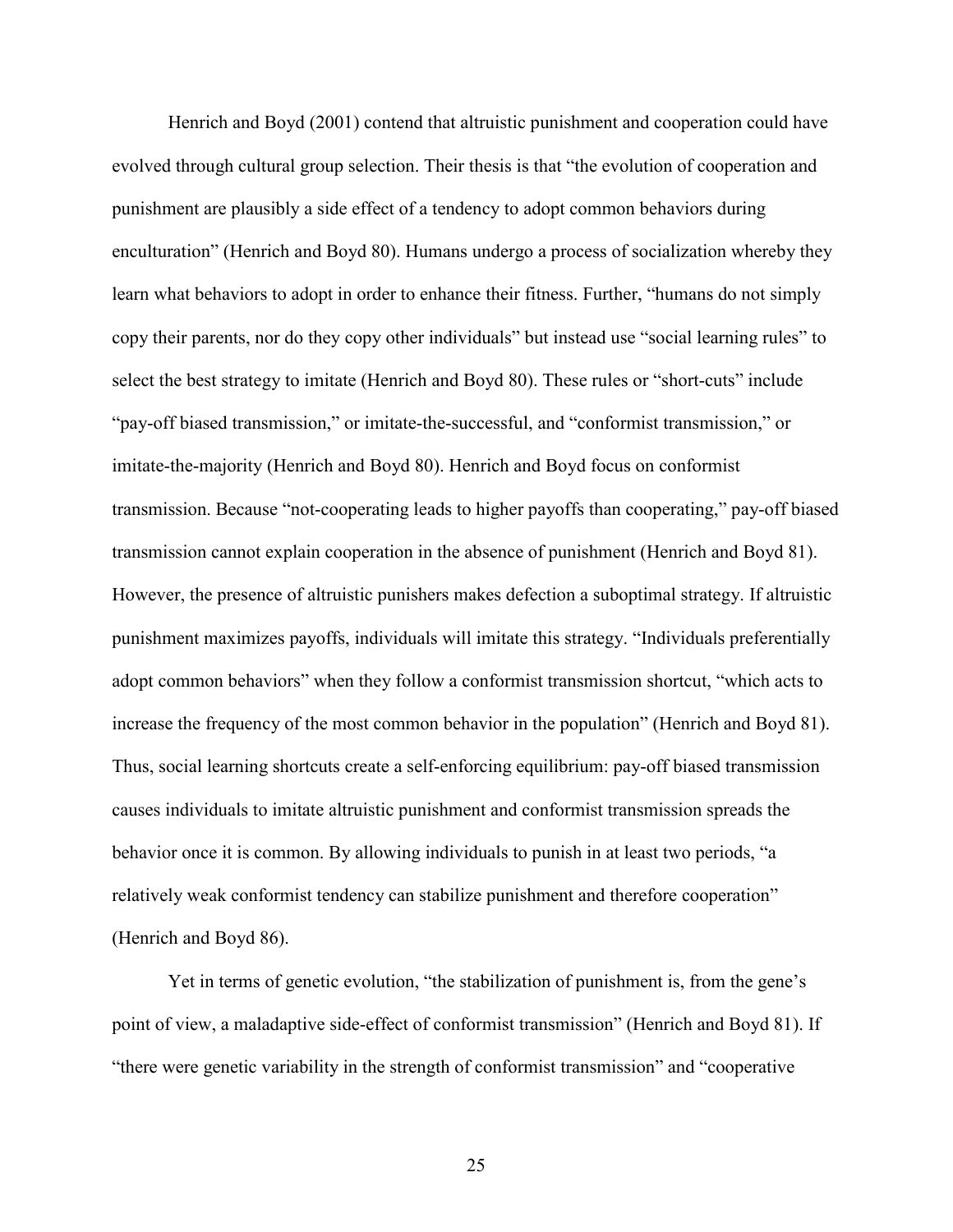dilemmas were the only problem humans faced," humans would not imitate the most prevalent strategy and altruistic punishment could not evolve (Henrich and Boyd 81). However, social learning short-cuts such as conformist transmission have evolved precisely because they allow humans "to efficiently acquire adaptive behaviors over a wide range of behavioral domains and environmental circumstances," not just in cooperative endeavors (Henrich and Boyd 81). As long as "distinguishing cooperative dilemmas from other kinds of problems is difficult, costly or error prone," humans have an incentive to imitate the majority (Henrich and Boyd 82). Because "it is difficult to imagine a cognitive mechanism capable of distinguishing cooperative circumstances" from other human behaviors, we can assume that conformist transmission would allow for the stabilization of punishment and cooperation (Henrich and Boyd 82).

Conformist transmission does not yield a unique cooperative equilibrium. This model allows for a second equilibrium of "non-cooperation and non-punishment;" yet Henrich and Boyd contend that populations will stabilize at the former equilibrium because of cultural group selection (Henrich and Boyd 86). Their model suggests that "cultural evolutionary processes will cause groups to exist at different behavioral equilibria;" this means that groups exist with varying degrees of punishers, cooperators and non-cooperators and accordingly different payoffs (Henrich and Boyd 86). Cultural group selection requires that these variances between groups exist and also that the social learning shortcuts be "strong enough to maintain stable cooperation in the face of migration between groups" (Henrich and Boyd 86). Cultural group selection allows "prosocial behavior," such as altruistic punishment, to spread in several ways: cooperative groups will outcompete non-cooperative groups because they will have more public goods, such as armies, and greater reproduction rates because all group members have more capital (Henrich and Boyd 86). If people follow a pay-off biased transmission model, then they will imitate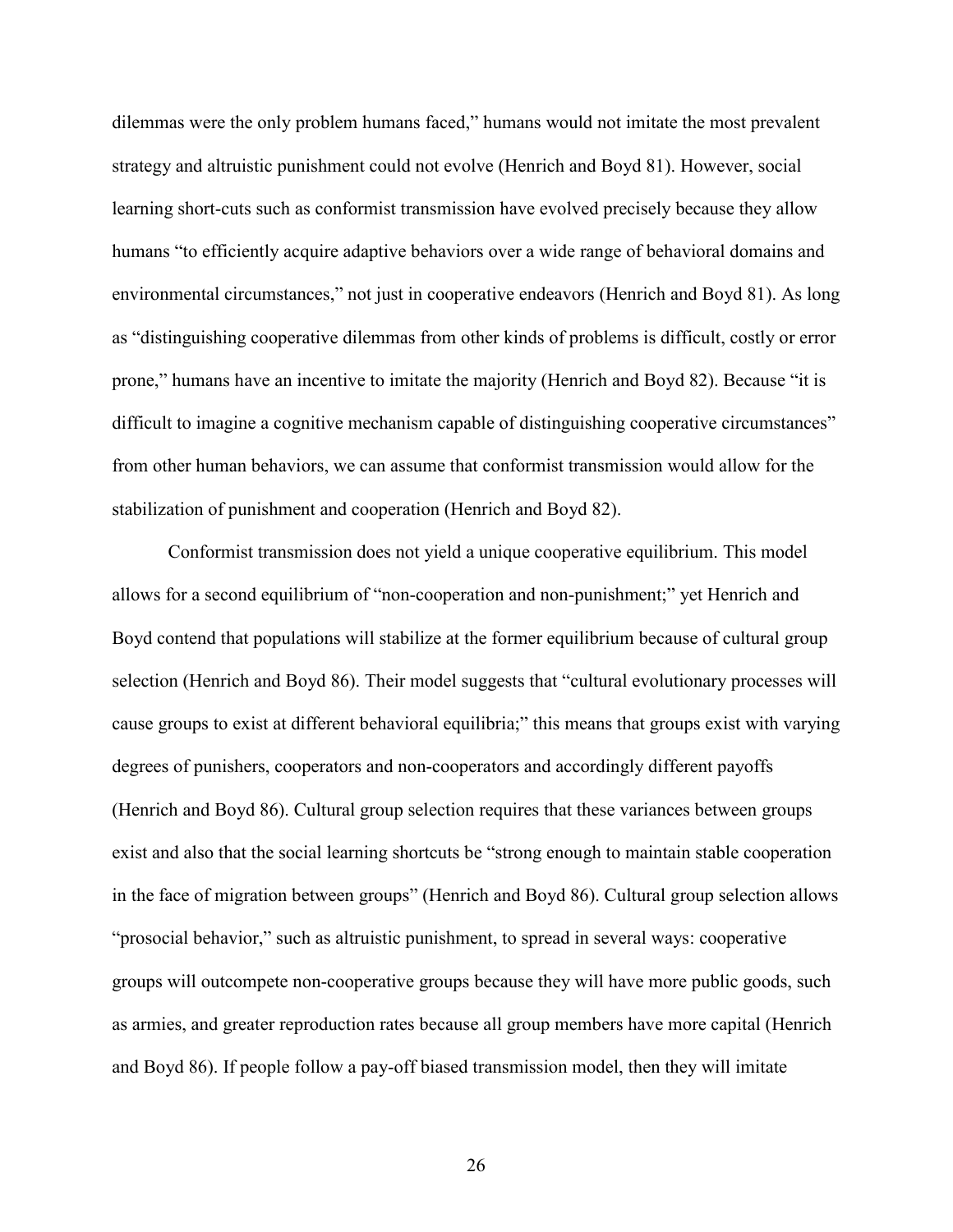cooperators. If individuals can imitate people in any group, "people from cooperative populations will be preferentially imitated by individuals in non-cooperative populations because the average payoff to individuals from cooperative populations is much higher than the average payoff of individuals in non-cooperative populations" (Henrich and Boyd 87). This means that pro-social behaviors can spread from "a single group (at a group-beneficial equilibrium) through a meta-population of other groups, which were previously stuck at a more individualistic equilibrium" (Henrich and Boyd 87).

 If the meta-population of groups achieves the cooperative equilibrium, then defectors are at a severe payoff disadvantage. Accordingly, "it is plausible that natural selection acting on genetic variation will favor genes that cause people to cooperate and punish—because such genes decrease an individual's chance of suffering costly punishment" (Henrich and Boyd 87). This genetic evolution could occur in a variety of ways. The mechanism is not as important as the consequence: "As pro-social genes spread among groups with different stable cooperative domains, individuals with such genes would be more likely to mistakenly cooperate in noncooperative cultural domains" (Henrich and Boyd 88). They argue that human groups may not cooperate in all activities; "cooperation may not be a dispositional trait of individuals, but rather a specific behavior or value tied only to certain cultural domains" (Henrich and Boyd 88). For example, a cultural group may cooperate in hunting but not in cooking. A migrant individual with prosocial genes who mistakenly cooperates in cooking will not be punished, though she may suffer a payoff reduction for wasting her time; overall, her prosocial behavior in this activity "will be comparatively neutral in non-cooperative populations" (Henrich and Boyd 88). However, "prosocial genes will be favored in a wide range of circumstances in cooperative populations" and defectors, or those who lack prosocial genes, will be at a strict evolutionary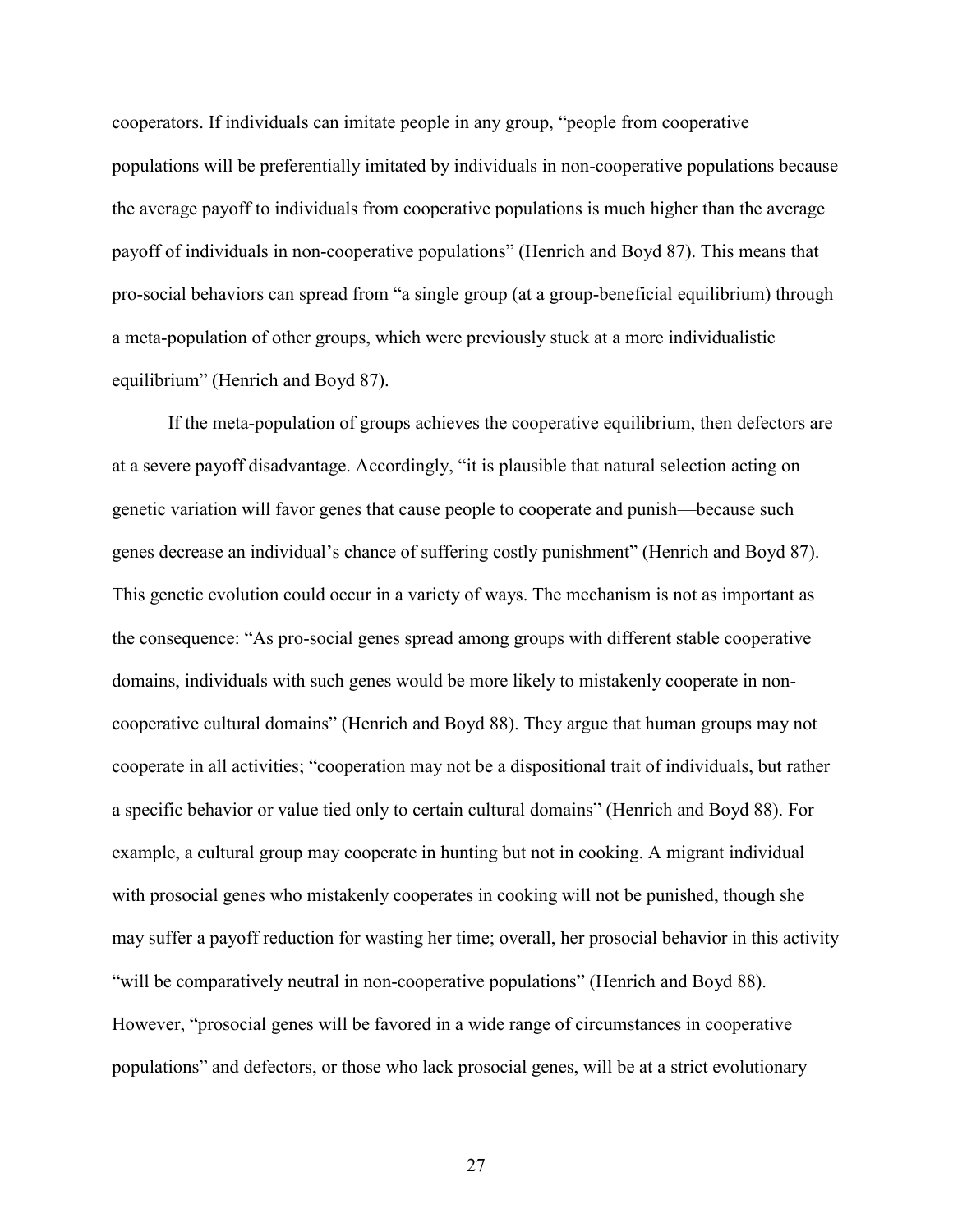advantage when they are punished for not cooperating (Henrich and Boyd 88). Thus, Henrich and Boyd demonstrate not only that punishment can sustain cooperation in a group, but also that cooperative behaviors can migrate across groups, and may even influence our genetic makeup.

In his more recent work, Gintis (2003) continues along this trajectory, examining the theory of gene-culture co-evolution. He explains the evolution of pro-social norms through both genetic and cultural selection processes. Gintis develops a "Multi-level gene-culture coevolutionary model to elucidate the process whereby altruistic internal norms will tend to drive out norms that are both socially harmful and individually fitness-reducing" (Gintis, 2003 408). He explains that an individual internalizes a norm through socializing forces, such as parenting (Gintis, 2003 407). Internal norms have unconditional value; an individual will behave this way "because they value this behavior for its own sake, in addition to, or despite, the effects the behavior has on personal fitness and/or perceived well-being" (Gintis, 2003 408). Gintis continues that an instrumental norm, one that people follow only "when they perceive it to be in their interest to do so," will be followed less frequently in the population than a norm that has been internalized (Gintis, 2003 408). He argues that cooperation enhancing norms, like altruistic punishment, are internalized through our culture and our genetics.

While the Gintis (2000) model showed that altruistic punishment is an evolutionarily stable strategy, this model was "sensitive to group size and migration rates" (Gintis, 2003 416). However, "the gene-culture coevolutionary model presented in this paper" is not so sensitive because "the fitness costs of altruistic punishment are low" and therefore "a replicator dynamic is unlikely to render the altruism equilibrium unstable in this case" (Gintis, 2003 416). Accordingly, he has developed a more sophisticated model of strong reciprocity, independent from "repeated interaction, reputation effects, or multi-level selection" (Gintis, 2003 416). While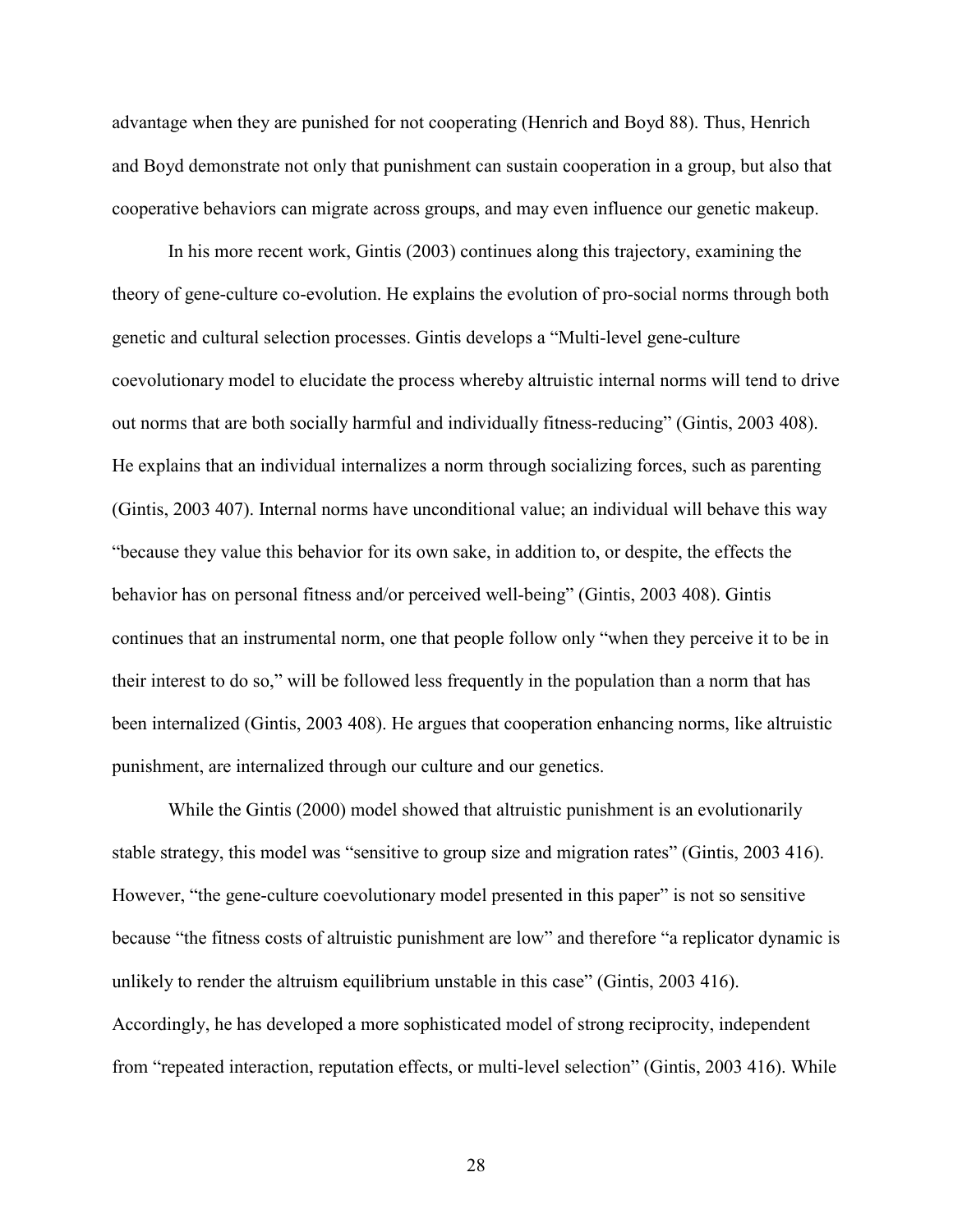Gintis acknowledges that his model has faults, for example that payoffs remain fixed when in fact "the payoff to being self-interested may increase when agents are predominately altruistic," nonetheless it is less sensitive to replicator dynamics and material incentives, like reputation effects (Gintis, 2003 416)

 His model presents a powerful new way of looking at the origins of strong reciprocity. He shows that human culture allows us to internalize norms with "the capacity to enhance the fitness of the individuals who express them" (Gintis, 2003 417). The evolution of altruistic punishment may seem paradoxical because it is individually fitness reducing. Yet human cultural evolution occurred in tandem with human genetic evolution. Gintis' models shows that "altruistic norms can hitchhike on personally fitness-enhancing norms" (Gintis, 2003 417). Accordingly, humans develop a normative preference for altruism because these genetic "hitchhiker norms" that enhance group fitness are indistinguishable from those that merely enhance our individual fitness. If altruistic norms did not attach to fitness-enhancing norms, "human society as we know it would not exist" (Gintis, 2003 417). The evolution of altruistic punishment is logical: "it is generally prudent to develop a reputation for punishing those who hurt us" (Gintis, 2003 418). In terms of culture, it would be beneficial if all individuals were strong reciprocators. Thus, "it is a short step to turning this prudence into a moral principle," a normative claim that will be socially internalized by all (Gintis, 2003 418).

#### **Criticisms of Group Selection Models**

The proponents of group selection theories acknowledge shortcomings in their own models. One shortcoming that is common to all public goods games is that the payoff disadvantage of punishers relative to contributors may not decrease. Altruistic punishment can evolve from a group-selection model if the punishers' payoff disadvantage relative to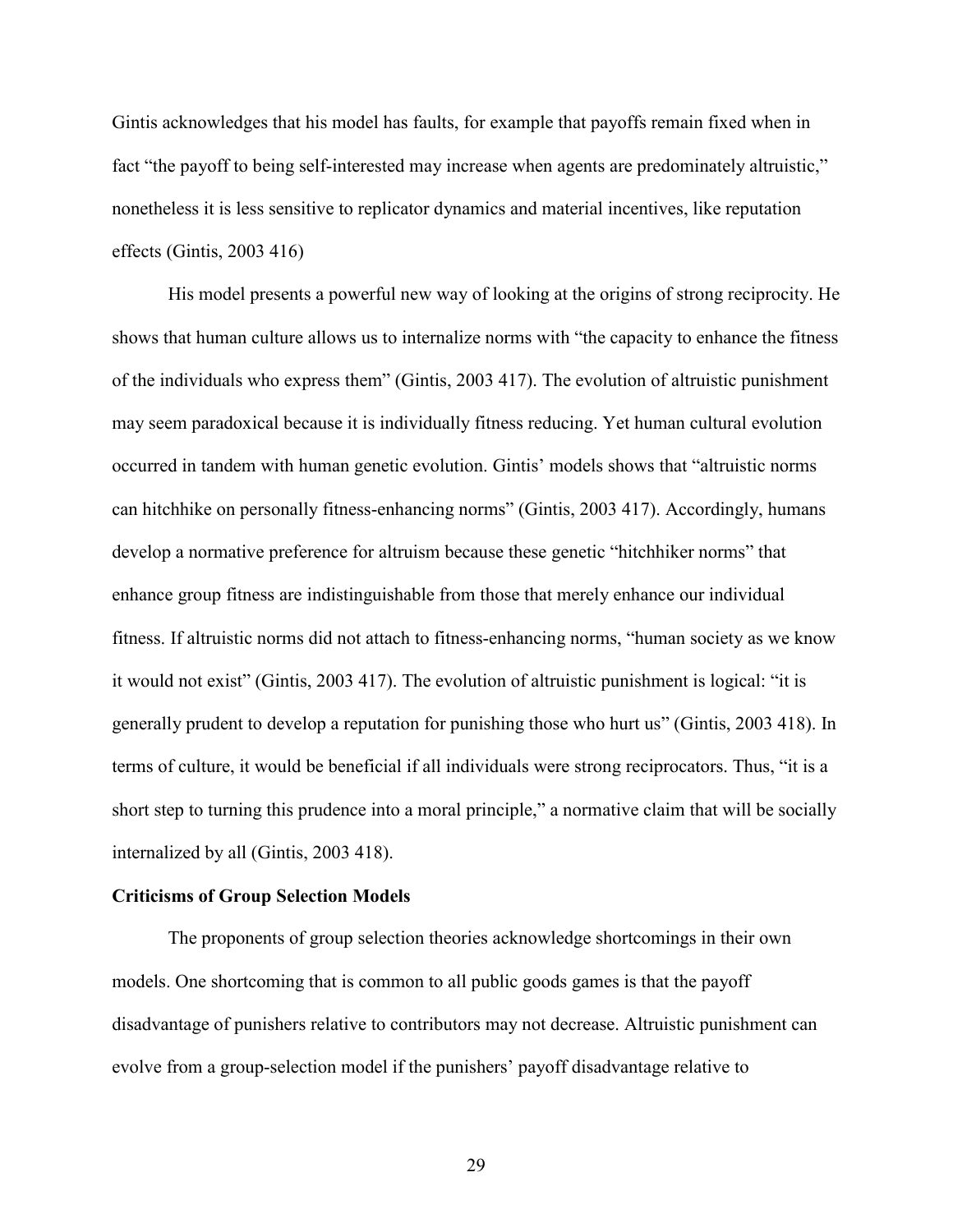contributors becomes negligible as fewer individuals imitate the defection strategy. However, the punishers may still have a fitness disadvantage if mutations can occur. For example, "the costs of monitoring or punishing occasional mistaken defections would mean that punishers have slightly lower fitness than contributors" (Boyd et al. 3531). When punishers' relative fitness disadvantage is maintained, then no one will imitate altruistic punishers and accordingly no one will have an incentive to cooperate. With payoff asymmetries, "defection is the only one of these three strategies that is an evolutionarily stable strategy in a single isolated population" (Boyd et al. 3531). Therefore, if monitoring costs are high or "when the probability of mistaken defection is high enough that punishers bear significant costs even when defectors are rare, group selection does not lead to the evolution of altruistic punishment" (Boyd et al. 3533). The success of groupselection models is contingent on relatively low costs for monitoring and even lower likelihood of mutation or mistakes. While perhaps it is unrealistic to expect such limitations, the models nonetheless sustain how altruistic punishment could have evolved under these conditions in early human history.

Next, theories of group selection rely on the existence of substantive differences between groups of humans. Cooperation evolves because altruistic punishment "in combination with the imitation of economically successful behaviours prevents the erosion of group differences with regard to the relative frequency of cooperation members" (Fehr and Fischbacher 790). Cooperative groups have higher payoffs, survive and are imitated whereas non-cooperative groups, without punishers or high frequencies of defectors, become extinct. These differences between groups determine their relative fitness. However, if groups are alike in terms of a certain feature, then that feature cannot be the mechanism that gives one group a fitness advantage over the others.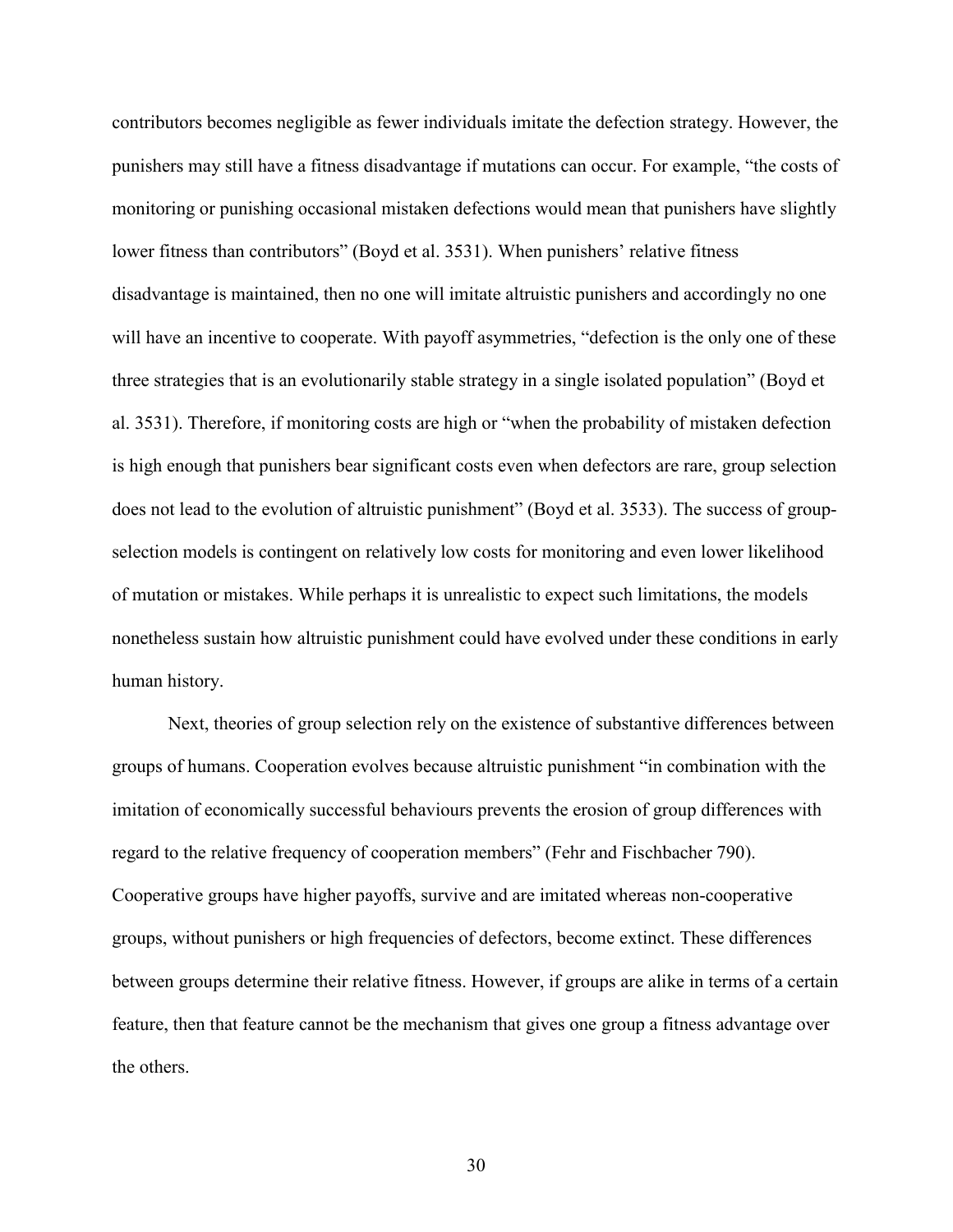Critics provide several reasons for why the substantive differences between human groups that are needed to sustain group selection do not exist. The first criticism is that humans are extremely genetically similar. Therefore, "Multilevel selection theories only provide plausible ultimate explanations of human altruism, however, if they are interpreted in terms of cultural evolution rather than genetic evolution…because cultural variation between groups is much bigger than the genetic variation between groups" (Fehr, Fischbacher and Gächter 5). This criticism allows the argument that cultural variation may be substantive enough to sustain group selection. Where group norms of cooperation and punishment differ between groups, group selection theories could still be valid. Moreover, these critics argue that cultural variation is relatively bigger than genetic variation. There are two problems with this criticism. While cultural variation may be larger than genetic variation, this does not mean that genetic variation could not be responsible for group selection; instead, it simply means that evolutionary selection forces acting on cultural variation could be stronger. Yet it does not exclude the possibility of selection acting on genetic differences, albeit small ones. Second, the criticism assumes that the genetic variation among human groups is small. In terms of modern day humans, this is undoubtedly true. Yet one can easily imagine early stages of human development in which isolated communities had vastly different genetic features, such as alleles, from neighboring groups. Because altruistic punishment has evolved throughout the course of human history, the contention that there could not have been large genetic variations among isolated groups is dubious.

The second criticism is that humans are not confined to social groups: they can leave one group and join another. This migration "between groups removes the differences between groups" (Fehr and Fischbacher 64). Fehr and Fischbacher provide an example of a potentially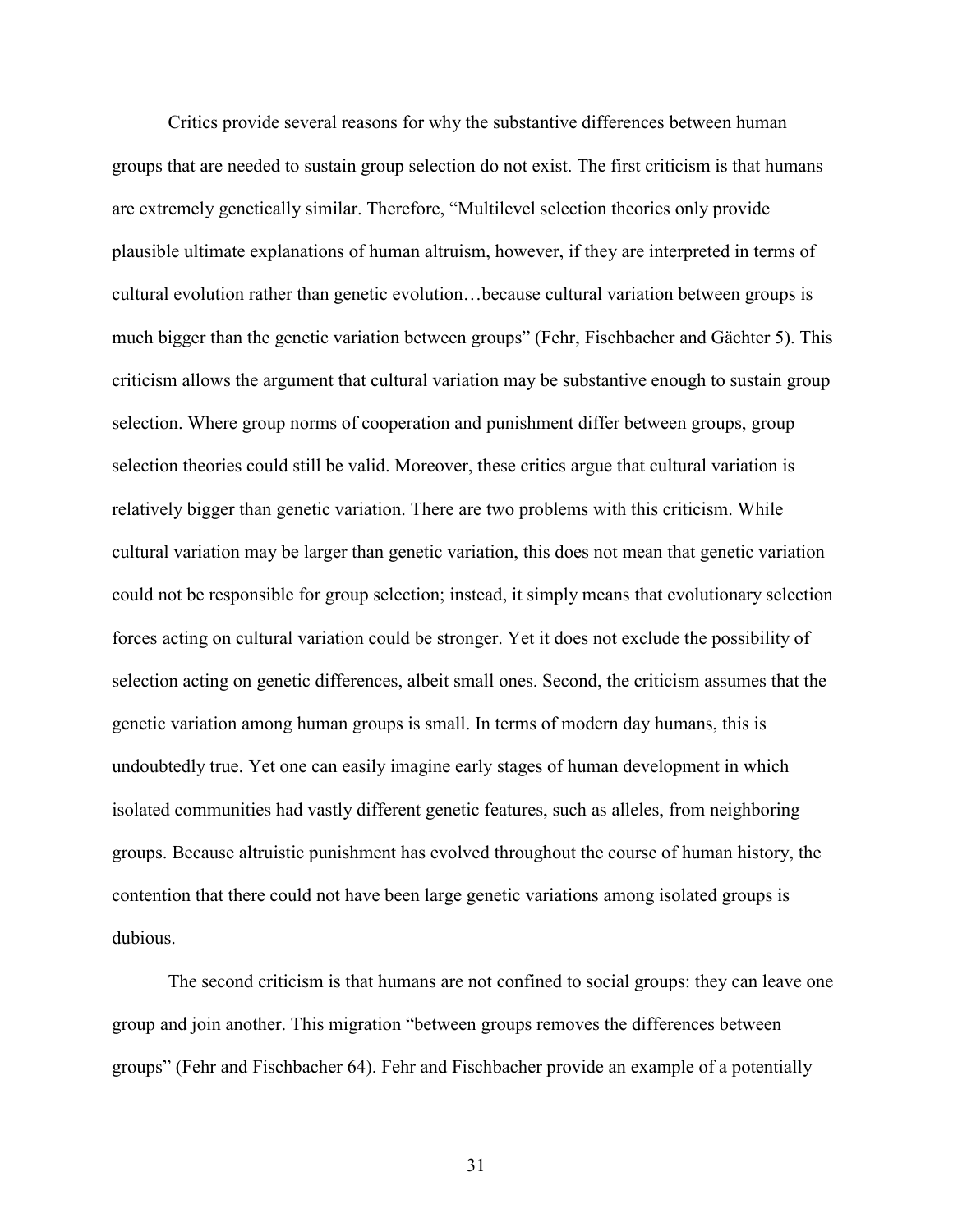destabilizing invasion. Migrant defectors can invade a society of altruistic groups. The defectors have a fitness advantage and "will reproduce at a higher rate, quickly removing the differences in the composition of selfish and altruistic individuals across groups. Thus, group selection cannot become operative" (Fehr and Fischbacher 64). However, defectors will only have a higher relative fitness if they invade altruistic communities that do not punish. Accordingly, "selfish migrants may not be able to reproduce at a higher rate in the presence of social norms proscribing individually selfish behavior because they are punished for violation of the norm" (Fehr and Fischbacher 64). Where altruistic punishment has sustained a cooperative equilibrium, defectors do not have a relative fitness advantage and variation between groups remains constant. Thus, group selection theory is unaffected by this criticism.

A similar argument is made about the invasion of free-riders. Because contributors who do not punish have a fitness advantage relative to punishers, they can invade a cooperative equilibrium and outcompete punishers. Once punishers have gone extinct, defectors can invade and the cooperative equilibrium will be obsolete. However, Henrich and Boyd argue that this infinitely regressive effect will never occur. While there is a payoff asymmetry between altruistic punishers and cooperators, this asymmetry only exists when there are defectors. Even if cooperators come into a population with punishers, defection will not increase. The existence of punishers means that "defection does not pay" and "the only defections will be due to rare mistakes, and thus the *difference* between the payoffs of punishers and second-order free-riders will be relatively small" (Henrich and Boyd 81). This "anti-social invasion" of non-punishing contributors "may eventually destabilize cooperation" if there is a huge probability of mutation such that all punishers must punish defectors, creating an absolute payoff disadvantage for punishers relative to cooperators (Henrich and Boyd 88). This will be determined by the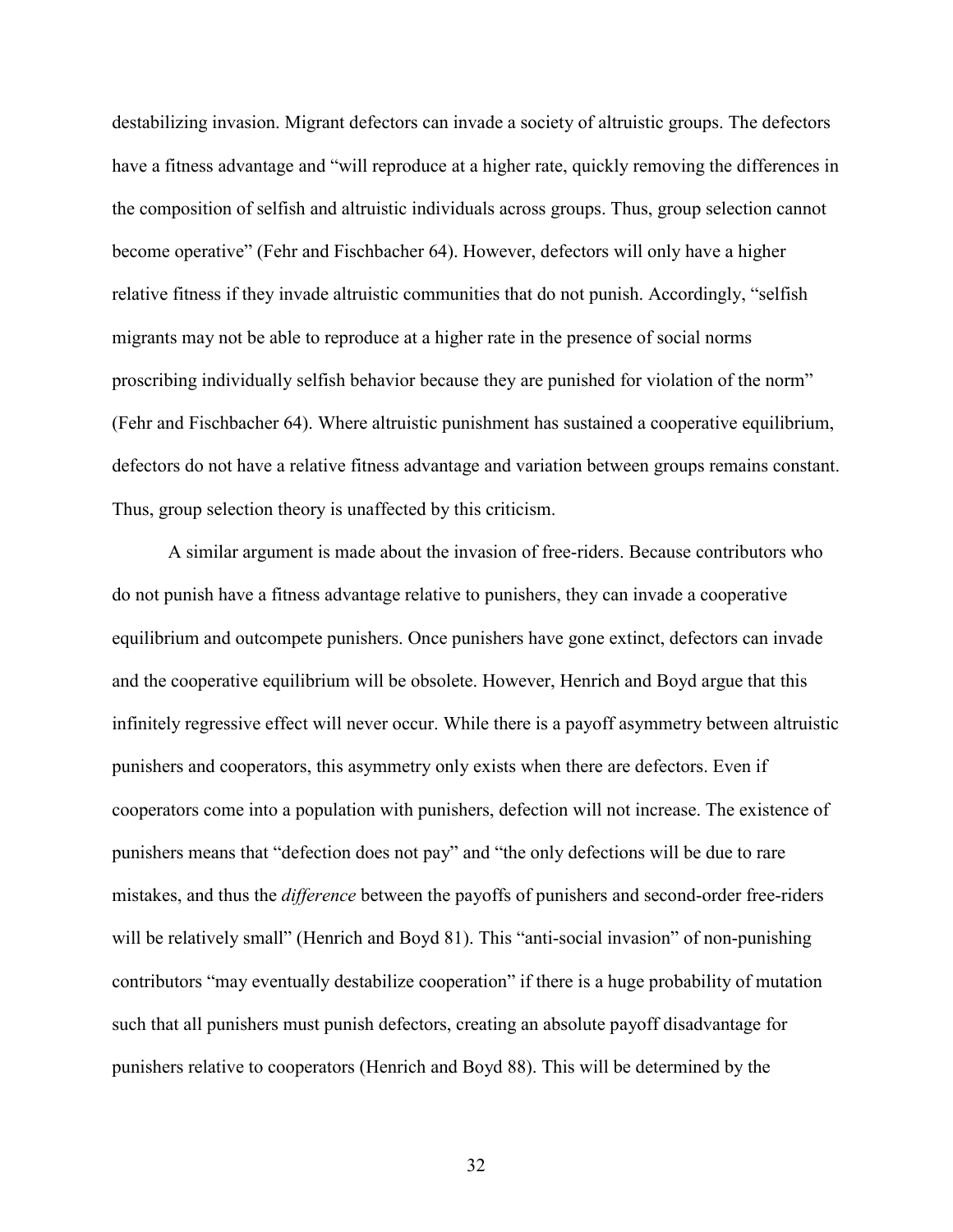dynamics of the model. When such a high rate of mutation is unlikely, migrant cooperators will not outcompete punishers and defectors will never be given the opportunity to invade a cooperative group so long as altruistic punishment is the norm. This maintains a substantial difference in the fitness between cooperative and non-cooperative groups and thus group selection can sustain the cooperative equilibrium even if there are migrations between groups.

Another argument is that theories of human cooperation based on punishment are so radically different from other species' behavior that the natural world does not give credence to these purportedly biological explanations. Critics contend that the mechanism and behaviors suggested for sustaining cooperation, i.e. strong reciprocity, "are seldom observed in other animals" (Bowles and Gintis 25). Bowles and Gintis respond that this is because their model, and others like it, rely on "cognitive, linguistic, and other capacities unique to our species" (Bowles, Gintis 25). For example, Gintis (2000) argues that "as a result of the superior tool-making and hunting ability of *Homo Sapiens*, the ability to inflict costly punishment (high *h*) at a low cost to the punisher (low *cr*), probably distinguishes humans from other species that live in groups," thus allowing human strong reciprocators to have low costs of punishment (Gintis, 2000 174). Similary, Bowles and Gintis defend ostracism as a punishment strategy by suggesting that "uniquely human capacities to inflict punishment at a distance, through projectile weapons, reduce the cost of ostracizing a norm violator" (Bowles and Gintis 26). Moreover, they contend that "strong reciprocity emerged through a modification of reciprocal altruist behaviors;" because "reciprocal altruism appears to be very rare in other species," they postulate that strong reciprocity might also be an exclusively human evolutionary adaptation (Bowles and Gintis 26).

While many of the criticisms against group selection theory can be answered, other arguments in recent literature make a stronger case. Gardner and West (2004) argue that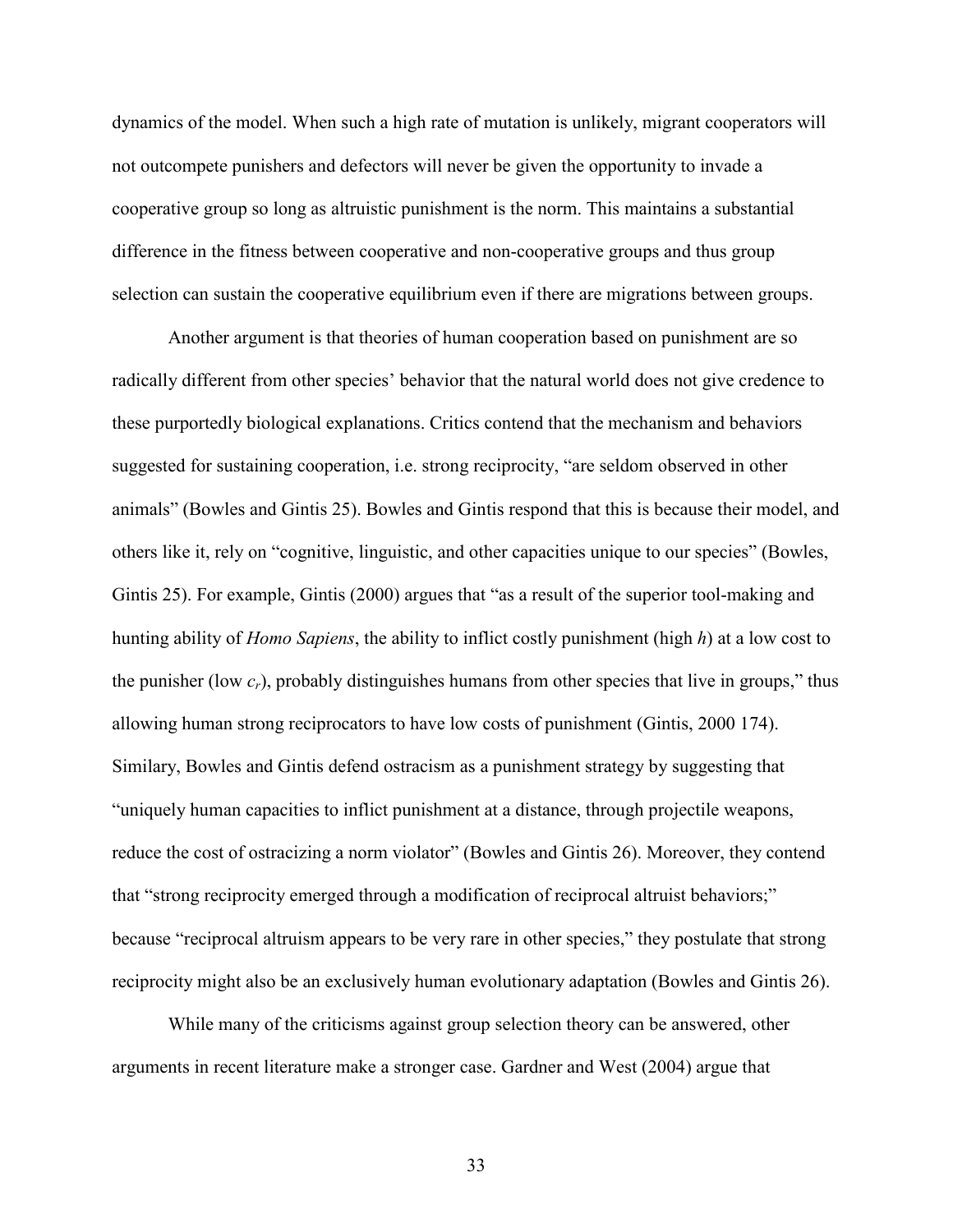scientists have frequently rejected "kin selection" arguments—they recognize that "relatedness is too low" for this strategy to be stable in large groups—yet "group selection has often been regarded as important" (Gardner and West 761). They continue, "Kin selection and group selection are mathematically equivalent ways of conceptualizing the same evolutionary process" (Gardner and West 761). Thus, the dichotomy that previous researchers have constructed between kin and group selection is a false one. Further, the kin/group selection strategy is not sufficient to explain the evolution of altruistic punishment because the theory depends on so many contingencies: kin/group selection only functions "insofar as the benefit to the group is large enough, the cost to the individual is low enough, and there is substantial between-group as opposed to within-group variation in trait values" (Gardner and West 761). Gardner and West "link kin selection, group selection, and cultural group selection in terms of a generalized view of relatedness" and propose an alternative to this corpus of research (Gardner and West 754).

Altruistic punishment could evolve as a stable strategy "in the absence of relatedness, partner recognition, reputation, and any mechanism whereby an individual may bias her interactions or tailor her behavior in response to her immediate social partner" (Gardner and West 762). It is not the genetic, cultural or individual relationship between individuals "that facilitates the evolution of punishing behavior. What is crucial is that there is a positive correlation between the punishment strategy played and cooperation received by an individual" (Gardner and West 754). Punishing behavior would not have developed or become evolutionarily stable without this positive association (Gardner and West 755-7).

The punishment strategy is costly because "punishment acts to directly reduce both the fitness of the actor and the fitness of her social group" (Gardner and West 755). While cooperation maintains or increases group fitness, punishment actually reduces group fitness. Yet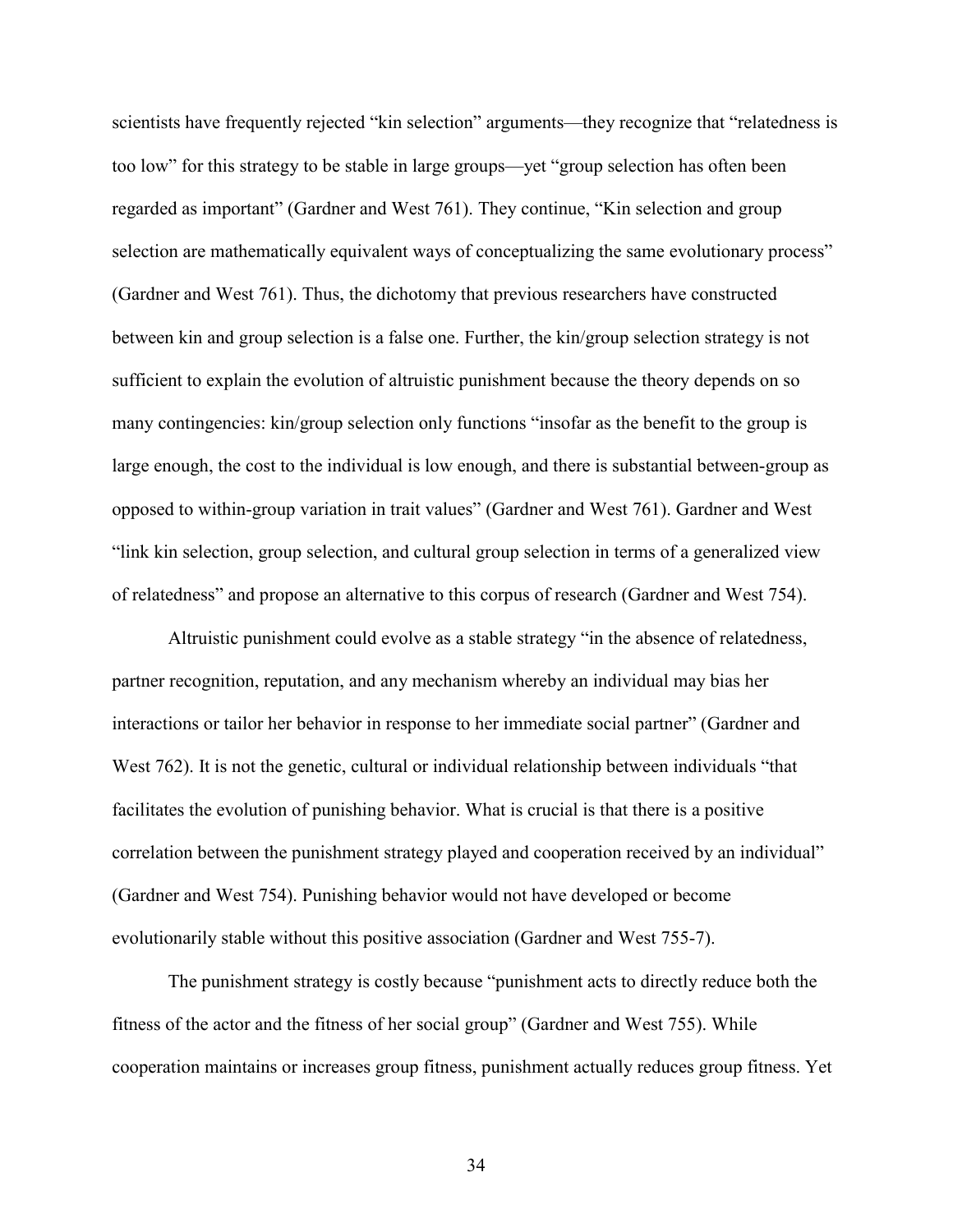punishment is considered altruistic because it "indirectly" benefits the group by creating "a coercive social environment in which cooperation is favored" and thus "protects the social group from the breakdown of cooperation" (Gardner and West 761). Individuals will only punish when they receive the benefit of cooperation in return; if "individuals facultatively adjust their level of cooperation in response to the local threat of punishment," or cooperate when threatened with punishment, then "full punishment can be an evolutionarily stable strategy" (Gardner and West 760).

Gardner and West do not deny that some features of kin/group selection, including relatedness and size, would facilitate the evolution of cooperation and punishment. If all of the individuals in a group are punishers, for example "in a viscous population where genealogical kin tend to associate with each other," then the group members are assured of a positive association between punishing others and receiving cooperation in return (Gardner and West 762). Therefore, cooperation could have originated in "altruism between relatives" followed by the evolution of punishment "to favor and maintain higher levels of cooperation" amongst unrelated individuals (Gardner and West 761). Likewise, punishment may have evolved within "small groups of interacting individuals," a "social structure" that is "more conducive" to punishment; "once common, punishment could be retained even when interaction began to occur within much larger groups of humans" (Gardner and West 761).

However, Gardner and West caution that the mechanism behind the continuation of punishment beyond small, related groups is not the kin selection mechanism that allowed cooperation and punishment to evolve within these groups. Instead, they believe that punishment expands because of "niche construction," meaning that the punishing behavior "modifies the social environment in such a way as to alter the selective pressures acting upon other traits"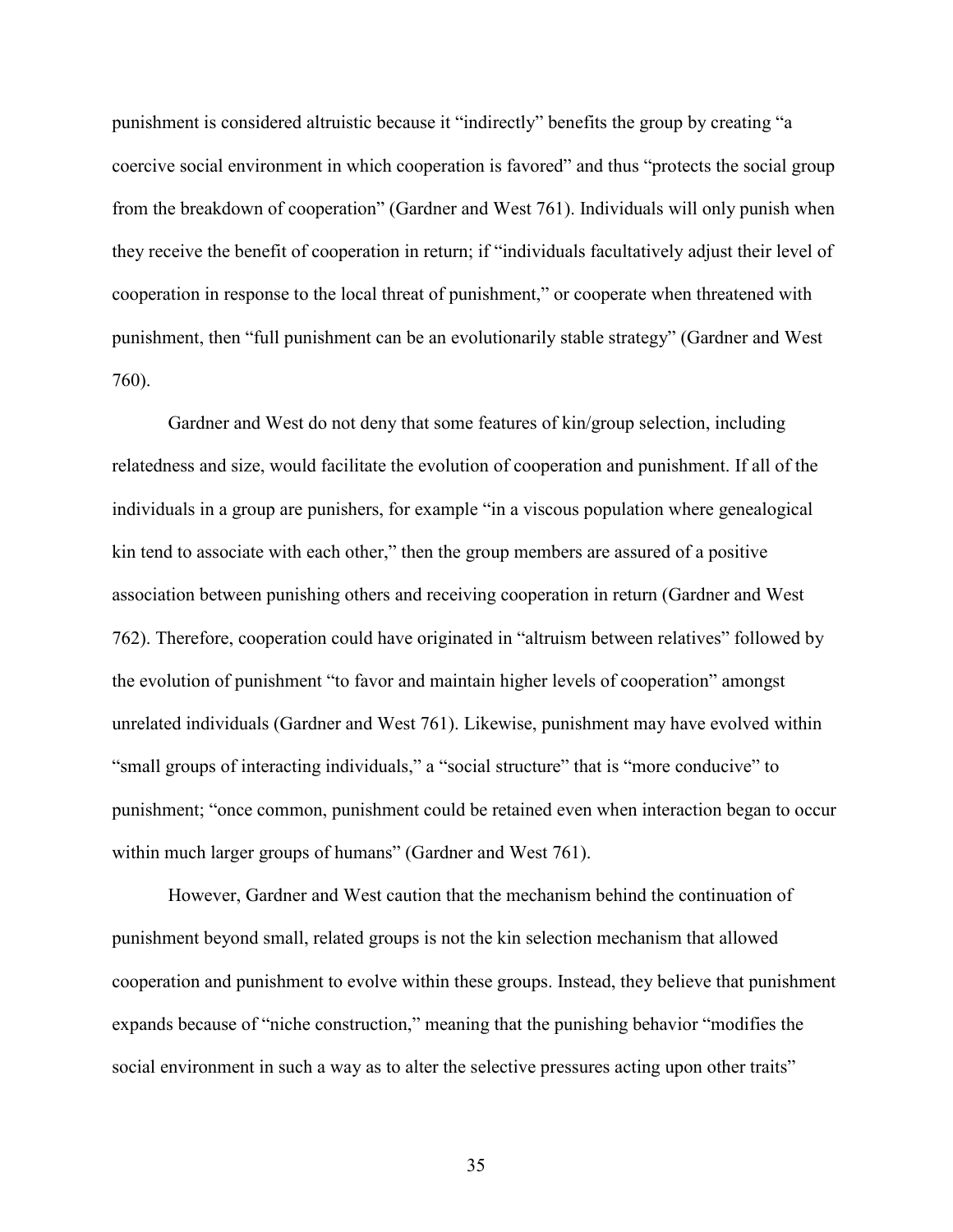(Gardner and West 762). At the individual level in much larger groups, the individual has no incentive to deviate form a punishing strategy if "punishment is already frequent" because "the fitness saved by forgiving is minimal and may be overwhelmed by the concomitant decline in the amount of cooperation received because of the decrease in selection for cooperation among social partners" (Gardner and West 762). Thus, social partners will reject an individual who does not punish if punishment has already evolved as the social norm. Accordingly, an individual will cooperate and punish when both are established norms in order to gain "the direct benefits accrued when cooperation is facultative" (Gardner and West 762). In tandem, the benefits of cooperating and costs of rejection by potential social partners are sufficient selection pressures "to maintain punishment among humans, rendering elaborate population dynamics and cultural practices unnecessary" (Gardner and West 762)

While the individual level selection theory reduces the contingencies required for the evolution of altruistic punishment in a kin/group selection model, the Gardner and West model has problems of its own. They emphasize the importance of the positive association between punishing others and receiving cooperation in return yet determining this association "could be hard to test directly, especially experimentally, because of limitations on how an individual's level of punishment could be manipulated" (Gardner and West 761). Their model works in theory but may be more difficult to prove in laboratory experiments. Second, they emphasize that individual level selection makes group level selection obsolete; yet "numerical analysis of the example model reveals that increasing the frequency of maladaptive behavior reduces the likelihood that individual level selection will be able to maintain altruistic punishment in very large groups" (Gardner and West 762). This means that as more individuals behave asocially i.e. by cooperating and punishing in response to the negative selection pressures associated with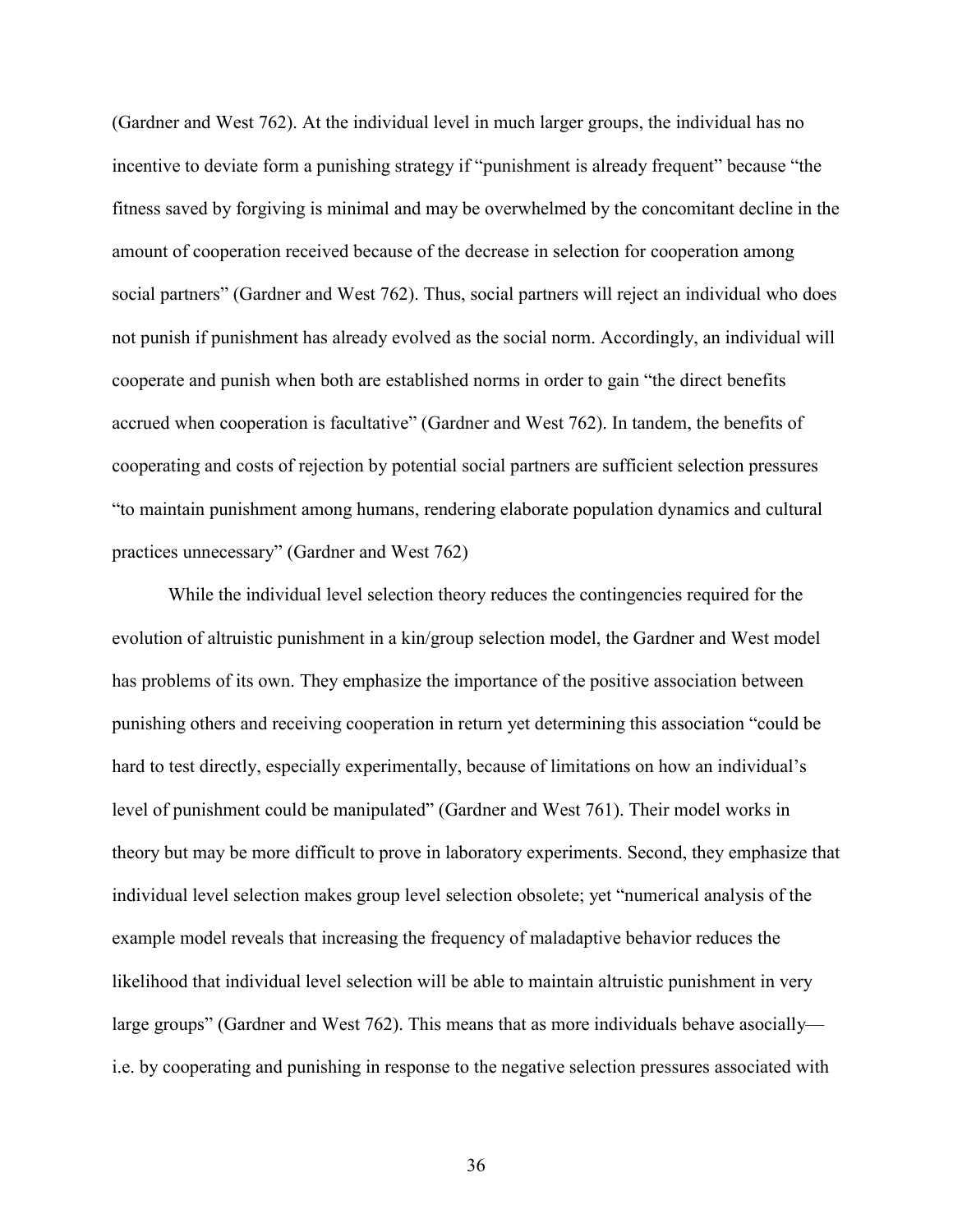defecting—altruistic punishment could not have evolved through the individual selection mechanism.

At worst, even if researchers reject the individual selection theory because of the difficulties associated with asocial behavior, Gardner and West have at least challenged the dominant acceptance of the kin/group selection theory as the explanation for the evolution of altruistic punishment. In their model, the individual fitness benefit of instigating cooperation by punishing others is the mechanism that allowed punishment to evolve and become stable. Their theory emphasizes the importance of the human ability to adapt behavior for particular social environments, an emphasis on individual agency lost in the group mentality of other theories.

I now turn to a discussion of asocial behavior. This criticism of the evolution of altruistic punishment and strong reciprocity is that scientists assume that all individuals will want to participate in the public goods game. Hauert, De Monte, Hofbauer, and Sigmund (2002), Fowler (2005) and Brandt, Hauert and Sigmund (2006) all present theories in which individuals have the option not to participate.

Hauert, De Monte, Hofbauer, and Sigmund agree that humans may want to participate in public goods games in order to receive benefits, and can be motivated to cooperate through the rewards and punishments of others. Yet they propose that cooperation can be achieved without rewards and punishment. An individual could be a loner; instead of participating in the public goods game, she chooses "to fall back on a safe 'side income' that does not depend on others. Such risk-averse optional participation can foil exploiters and relax the social dilemma, even if players have no way of discriminating against defectors" (Hauert, De Monte et al. 1129).

Cooperating in the public goods game will redound to an individual's benefit unless "defectors are prevalent;" many defectors reduce the payoffs from participating in the public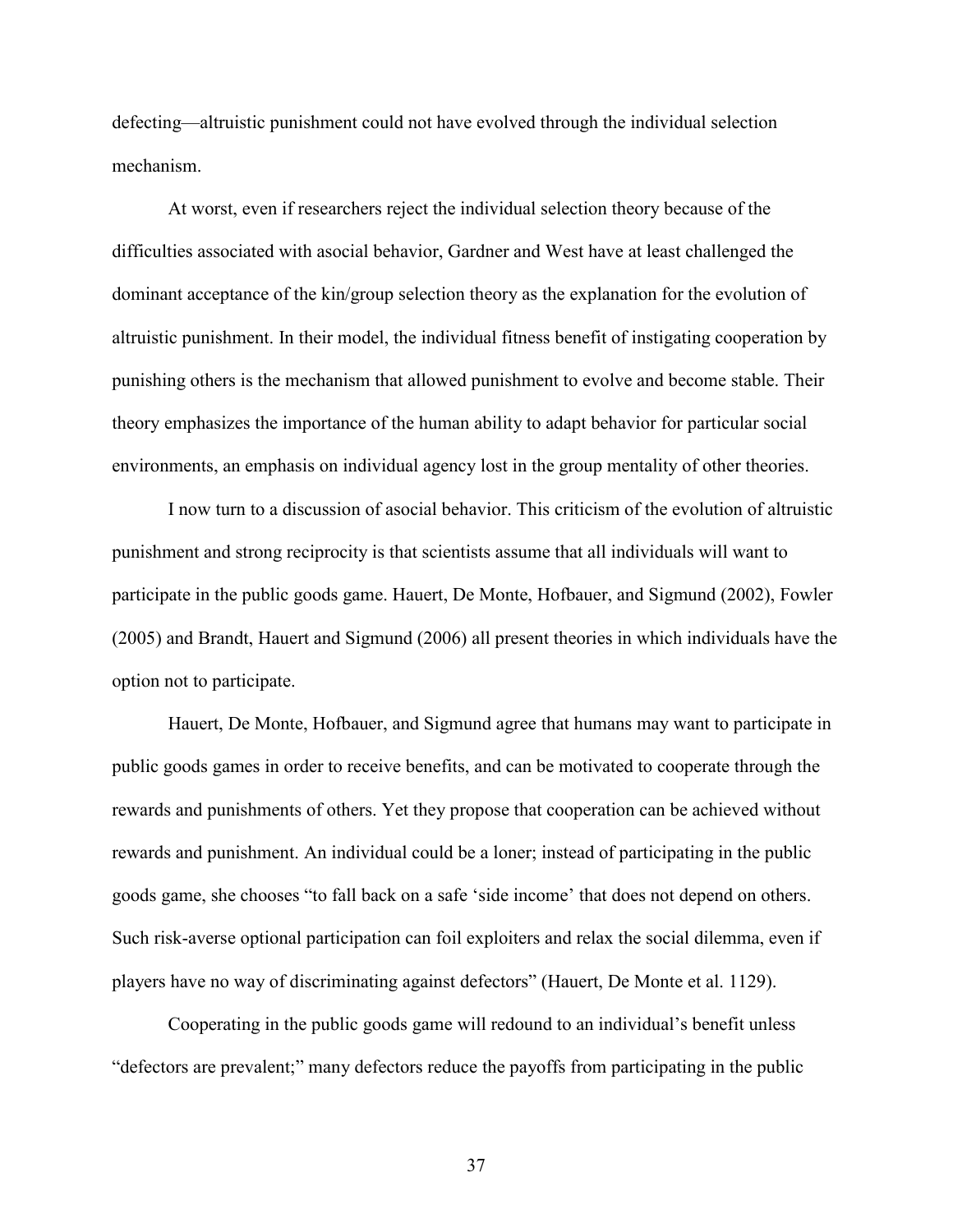goods game such that "it is better to stay out of the public goods game and resort to the loners' strategy" (Hauert, De Monte et al. 1130). However, when loners are prevalent, cooperators become successful by forming "groups of small size *S***"** (Hauert, De Monte et al. 1130). Cooperation pays, despite the existence of defectors and loners: "Although defectors always do better than cooperators, in any given group, the payoff for cooperators, when averaged over all groups, will be higher than that of defectors (and loners), so cooperation will increase" (Hauert, De Monte et al. 1130). While defection is the dominant strategy in large groups, cooperation is dominant in small groups, and "mere option to drop out of the game preserves the balance between the two options, in a very natural way" (Hauert, De Monte et al. 1130). The dynamics of the game changes depending on what strategy each player adopts, e.g. imitate-the-best (Hauert, De Monte et al. 1130). Even if the dynamics indicate that defection reaches fixation in the public goods game, "the drop-out option allows groups to form on a voluntary basis and thus to relaunch cooperation again and again" (Hauert, De Monte et al. 1131). As groups grow larger, however, the individuals are incentivized to drop because of "an increased threat of exploitation;" thus, "individuals keep adjusting their strategies but in the long run do no better than if the public goods option had never existed" (Hauert, De Monte et al. 1131). However, the drop out option, or voluntary participation, "avoids the deadlock of mutual defection that threatens any public enterprise in larger groups" (Hauert, De Monte et al. 1131). Thus, Hauert, De Monte et al. propose a solution to the public goods game's free-rider dilemma but present a new puzzle: individuals are no better off when they cooperate in the public goods game if a loner strategy offers greater payoffs.

Fowler's model is similar to the preceding model, yet allows for the existence of punishers alongside cooperators, defectors and loners. Punishers dole out punishment by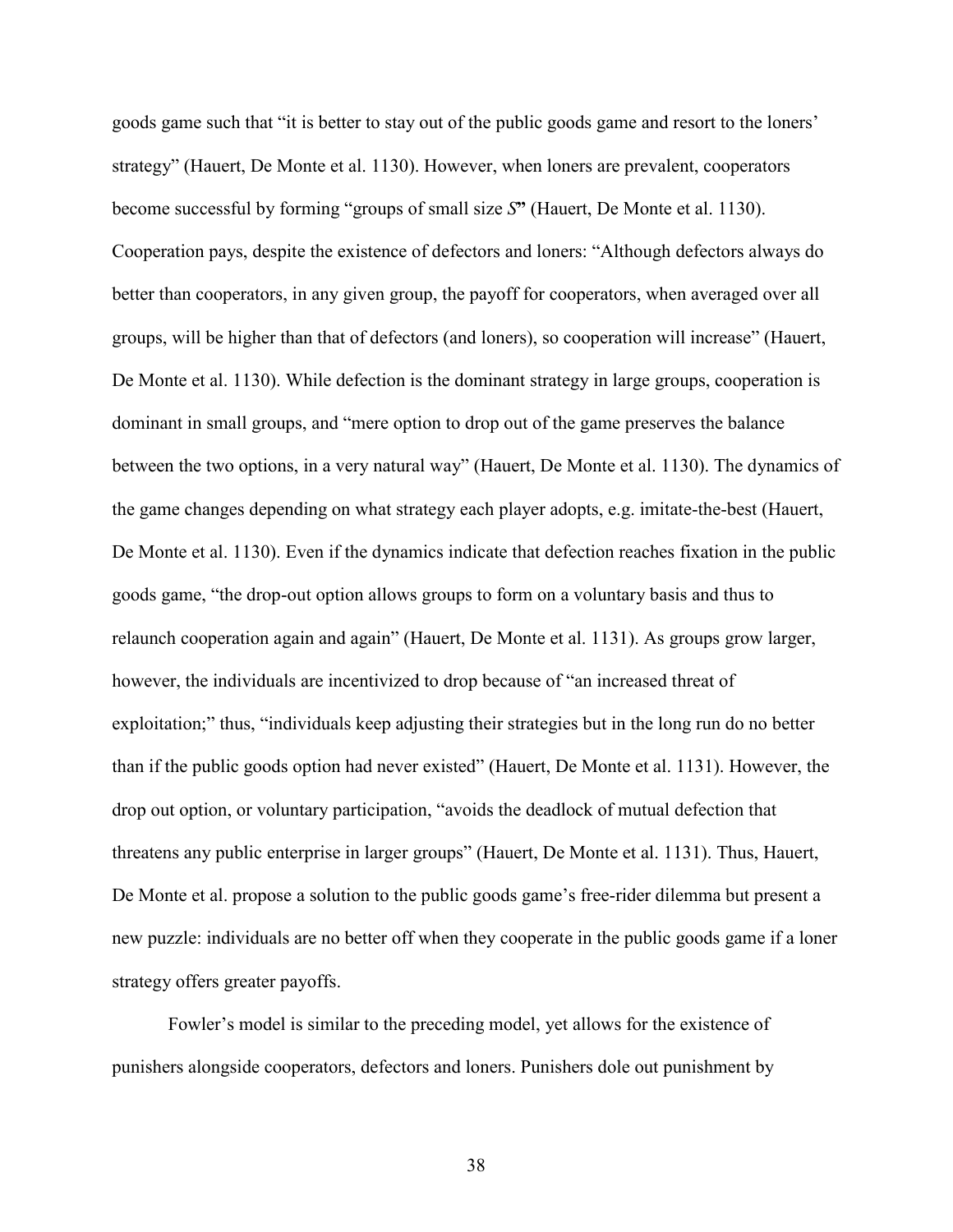assessing the standing of other members: cooperators achieve "good standing," defectors achieve "bad standing" and loners "avoid a bad standing designation by not participating. This feature of the model prevents defectors from completely taking over the population because they are susceptible to nonparticipants" (Fowler 7048). His model's payoffs are such that punishing second-order free-riders, those who contribute in the public goods game but do not punish, "can be small or infrequent" because any punishment greater than zero "gives punishers an advantage over contributors" (Fowler 7048). In addition, his model stipulates that a group of punishers whose punishment is less costly cannot invade a population of punishers because "punishers also punish anyone who does not punish nonpunishers enough" (Fowler 7048). Fowler shows that defectors, who reduce the amount of the public good and accordingly their own income, will do worse than "nonparticipants who rely on their own activities" (Fowler 7048). Consequently, "cooperation-enhancing strategies like altruistic punishment have an opportunity to evolve because they simultaneously acquire more benefits than nonparticipants and keep defectors at bay" (Fowler 7048).

This model shows that altruistic punishment can evolve in a population in which both contribution and punishment are dominated strategies and that "the origin and persistence of widespread cooperation is possible with voluntary, decentralized, anonymous enforcement, even in very large populations under a broad range of conditions" (Fowler 7048). Like Hauert, De Monte, Hofbauer and Sigmund, Fowler's model shows that there is a "cycle of cooperation, defection, and nonparticipation," depending on population dynamics (Fowler 7048). He thinks that this cycle "is important for understanding the origin of cooperation but may not be useful for understanding its persistence. When altruistic punishment evolves, the cycle should disappear and cease to be observed in the population dynamics" (Fowler 7048). Otherwise, altruistic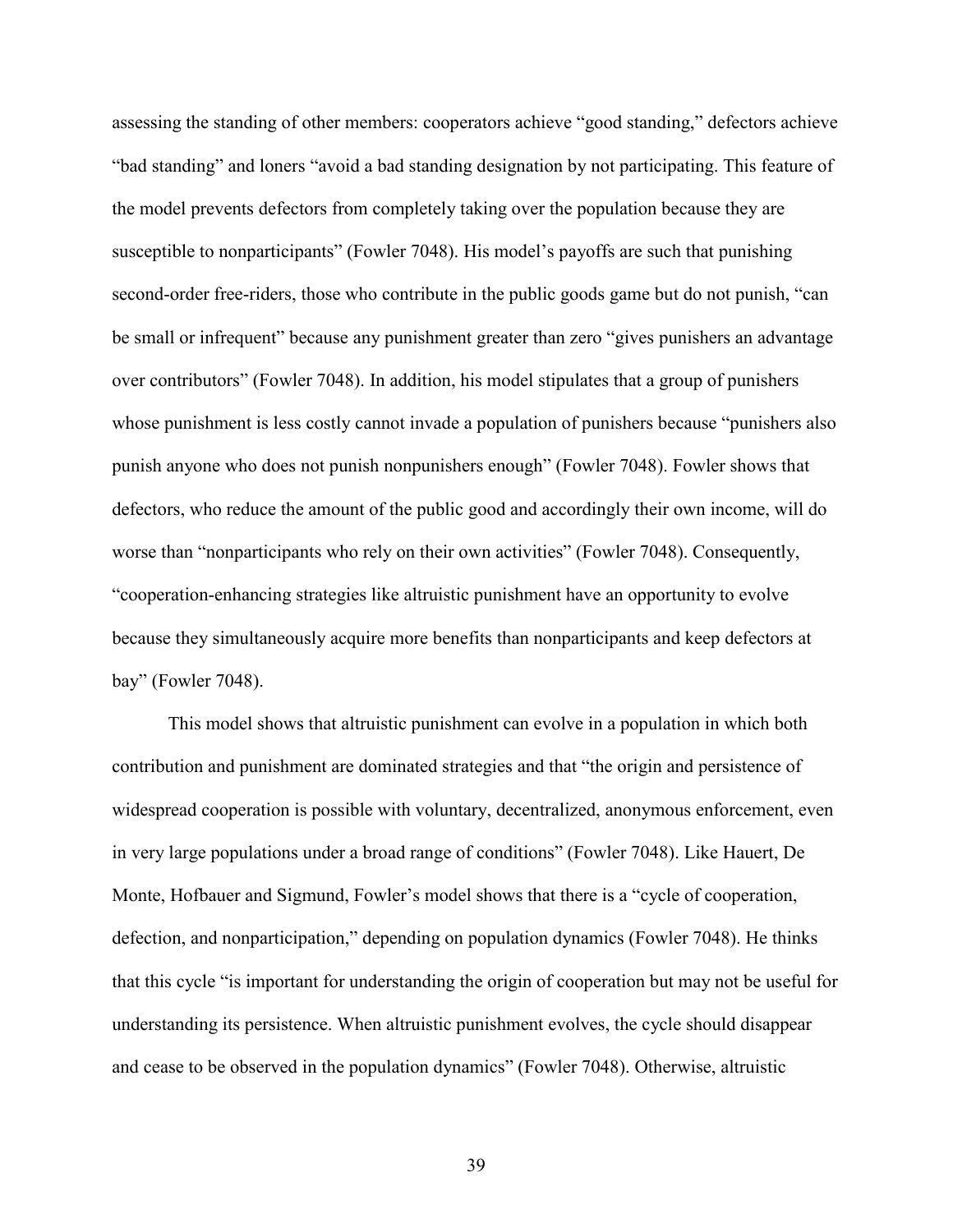punishes causes the cycle to reach fixation rather than solely cooperation. Lastly, his "model suggests that there are restrictions on what kinds of strategies punishment can evolve" and that punishment will not evolve strategies "that yield a payoff disadvantage" to any individual (Fowler 7048).

In response to Fowler's argument, Brandt, Hauert, and Sigmund (2006) show that punishment-induced cooperation is not the only Nash equilibrium for a public goods game; instead, both punishing in and abstaining from a public goods game "are possible as long-term outcomes" (Brandt et al. 497). Like the other models, their model gives individuals the option to "opt out" of the public goods game altogether. These loners exist apart from the cooperators, defectors and punishers in the public goods game, obtaining "an autarkic income independent of the other players' decision" (Brandt et al. 495). To reiterate, a loner's income is independent of the public goods game, so she is not a free-rider. They conclude that in contrast to Fowler, "our model displays a bistable behavior" (Brandt et al. 496). The dynamics depends on the initial concentration of each type of player, yet the model always converges to one of two equilibria: "either to a Nash equilibrium consisting of cooperators and punishers, or to a periodic orbit in the face  $w = 0$  (no punishers), where the frequencies of loners, defectors, and cooperators oscillate endlessly" (Brandt et al. 496). Furthermore, Fowler's model is biased toward the evolution of altruistic punishment as the only equilibrium. First, Fowler's model allows punishers to punish cooperators "even if there are no defectors around, and thus [cooperators] will be unable to invade a population of punishers by neutral drift" (Brandt et al. 496-7). Fowler's attempt to solve the second order free-rider problem means that punishers will punish cooperators for not punishing even when there are no defectors around to punish. Fowler's model therefore unnecessarily reduces the fitness of cooperators, which precludes the possibility of a second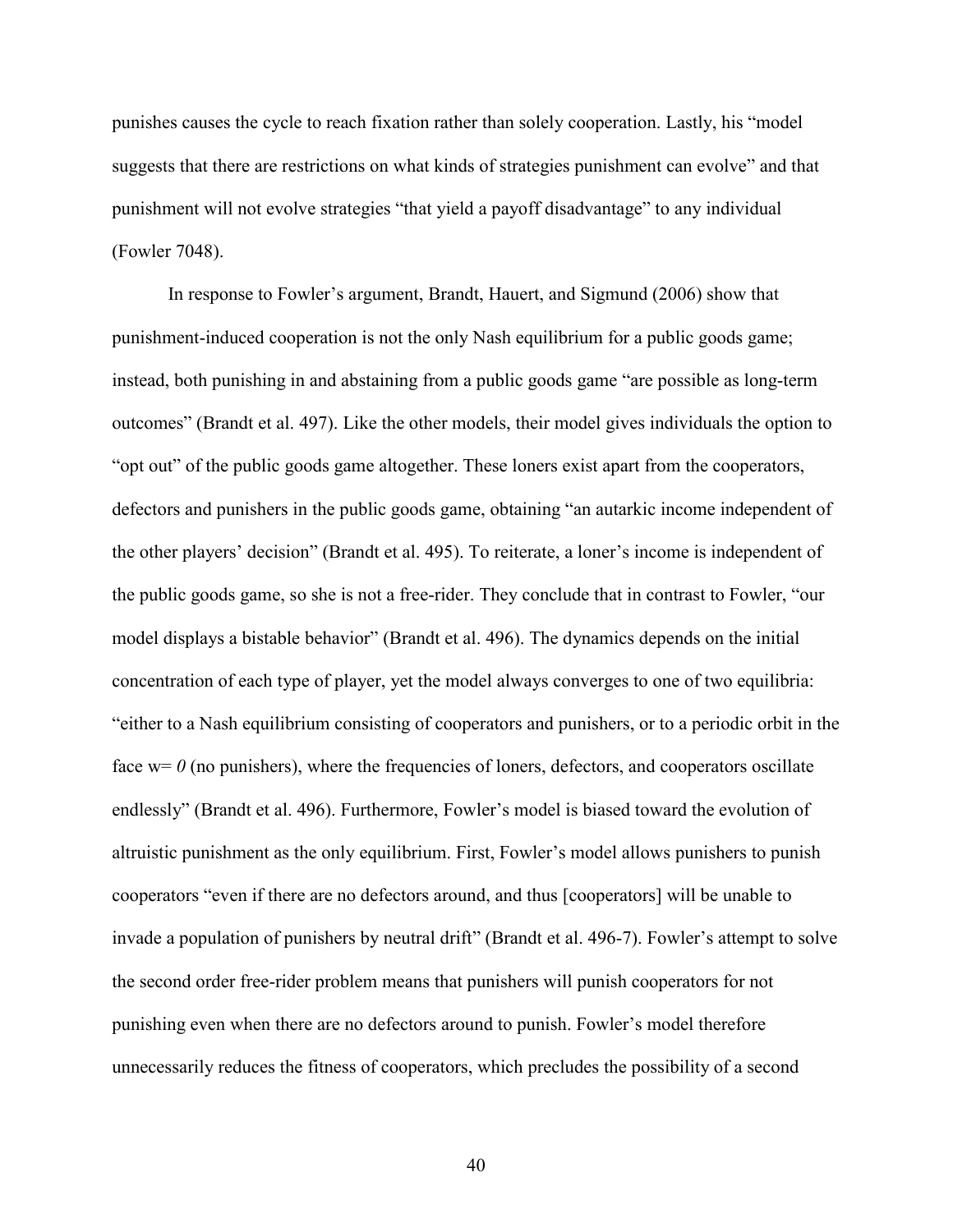equilibrium. Second, Fowler does not consider the absence of punishers. Brandt, Hauert and Sigmund argue that without punishment, "each invasion of contributors is quickly repressed so that, up to rare, intermittent bursts of cooperation, the population is reduced to the autarkic way of life;" thus, the second equilibrium of all loners, or all abstain from the public goods game, is never considered in Fowler's model (Brandt et al. 496-7).

 In sum, the results of these three models present an interesting new interpretation of the potential for the evolution of cooperation in public goods games. Hauert, De Monte, Hofbauer, and Sigmund (2002) and Fowler (2005) both present the concern that when participants are given the option to opt out of the public goods game, the dynamics can create a cycle of defection and nonparticipation. While altruistic punishment can stabilize cooperation if there are punishers, cooperation is only sustained for a fraction of the cycle. This means that altruistic punishment will at best conditionally stabilize cooperation. Brandt, Hauert and Sigmund (2006) present the worst case scenario, an equilibrium in which the autarkic way of life dominates cooperation in the absence of punishers. Fowler and Brandt, Hauert and Sigmund's theories show that the success of altruistic punishment in upholding cooperation is contingent on the proportion of punishers that exist in the initial game. When people have the option to leave the public goods game, altruistic punishment will only be stable if enough people are willing to incur a personal cost to procure a social good. We might be able to assume that for our earliest ancestors this premise was true, given modern man's tendency to punish altruistically in public goods games.

# **Discussion**

The group selection models with gene-culture co-evolution provide justification for the thesis that the evolution of strong reciprocity can stabilize cooperative equilibriums in public goods games. While the researchers acknowledge that their models depend on dynamics and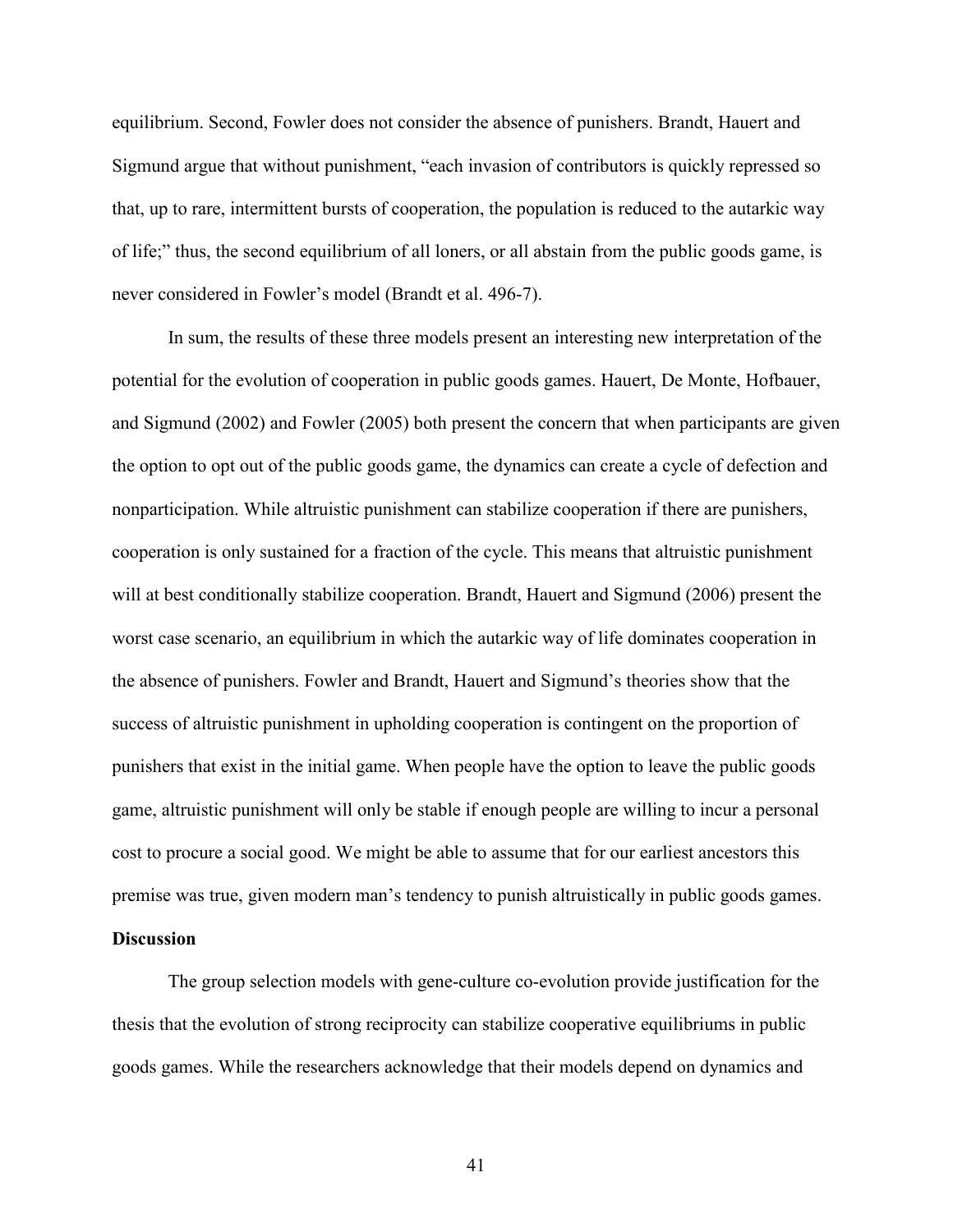contingencies, like population size or mutation rate, it is reasonable to believe that these dynamics could have existed at early stages of human development. If we accept the Gardner-West premise that group-selection models are glorified kin-selection theory, their model explains how altruistic punishment could become an evolutionarily stable strategy through a mechanism other than group-selection. Moreover, laboratory experiments confirm that humans behave like strong reciprocators and have neurological incentives to punish others. Our evolutionary past must provide some justification for our modern day behavior and motivations.

 However, there are legitimate doubts as to whether the evolutionary explanation for altruistic punishment is valid. The asocial evolutionary theories represent a true challenge to the evolution of altruistic punishment in that they show that the presence of altruistic punishers may not necessarily sustain cooperation. The pro-social behaviors we see today might be explained by an alternative theory of behavior that consistently secures cooperation. Moreover, some researchers contend that the behavior observed in public games experiments in laboratory settings do not represent actual human behaviors. Strong reciprocity in one-shot, anonymous interactions is an experimental fiction. Arguments for the evolution of strong reciprocity are nullified if the behavior they seek to explain does not actually exist.

Some researchers argue that our evolutionary past *precludes* the possibility of distinguishing a laboratory setting from a social dilemma. For example, Cultural anthropologists and evolutionary psychologists claim that "in the environment of evolutionary adaptation (EEA) or ancestral past, people mostly engaged in repeated games with people they knew. Evolution created specialized cognitive heuristics for playing repeated games efficiently" (Fehr, Fischbacher and Gächter 18). Neurologically, a test subject's brain "is not a general purpose information processor, but rather a set of interacting modular systems adapted to solving the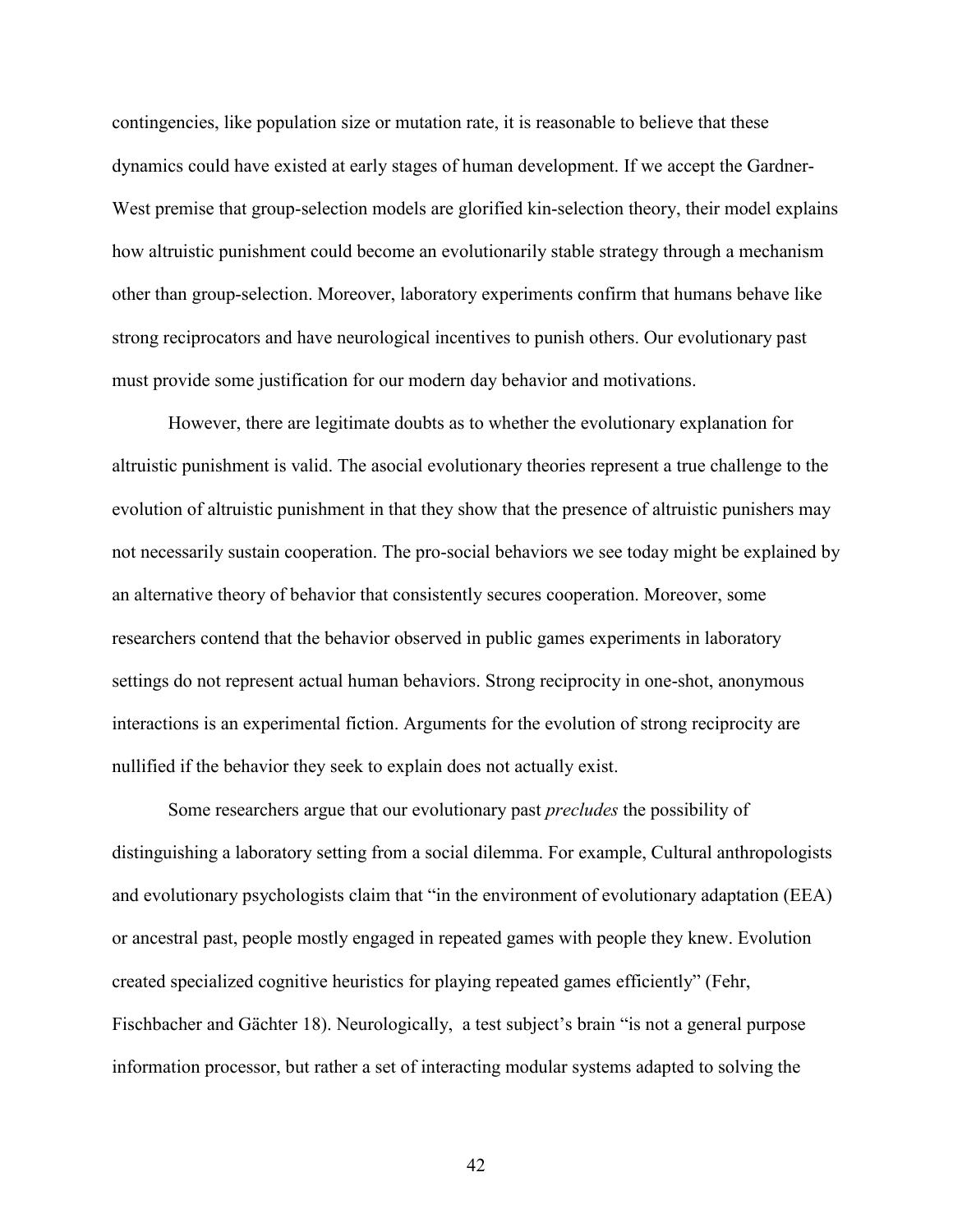particular problems faced by our species in its evolutionary history" (Gintis et al. 168). The theory that the laboratory is an "unnatural habitat," an alien landscape that prevents subjects from responding appropriately, "assumes the *absence* of a module or cognitive heuristic which could have evolved but did not—the capacity to distinguish temporary one-shot play from repeated play" (Fehr, Fischbacher and Gächter 19). They continue that "the anonymous nonrepeated interactions characteristic of experimental games were not a significant part of our evolutionary history;" accordingly, humans would not have adapted to this type of situation and cannot "behave in a fitness-maximizing manner" without an evolutionary adaptation to the laboratory (Gintis et al. 168). Thus, the subjects behave in the laboratory as if the experiment was "a nonanonymous, repeated interaction" and "maximize fitness with respect to this reinterpreted environment" (Gintis et al. 168). The results from public goods experiments cannot claim that individuals will behave altruistically in one-shot, anonymous interactions because humans *never* act as if a social situation is constrained in this way.

 Proponents of strong reciprocity think the unnatural habit theory is fallacious. One response is that "even if strong reciprocity were a maladaptation, it could nevertheless be an important factor in explaining human cooperation today" because modern society requires us to cooperate with other people who we may never see again (Gintis et al. 168). Also, they do not agree that test subjects will confuse the laboratory setting with non-anonymous, repeated interaction. They believe that "humans are well capable of distinguishing individuals with whom they are likely to have many future interactions" and will "cooperate much more if they expect frequent future interactions than if future interactions are rare" (Gintis et al. 168-9). Public goods data from Fehr and Gächter (2000) indicates that while subjects cooperate in various permutations of the public goods games, "cooperation rates are generally lower in public good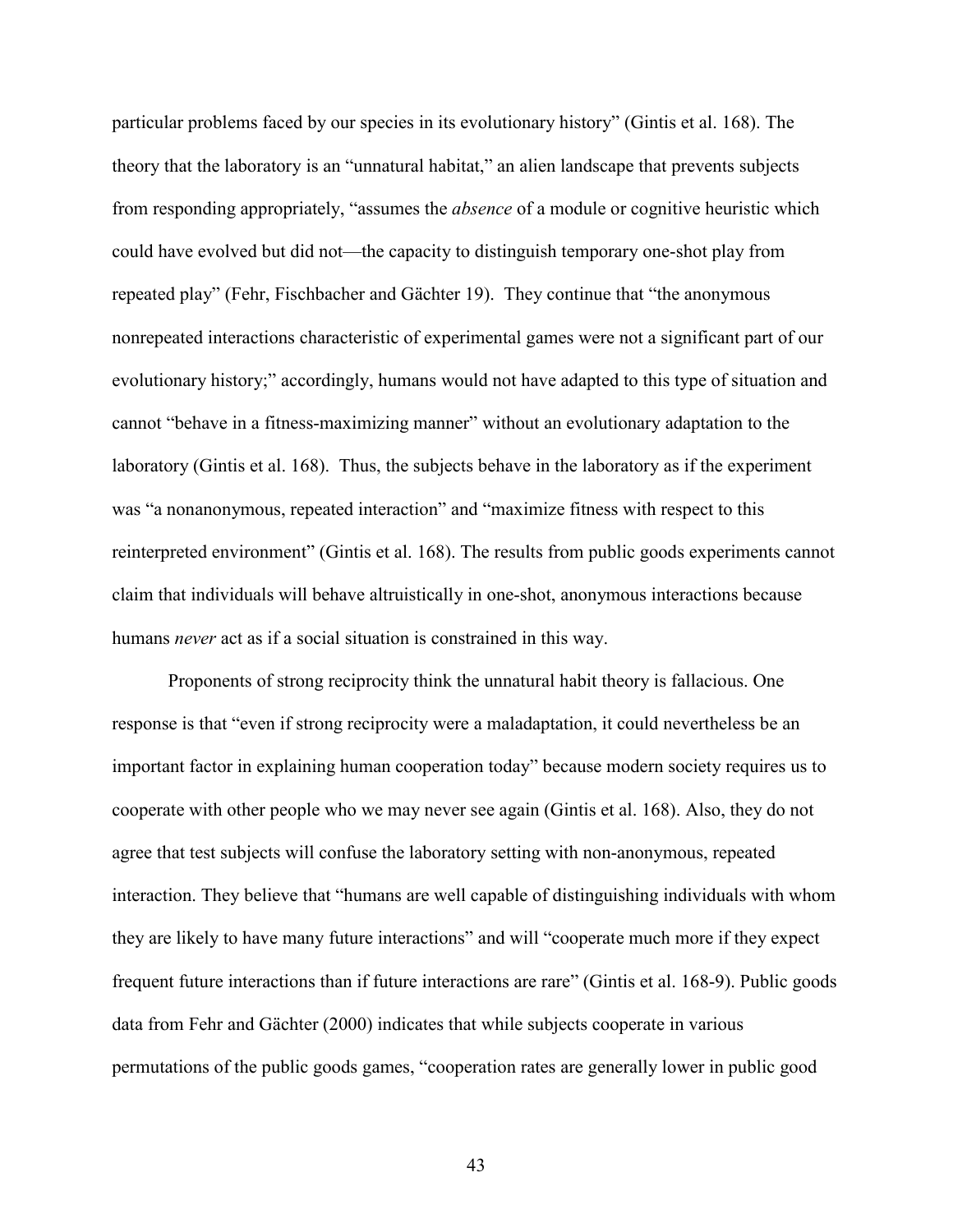games when the group composition changes randomly in very period than they are when the group composition is constant across all ten periods. This fact suggests that, on average subjects can distinguish between one-shot and repeated interactions" (Fehr, Fischbacher and Gächter 19). Thus, empirical data denies the unnatural habitat conclusion. The human brain is not so intimately tied to evolutionary conditions that test subjects cannot understand the laboratory context.

I believe that in light of the unnatural habitat critique, more attention needs to be paid to experimental controls and constraints. First, "a fully satisfactory test of subjects' capacity to distinguish one shot from repeated interactions requires that the same subjects participate in both conditions so that we can examine behavioral changes across conditions at the individual level" (Fehr, Fischbacher and Gächter 19). This means that subjects must participate in the Partner and the Stranger treatments as well as in one-shot and iterated games before further conclusions can be drawn. Controlling for all of these factors, and evaluating test subjects' survey responses, will confirm the existence of strongly reciprocal behavior. Second, future experimenters need to consider the likelihood that test subjects may interact in the future. Fehr and Schmidt (1999) argue that "the social context and the institutional environment in which interactions take place is likely to be important" and have an influence on experimental results (Fehr and Schmidt 851). For example, many experiments use students that attend the same University. Ethnographical studies, especially in developing societies, focus on one particular ethnic group. The likelihood that these players will interact in the future is high precisely because their campus or social community has a finite spatial demarcation. Thus, these subliminal considerations may shift the altruistic tendencies of the players toward a more cooperative outcome.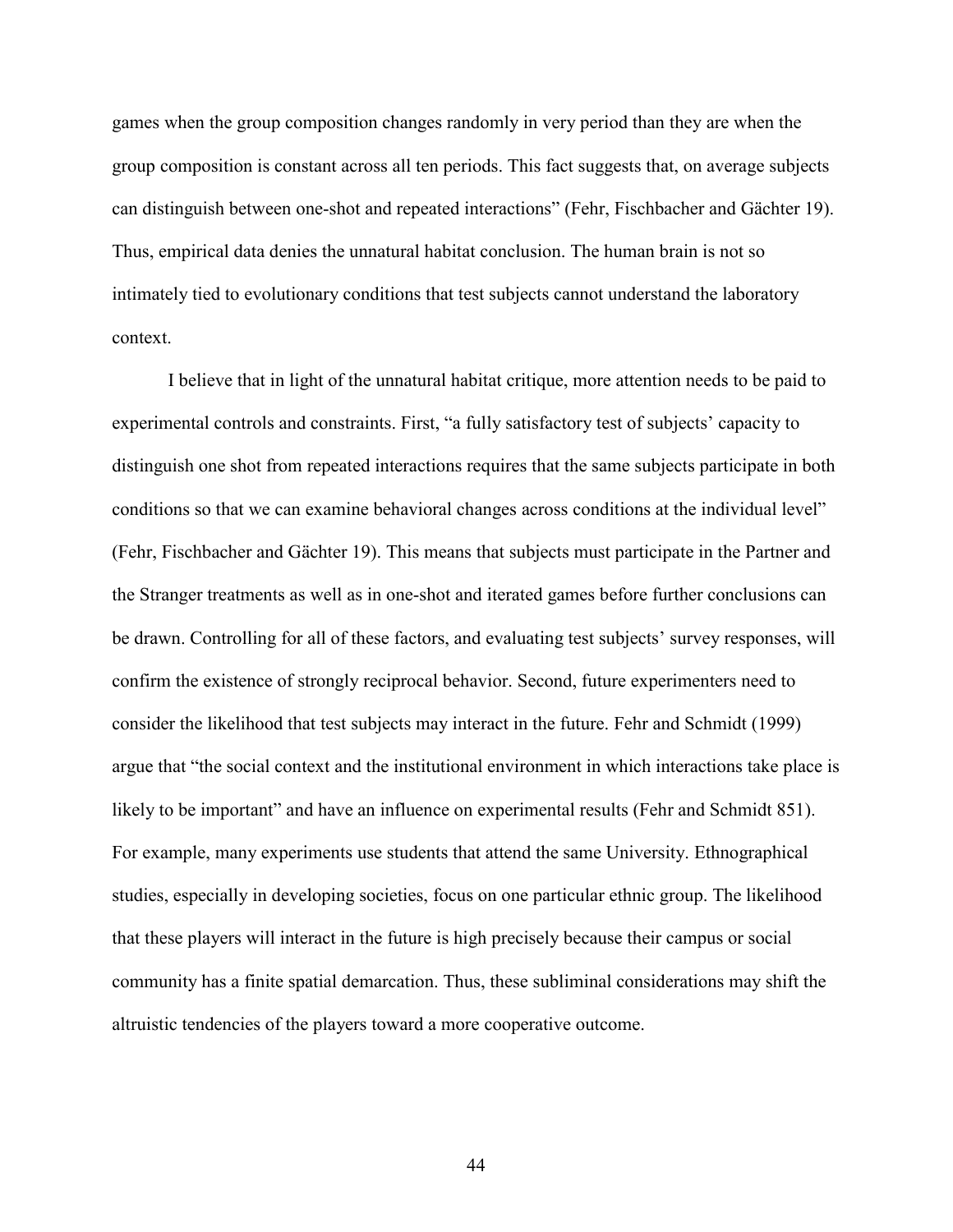Another argument is that cooperation is only sustained in public goods games because of symmetric payoffs. If people have evolved to internalize equitable norms, then they will care very much if the outcome of a game is fair. However, they may not participate in a public goods game if it favors certain individuals such that the potential for an equitable outcome is obsolete. Fehr and Schmidt argue: "it will be more difficult to sustain cooperation if the game is asymmetric. For example, if the public good is more valuable to some of the players, there will in general be a conflict between efficiency and equality" (Fehr and Schmidt 846). They contend that even if players can punish others, when "the game is sufficiently asymmetric it is impossible to sustain cooperation" (Fehr and Schmidt 846). Experimental and evolutionary models that assume that all agents contribute to a public good in order to receive the same payoffs in monetary units or improved fitness may need to revise their results if the payoff opportunities are not the same for everyone. I believe that if a public goods game has an institutionalized discrimination against rewarding all players equitably, then those players who would not be rewarded may opt out of the public goods game. Altruistic punishment may fail to provide a cooperative equilibrium if a sufficient number of individuals sense that there will be a payoff asymmetry. This could be an interesting theory to pursue in light of modern discourses on institutional discrimination against social "others," such as women or ethnic minority groups. I believe that future researchers should carefully consider the institutional payoff asymmetry critique.

#### **Conclusion**

Current research has set an important precedent in uncovering the evolutionary origins of cooperation in public goods games, particularly when cooperation is sustained by altruistic punishment. I think that the experimental data strongly suggests that humans have an inclination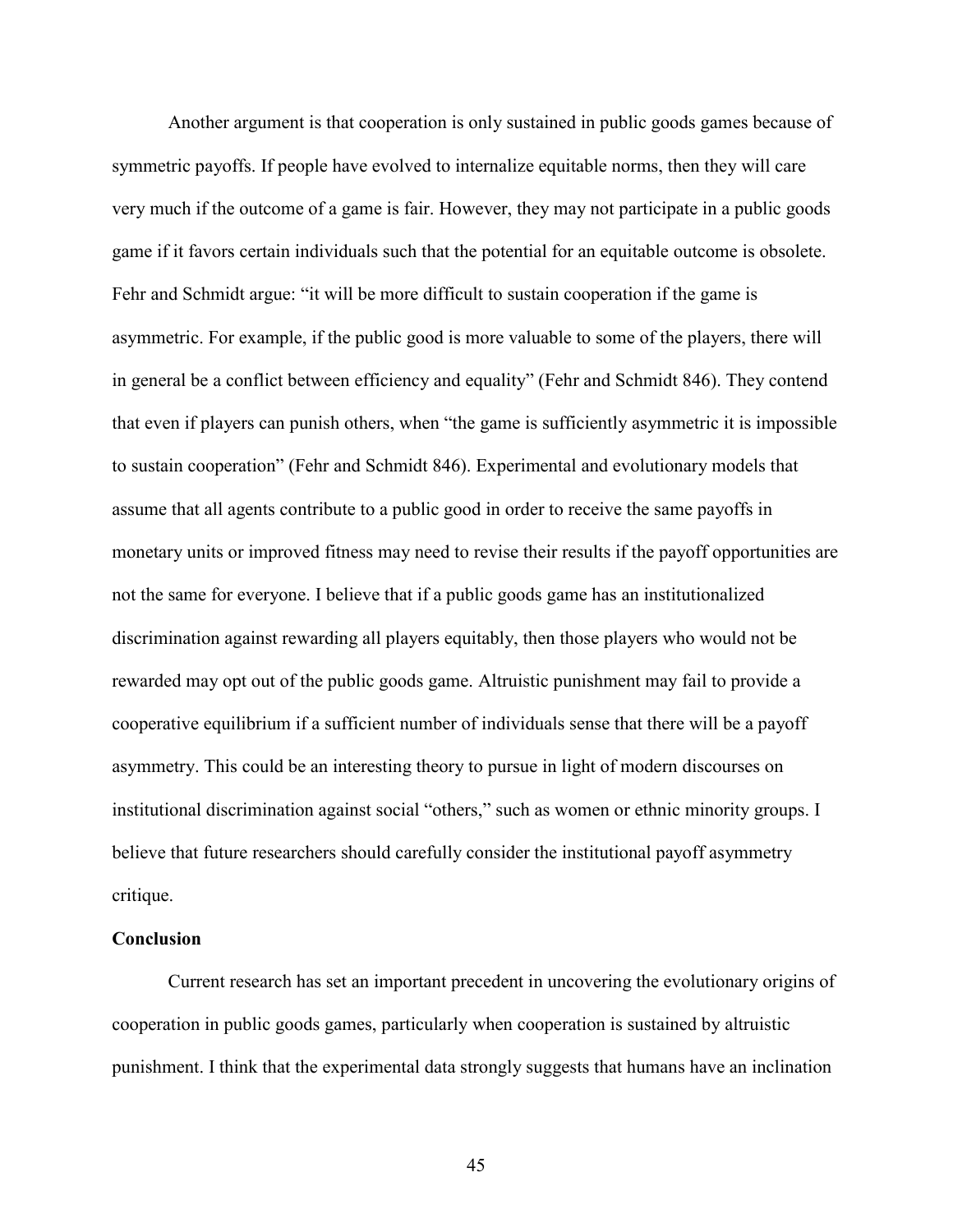toward altruistic punishment; the neurological results all but confirm that humans are rewarded when they sustain cooperative equilibria by punishing others. There must be an evolutionary explanation for this neurological response. Arguments for the evolutionary internalization of cultural norms of collaboration, cooperation and equity are on the right track; these values are dominant in many modern human societies. Moreover, the notion that pro-sociality may have become ingrained in the human genetic makeup answers the question of psychological motivations for altruistic punishment.

However, group selection models may be unnecessarily complex and even inaccurate in explaining how altruistic punishment can sustain cooperation. Further research must be done, not only in better controlled laboratory experiments but also with models that are independent of dynamics and consider opting out of the public goods game. There is certainly evidence that exploration of strong reciprocity is a promising venture for game and evolutionary theorists alike. Future analysis will hopefully confirm that human cooperation can find its origins in the selfless punishment of others.

**End Notes** 

<sup>&</sup>lt;sup>i</sup> Public goods games have been described in the literature using a variety of names: "Tragedy of the Commons, Free Rider Problem, Social Dilemma, or Multiperson Prisoner's Dilemma—the diversity of the names underlines the ubiquity of the issue" (Hauert, De Monte et al. 1129). I will call this cooperative dilemma a public goods game throughout the paper for uniformity.

ii Unless otherwise indicated, text that is italicized in citations was italicized in the original document.

<sup>&</sup>lt;sup>iii</sup> Some researchers do not use the terms interchangeably. They believe that strong reciprocators have selfish motives that "induce them to increase rewards and punishment in repeated interactions or when reputation-building is possible" (Fehr and Fischbacher 788). However, in the context of public goods games, "rewarding" behavior is simply cooperating by contributing the expected amount to the public good. An altruistic punisher will contribute to the public good, or engage in this same "rewarding behavior," so long as she does not play the hypocritical strategy, which I am not considering. Moreover, I am excluding material incentives, such as reputation building, for punishing strategies precisely because I do not want to consider selfish motivations. I am therefore saying that altruistic punishment and strong reciprocity are synonymous to the extent that strongly reciprocal behavior is altruistic and punishers contribute to the public goods game.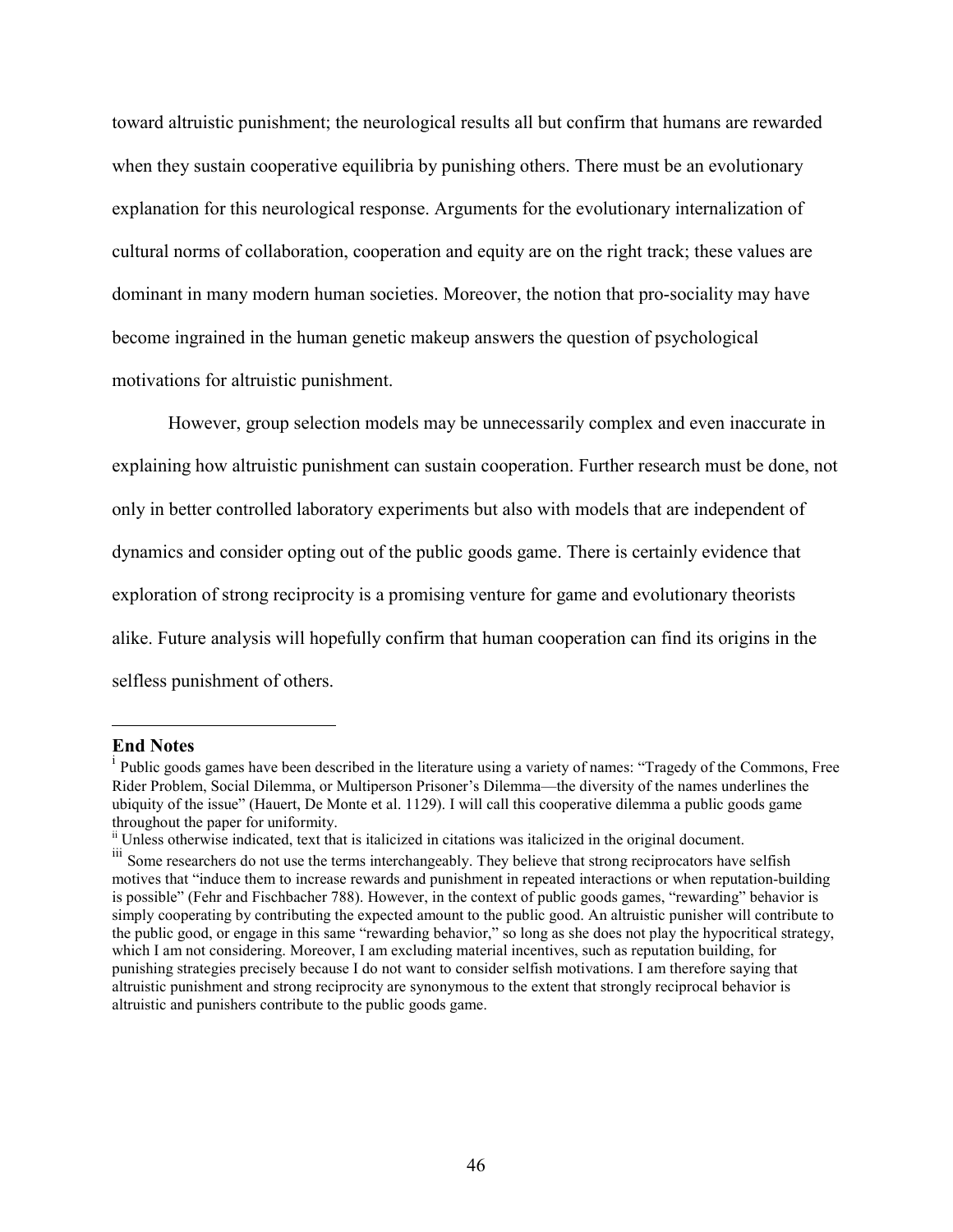#### **References**

- Andreoni, James, 1995. "Cooperation in Public-Goods Experiments: Kindness or Confusion?," *American Economic Review*, American Economic Association, 85(4): 891-904.
- Bowles, Samuel and Herbert Gintis, 2004. "The Evolution of Strong Reciprocity: Cooperation in Heterogeneous Populations." *Theoretical Population Biology*, 65: 17-28
- Boyd, Robert, Herbert Gintis, Samuel Bowles, and P.J. Richerson, 2003. "The Evolution of altruistic punishment." *Proceedings of the National Academy of Sciences (USA)*, 100: 3531-3535.
- Brandt, Hannelore, Christoph Hauert and Karl Sigmund, 2006. "Punishing and Abstaining for public goods." *Proceedings of the National Academy of Sciences (USA*), 103:495-7.
- De Quervain, Dominique J.-F., Urs Fischbacher, Valerie Treyer, Melanie Schellhammer, Ulrico Schnyder, Alfred Buck and Ernst Fehr, 2004. "The Neural Basis of Altruistic Punishment." *Science*, 305(5688): 1254-8.
- Fehr, Ernst, Urs Fischbacher and Simon Gächter, 2002. "Strong Reciprocity, Human Coopreation, and the Enforcemtn of Social Norms." *Human Nature*, 13(1): 1-25.
- Fehr, Ernst and Urs Fischbacher, 2003. "The Nature of Human Altruism." *Nature*, 425: 785-91.
- Fehr, Ernst and Urs Fischbacher, 2004. "Third-party punishment and social norms." *Evolution and Human behavior*, 25: 63-87.
- Fehr, Ernst and Simon Gächter, 2000. "Cooperation and Punishment in Public Goods Experiments." *American Economic Review*, American Economic Association, 90(4): 980-994
- Fehr, Ernst and Simon Gächter, 2002. "Altruistic Punishment in Humans." *Nature*, 415: 137- 140.
- Fehr, Ernst and Klaus M. Schmidt, 1999. "A Theory of Fairness, Competition, and Cooperation." *The Quarterly Journal of Economics*, 114: 817-868.
- Fowler, James H., 2005. "Altruistic Punishment and the Origin of Cooperation." *Proceedings of the National Academy of Sciences (USA)*, 102(19): 7047-49
- Gardner, Andy and Stuart A. West, 2004. "Cooperation and Punishment, Especially in Humans." *The American Naturalist*, 164 (6): 753-764.
- Gintis, Herbert, 2000. "Strong Reciprocity and Human Sociality." *Journal of Theoretical Biology*, 206: 169-79.